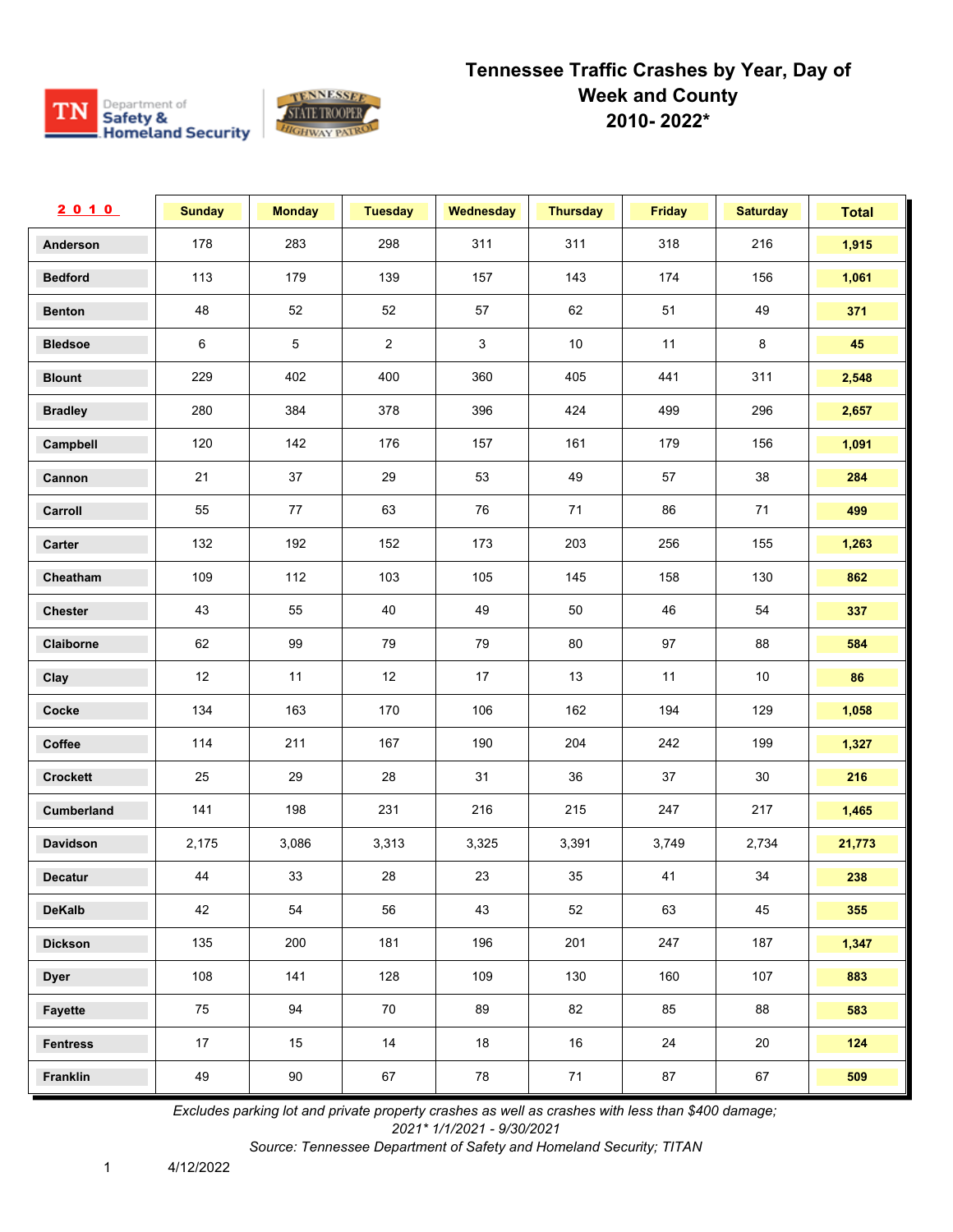

|                  | <b>Sunday</b> | <b>Monday</b>  | <b>Tuesday</b> | <b>Wednesday</b> | <b>Thursday</b> | <b>Friday</b> | <b>Saturday</b> | <b>Total</b> |
|------------------|---------------|----------------|----------------|------------------|-----------------|---------------|-----------------|--------------|
| Gibson           | 98            | 136            | 122            | 119              | 123             | 163           | 107             | 868          |
| <b>Giles</b>     | 79            | 64             | 75             | 72               | 66              | 73            | 81              | 510          |
| Grainger         | 48            | 49             | 64             | 44               | 60              | 41            | 48              | 354          |
| Greene           | 209           | 269            | 303            | 292              | 347             | 353           | 254             | 2,027        |
| Grundy           | 38            | 35             | 33             | 43               | 27              | 46            | 43              | 265          |
| Hamblen          | 171           | 245            | 245            | 231              | 277             | 330           | 188             | 1,687        |
| Hamilton         | 1,042         | 1,510          | 1,527          | 1,469            | 1,618           | 1,837         | 1,272           | 10,275       |
| Hancock          | 13            | 12             | 14             | 21               | 12              | 17            | 15              | 104          |
| Hardeman         | 40            | 53             | 62             | 41               | 53              | 79            | 56              | 384          |
| Hardin           | 71            | 95             | 92             | 90               | 124             | 151           | 112             | 735          |
| <b>Hawkins</b>   | 89            | 147            | 165            | 159              | 158             | 167           | 136             | 1,021        |
| Haywood          | 56            | 69             | 55             | 55               | 59              | 98            | 61              | 453          |
| Henderson        | 110           | 113            | 104            | 122              | 128             | 146           | 108             | 831          |
| Henry            | 55            | 80             | 74             | 68               | 80              | 86            | 69              | 512          |
| Hickman          | 64            | 89             | 67             | 72               | $71$            | 93            | 69              | 525          |
| Houston          | 22            | 10             | $10$           | 12               | 19              | 19            | 22              | 114          |
| <b>Humphreys</b> | 50            | 58             | 50             | 50               | 68              | 61            | 61              | 398          |
| Jackson          | 22            | 26             | 38             | 38               | 32              | 38            | 37              | 231          |
| Jefferson        | 142           | 168            | 183            | 161              | 159             | 162           | 146             | 1,121        |
| Johnson          | 38            | 47             | 62             | 37               | 61              | 52            | 58              | 355          |
| Knox             | 1,113         | 1,806          | 1,942          | 1,829            | 1,942           | 2,164         | 1,458           | 12,254       |
| Lake             | 3             | $\overline{2}$ | $\overline{2}$ | $\overline{4}$   | $\overline{2}$  | $\mathbf{3}$  | 3               | 19           |
| Lauderdale       | 37            | 55             | 37             | 42               | 38              | 56            | 48              | 313          |
| Lawrence         | 86            | 122            | 113            | 127              | 130             | 144           | 124             | 846          |
| Lewis            | 17            | 41             | 30             | 39               | 32              | 38            | 26              | 223          |
| Lincoln          | 90            | 100            | 116            | 111              | 114             | 151           | 100             | 782          |
| Loudon           | 139           | 161            | 186            | 175              | 183             | 211           | 201             | 1,256        |

*Excludes parking lot and private property crashes as well as crashes with less than \$400 damage;* 

*2021\* 1/1/2021 - 9/30/2021*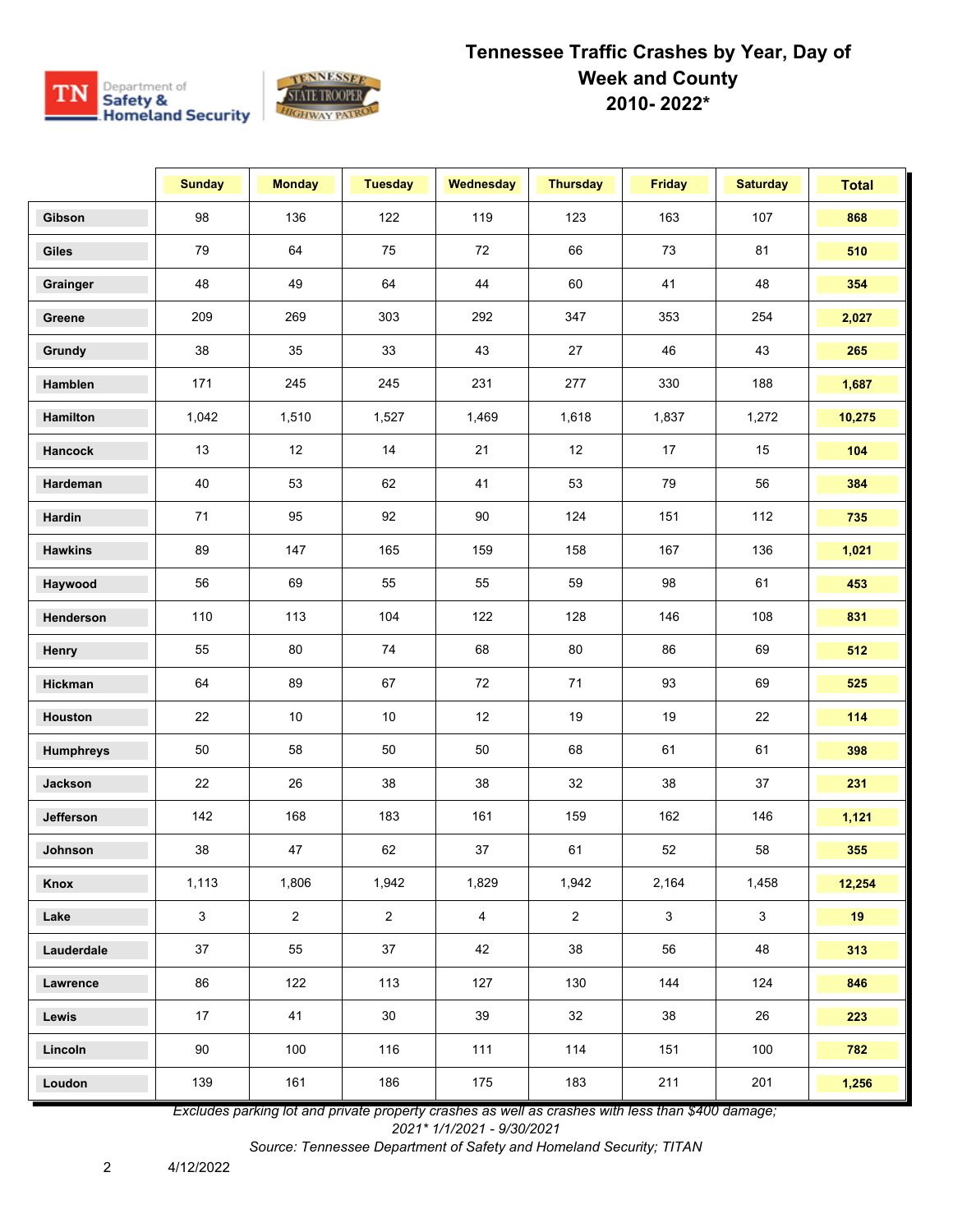

|                 | <b>Sunday</b>  | <b>Monday</b> | <b>Tuesday</b> | Wednesday | <b>Thursday</b> | <b>Friday</b> | <b>Saturday</b> | <b>Total</b> |
|-----------------|----------------|---------------|----------------|-----------|-----------------|---------------|-----------------|--------------|
| <b>Macon</b>    | 34             | 48            | 58             | 73        | 57              | 58            | 57              | 385          |
| <b>Madison</b>  | 315            | 433           | 479            | 501       | 538             | 615           | 440             | 3,321        |
| <b>Marion</b>   | 82             | 76            | 92             | 79        | 104             | 148           | 99              | 680          |
| <b>Marshall</b> | 88             | 98            | 91             | 87        | $90\,$          | 117           | 88              | 659          |
| <b>Maury</b>    | 223            | 295           | 294            | 281       | 344             | 357           | 294             | 2,088        |
| <b>McMinn</b>   | 168            | 200           | 213            | 197       | 172             | 251           | 193             | 1,394        |
| <b>McNairy</b>  | 68             | 73            | 68             | 82        | 79              | 89            | 67              | 526          |
| <b>Meigs</b>    | 22             | 21            | 26             | 25        | 25              | 25            | 20              | 164          |
| Monroe          | 103            | 135           | 135            | 124       | 150             | 145           | 122             | 914          |
| Montgomery      | 426            | 569           | 589            | 632       | 660             | 780           | 583             | 4,239        |
| Moore           | $10\,$         | 20            | 20             | 15        | 9               | 15            | 19              | 108          |
| Morgan          | 34             | 65            | 53             | 57        | 61              | 83            | 58              | 411          |
| Obion           | 101            | 85            | 90             | 93        | 79              | 110           | 93              | 651          |
| Overton         | 45             | 71            | 74             | 79        | 69              | 77            | 74              | 489          |
| Perry           | 29             | 24            | 21             | 22        | 37              | 31            | 26              | 190          |
| <b>Pickett</b>  | $\overline{7}$ | 12            | 8              | 10        | 9               | 14            | 13              | 73           |
| <b>Polk</b>     | 38             | 37            | 45             | 36        | 45              | 39            | 48              | 288          |
| Putnam          | 224            | 340           | 303            | 311       | 308             | 415           | 284             | 2,185        |
| Rhea            | 41             | 44            | 61             | 58        | 64              | 81            | 39              | 388          |
| Roane           | 116            | 197           | 165            | 165       | 200             | 194           | 117             | 1,154        |
| Robertson       | 167            | 220           | 186            | 199       | 201             | 276           | 232             | 1,481        |
| Rutherford      | 717            | 931           | 1,056          | 1,088     | 1,130           | 1,278         | 1,010           | 7,210        |
| <b>Scott</b>    | 15             | 17            | 16             | 24        | 16              | 22            | 24              | 134          |
| Sequatchie      | 30             | 43            | 43             | 39        | 31              | 46            | 27              | 259          |
| Sevier          | 411            | 392           | 411            | 396       | 398             | 534           | 502             | 3,044        |
| <b>Shelby</b>   | 2,743          | 3,901         | 4,118          | 4,053     | 4,173           | 4,650         | 3,726           | 27,364       |
| Smith           | 68             | 72            | 79             | 61        | 82              | 89            | 97              | 548          |

*Excludes parking lot and private property crashes as well as crashes with less than \$400 damage;* 

*2021\* 1/1/2021 - 9/30/2021*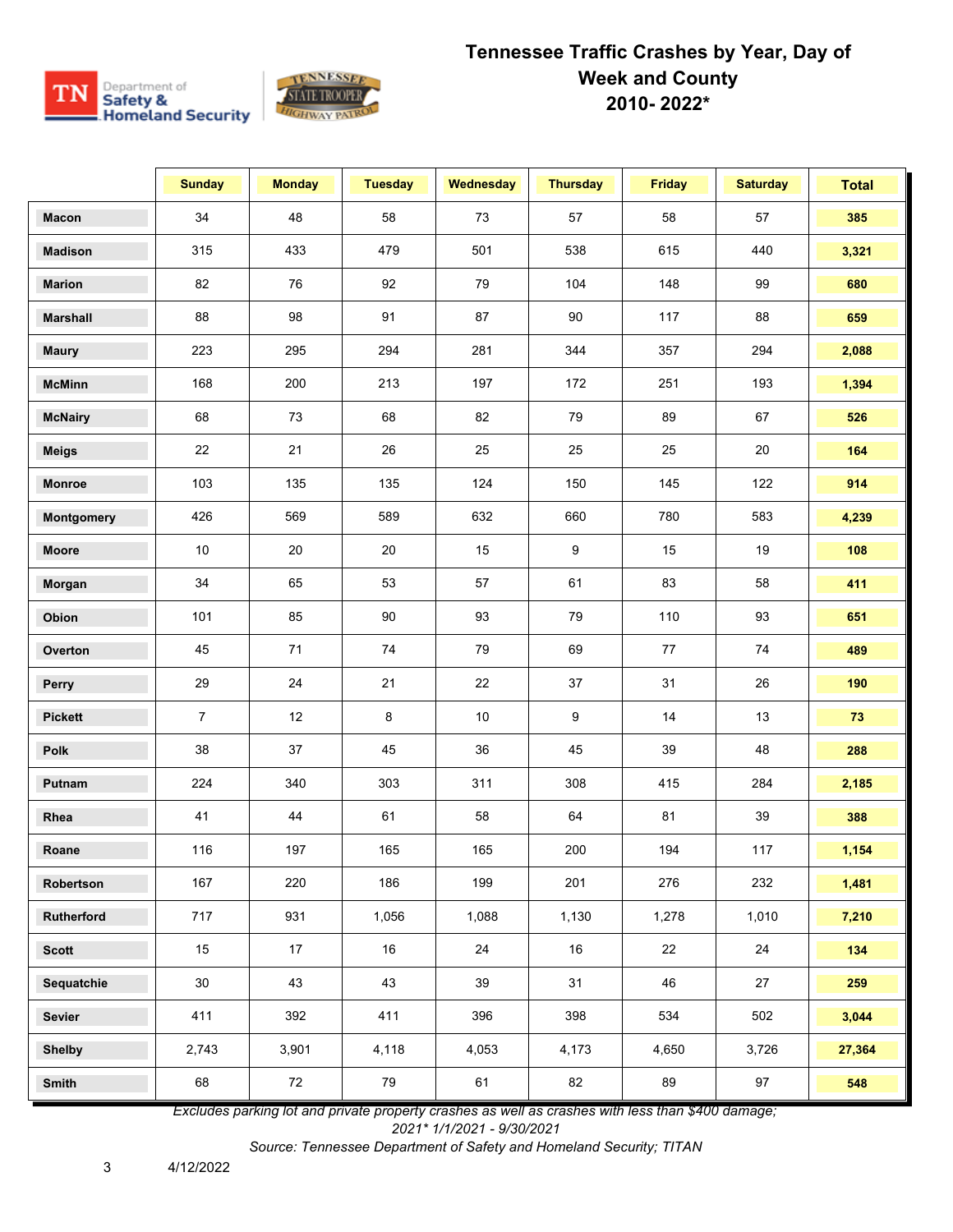

|                   | <b>Sunday</b> | <b>Monday</b> | <b>Tuesday</b> | Wednesday | <b>Thursday</b> | <b>Friday</b> | <b>Saturday</b> | <b>Total</b> |
|-------------------|---------------|---------------|----------------|-----------|-----------------|---------------|-----------------|--------------|
| <b>Stewart</b>    | 31            | 36            | 23             | 25        | 31              | 31            | 45              | 222          |
| <b>Sullivan</b>   | 371           | 618           | 585            | 595       | 634             | 652           | 470             | 3,925        |
| <b>Sumner</b>     | 356           | 461           | 466            | 441       | 465             | 546           | 433             | 3,168        |
| <b>Tipton</b>     | 112           | 140           | 141            | 119       | 141             | 166           | 134             | 953          |
| <b>Trousdale</b>  | 29            | 37            | 30             | 26        | 42              | 36            | 28              | 228          |
| <b>Unicoi</b>     | 40            | 62            | 41             | 44        | 55              | 59            | 46              | 347          |
| <b>Union</b>      | 20            | 41            | 42             | 28        | 27              | 37            | 37              | 232          |
| VanBuren          | 25            | 18            | 15             | 23        | 17              | 24            | 27              | 149          |
| Warren            | 100           | 139           | 134            | 133       | 143             | 158           | 118             | 925          |
| Washington        | 385           | 542           | 638            | 520       | 594             | 645           | 446             | 3,770        |
| Wayne             | 30            | 48            | 35             | 42        | 46              | 49            | 40              | 290          |
| Weakley           | 43            | 95            | 67             | 71        | 74              | 99            | 73              | 522          |
| White             | 43            | 68            | 69             | 60        | 77              | 76            | 72              | 465          |
| Williamson        | 346           | 496           | 532            | 547       | 555             | 605           | 474             | 3,555        |
| Wilson            | 313           | 390           | 328            | 407       | 384             | 461           | 374             | 2,657        |
| <b>Total 2010</b> | 16,978        | 23,516        | 24,087         | 23,808    | 25,121          | 28,522        | 21,667          | 163,699      |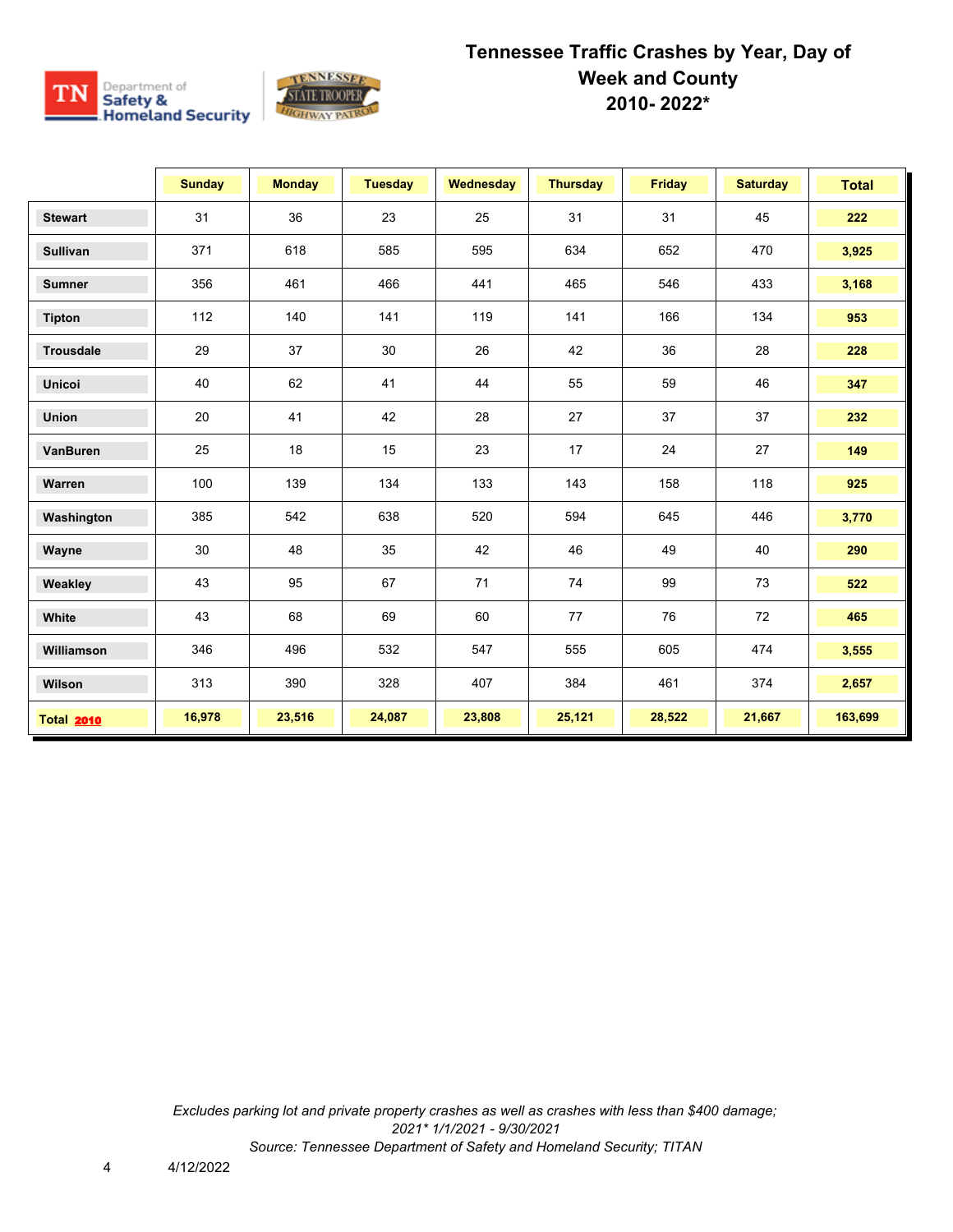

| 2011            | <b>Sunday</b>  | <b>Monday</b> | <b>Tuesday</b> | <b>Wednesday</b> | <b>Thursday</b> | <b>Friday</b> | <b>Saturday</b> | <b>Total</b> |
|-----------------|----------------|---------------|----------------|------------------|-----------------|---------------|-----------------|--------------|
| Anderson        | 141            | 270           | 299            | 280              | 285             | 302           | 228             | 1,805        |
| <b>Bedford</b>  | 97             | 142           | 140            | 143              | 146             | 197           | 148             | 1,013        |
| <b>Benton</b>   | 48             | 43            | 34             | 42               | 41              | 55            | 41              | 304          |
| <b>Bledsoe</b>  | $\overline{7}$ | 8             | 16             | 14               | $10$            | 15            | 15              | 85           |
| <b>Blount</b>   | 311            | 457           | 511            | 512              | 532             | 562           | 422             | 3,307        |
| <b>Bradley</b>  | 246            | 400           | 422            | 406              | 462             | 540           | 337             | 2,813        |
| Campbell        | 98             | 152           | 151            | 132              | 178             | 152           | 118             | 981          |
| Cannon          | 20             | 34            | 32             | 35               | 30              | 29            | 40              | 220          |
| Carroll         | 53             | 74            | 68             | 57               | 73              | 87            | 59              | 471          |
| Carter          | 127            | 164           | 147            | 183              | 206             | 210           | 168             | 1,205        |
| Cheatham        | 102            | 101           | 110            | 127              | 122             | 150           | 130             | 842          |
| Chester         | 36             | 49            | 43             | 47               | 49              | 57            | 59              | 340          |
| Claiborne       | 62             | 80            | 78             | 71               | 79              | 85            | 72              | 527          |
| Clay            | 21             | 14            | 18             | 17               | 13              | 22            | 12              | 117          |
| Cocke           | 80             | 153           | 147            | 140              | 169             | 165           | 144             | 998          |
| Coffee          | 120            | 178           | 175            | 199              | 206             | 244           | 164             | 1,286        |
| <b>Crockett</b> | 22             | 35            | 32             | 37               | 28              | 46            | 24              | 224          |
| Cumberland      | 157            | 214           | 235            | 214              | 239             | 240           | 172             | 1,471        |
| Davidson        | 2,095          | 3,030         | 3,402          | 3,381            | 3,551           | 3,707         | 2,573           | 21,739       |
| <b>Decatur</b>  | 28             | 24            | 35             | 42               | 33              | 34            | 35              | 231          |
| <b>DeKalb</b>   | 39             | 48            | 67             | 66               | 63              | 59            | 60              | 402          |
| <b>Dickson</b>  | 134            | 192           | 178            | 198              | 189             | 246           | 185             | 1,322        |
| <b>Dyer</b>     | 89             | 129           | 127            | 120              | 131             | 138           | 107             | 841          |
| Fayette         | 80             | 72            | 77             | 78               | 76              | 88            | 79              | 550          |
| <b>Fentress</b> | 38             | 26            | 36             | 25               | 29              | 51            | 31              | 236          |
| Franklin        | 69             | 91            | 129            | 111              | 125             | 145           | 99              | 769          |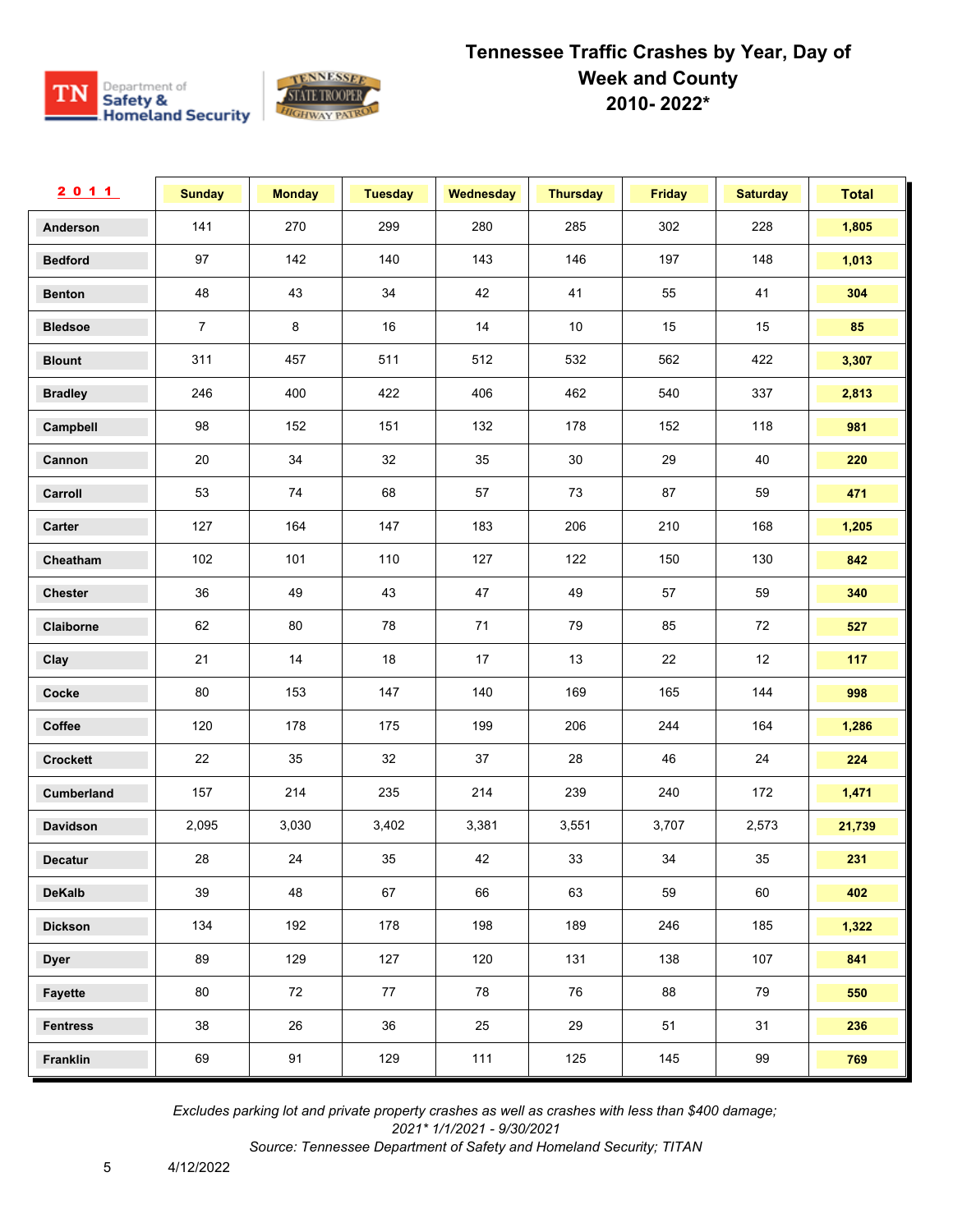

|                  | <b>Sunday</b> | <b>Monday</b>  | <b>Tuesday</b> | <b>Wednesday</b> | <b>Thursday</b> | <b>Friday</b> | <b>Saturday</b> | <b>Total</b> |
|------------------|---------------|----------------|----------------|------------------|-----------------|---------------|-----------------|--------------|
| Gibson           | 96            | 116            | 130            | 117              | 101             | 137           | 129             | 826          |
| <b>Giles</b>     | 98            | 99             | 95             | 104              | 121             | 123           | 109             | 749          |
| Grainger         | 45            | 56             | 47             | 55               | 45              | 55            | 35              | 338          |
| Greene           | 205           | 235            | 273            | 264              | 267             | 316           | 241             | 1,801        |
| Grundy           | 27            | 37             | 47             | 28               | 40              | 42            | 35              | 256          |
| Hamblen          | 135           | 212            | 235            | 230              | 255             | 236           | 171             | 1,474        |
| Hamilton         | 976           | 1,599          | 1,756          | 1,747            | 1,574           | 1,967         | 1,278           | 10,897       |
| <b>Hancock</b>   | 15            | 10             | 13             | 15               | 17              | 28            | 14              | 112          |
| Hardeman         | 43            | 35             | 44             | 55               | 57              | 70            | 54              | 358          |
| Hardin           | 66            | 97             | 103            | 104              | 86              | 121           | 93              | 670          |
| <b>Hawkins</b>   | 119           | 150            | 151            | 161              | 152             | 170           | 153             | 1,056        |
| Haywood          | 66            | 50             | 84             | 98               | 72              | 82            | 82              | 534          |
| Henderson        | 68            | 126            | 122            | 128              | 124             | 153           | 99              | 820          |
| Henry            | 45            | 73             | 65             | 63               | 71              | 86            | 58              | 461          |
| Hickman          | 48            | 84             | 61             | 85               | 80              | 74            | 75              | 507          |
| Houston          | 25            | 21             | 24             | 21               | 19              | 25            | 16              | 151          |
| <b>Humphreys</b> | 43            | 54             | 66             | 67               | 62              | 67            | 56              | 415          |
| Jackson          | 21            | 23             | 31             | 26               | 30              | 35            | 34              | 200          |
| Jefferson        | 134           | 148            | 146            | 183              | 163             | 186           | 115             | 1,075        |
| Johnson          | 41            | 69             | 61             | 69               | 55              | 76            | 51              | 422          |
| Knox             | 1,057         | 1,748          | 1,956          | 1,992            | 2,075           | 2,261         | 1,407           | 12,496       |
| Lake             | 5             | $\overline{4}$ | $\overline{4}$ | 12               | 3               | 9             | $7\overline{ }$ | 44           |
| Lauderdale       | 35            | 57             | 50             | 58               | 65              | 55            | 54              | 374          |
| Lawrence         | 91            | 107            | 93             | 116              | 151             | 149           | 112             | 819          |
| Lewis            | 24            | 29             | 18             | 33               | 20              | 49            | 31              | 204          |
| Lincoln          | 79            | 105            | 91             | 102              | 123             | 155           | 117             | 772          |
| Loudon           | 144           | 205            | 184            | 186              | 197             | 254           | 164             | 1,334        |

*Excludes parking lot and private property crashes as well as crashes with less than \$400 damage;* 

*2021\* 1/1/2021 - 9/30/2021*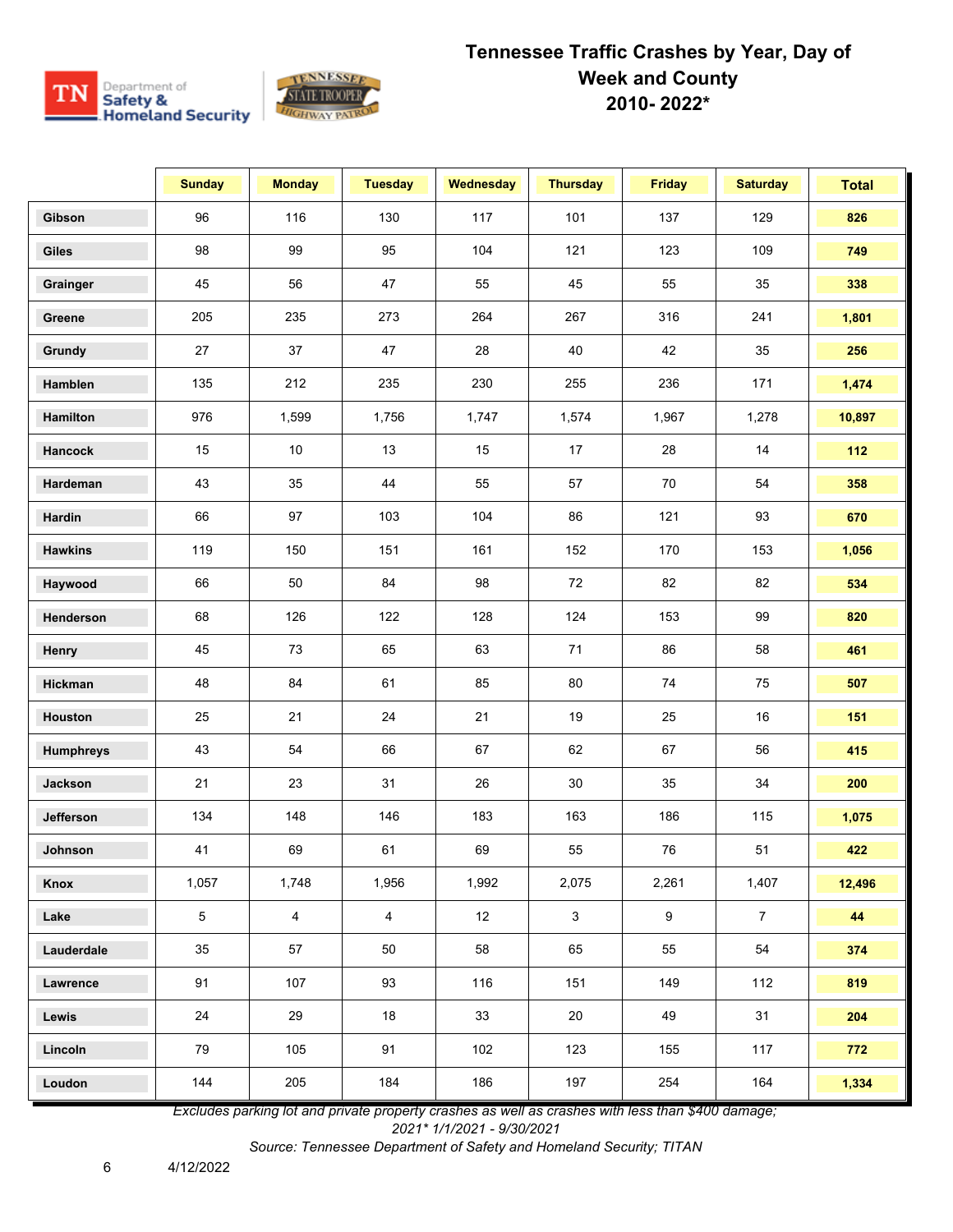

|                 | <b>Sunday</b>  | <b>Monday</b> | <b>Tuesday</b> | Wednesday      | <b>Thursday</b> | <b>Friday</b>  | <b>Saturday</b> | <b>Total</b> |
|-----------------|----------------|---------------|----------------|----------------|-----------------|----------------|-----------------|--------------|
| <b>Macon</b>    | 46             | 60            | 70             | 62             | 56              | 76             | 65              | 435          |
| <b>Madison</b>  | 317            | 500           | 524            | 462            | 534             | 612            | 417             | 3,366        |
| <b>Marion</b>   | 94             | 94            | 80             | 95             | 104             | 100            | 88              | 655          |
| <b>Marshall</b> | 70             | 66            | 72             | 92             | 97              | 117            | 91              | 605          |
| <b>Maury</b>    | 208            | 308           | 312            | 335            | 331             | 359            | 296             | 2,149        |
| <b>McMinn</b>   | 170            | 204           | 198            | 159            | 203             | 209            | 169             | 1,312        |
| <b>McNairy</b>  | 43             | 95            | 67             | 75             | 76              | 91             | 55              | 502          |
| <b>Meigs</b>    | 15             | 20            | 23             | 21             | 33              | 21             | 14              | 147          |
| Monroe          | 82             | 125           | 130            | 114            | 124             | 119            | 110             | 804          |
| Montgomery      | 461            | 776           | 817            | 809            | 903             | 943            | 711             | 5,420        |
| Moore           | $\overline{7}$ | 14            | 17             | 17             | 15              | 21             | 16              | 107          |
| Morgan          | 36             | 45            | 59             | 56             | 47              | 54             | 43              | 340          |
| Obion           | 59             | 104           | 104            | 105            | 125             | 121            | 92              | 710          |
| Overton         | 35             | 59            | 73             | 74             | 64              | 73             | 45              | 423          |
| Perry           | 21             | 21            | 21             | 15             | 20              | 21             | 27              | 146          |
| <b>Pickett</b>  | 5              | 5             | 13             | $\overline{4}$ | $10$            | $\overline{7}$ | 8               | 52           |
| <b>Polk</b>     | 32             | 35            | 27             | 35             | 47              | 35             | 39              | 250          |
| Putnam          | 251            | 338           | 372            | 360            | 375             | 444            | 299             | 2,439        |
| Rhea            | 39             | 67            | 55             | 67             | 55              | 73             | 42              | 398          |
| Roane           | 100            | 166           | 178            | 148            | 172             | 188            | 104             | 1,056        |
| Robertson       | 168            | 251           | 224            | 200            | 246             | 220            | 204             | 1,513        |
| Rutherford      | 639            | 1,136         | 1,186          | 1,158          | 1,227           | 1,269          | 906             | 7,521        |
| <b>Scott</b>    | 14             | 26            | 24             | 27             | 26              | 36             | 30              | 183          |
| Sequatchie      | 26             | 36            | 43             | 32             | 40              | 46             | 46              | 269          |
| Sevier          | 338            | 423           | 414            | 403            | 455             | 531            | 494             | 3,058        |
| <b>Shelby</b>   | 2,877          | 4,346         | 4,624          | 4,052          | 4,331           | 4,913          | 3,911           | 29,054       |
| Smith           | 74             | 74            | 67             | 86             | 83              | 78             | 69              | 531          |

*Excludes parking lot and private property crashes as well as crashes with less than \$400 damage;* 

*2021\* 1/1/2021 - 9/30/2021*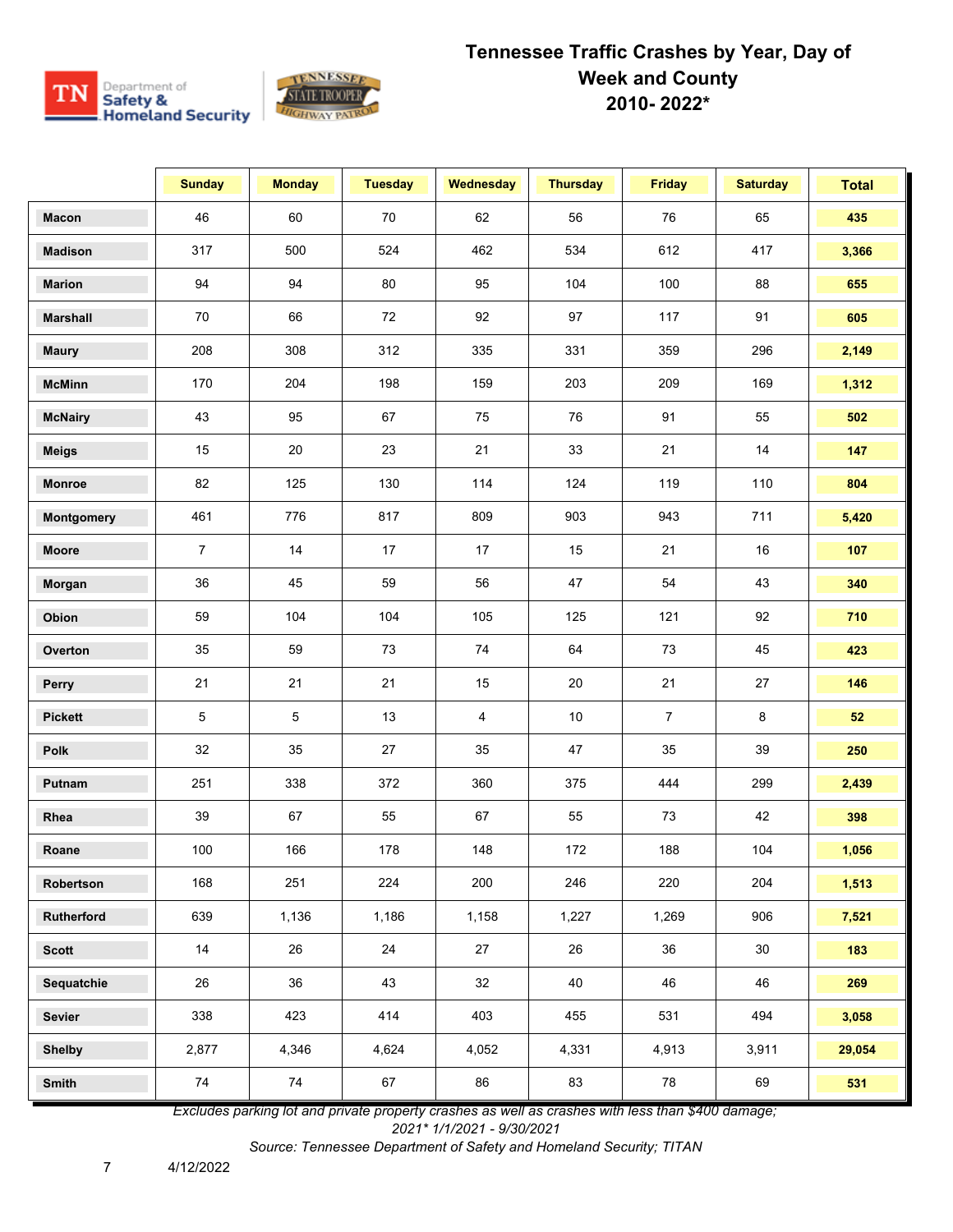

|                   | <b>Sunday</b> | <b>Monday</b> | <b>Tuesday</b> | <b>Wednesday</b> | <b>Thursday</b> | <b>Friday</b> | <b>Saturday</b> | <b>Total</b> |
|-------------------|---------------|---------------|----------------|------------------|-----------------|---------------|-----------------|--------------|
| <b>Stewart</b>    | 23            | 23            | 30             | 21               | 38              | 45            | 31              | 211          |
| <b>Sullivan</b>   | 376           | 584           | 643            | 593              | 664             | 678           | 502             | 4,040        |
| <b>Sumner</b>     | 273           | 496           | 495            | 515              | 487             | 561           | 440             | 3,267        |
| <b>Tipton</b>     | 123           | 162           | 135            | 173              | 152             | 180           | 130             | 1,055        |
| <b>Trousdale</b>  | 23            | 43            | 27             | 18               | 29              | 26            | 25              | 191          |
| <b>Unicoi</b>     | 39            | 40            | 45             | 37               | 39              | 50            | 59              | 309          |
| Union             | 25            | 33            | 31             | 34               | 37              | 50            | 36              | 246          |
| VanBuren          | 20            | 20            | 10             | 21               | 18              | 15            | 15              | 119          |
| Warren            | 102           | 136           | 133            | 138              | 133             | 151           | 115             | 908          |
| Washington        | 306           | 539           | 614            | 576              | 617             | 691           | 424             | 3,767        |
| Wayne             | 41            | 36            | 29             | 31               | 37              | 49            | 40              | 263          |
| Weakley           | 64            | 81            | 86             | 76               | 81              | 85            | 82              | 555          |
| White             | 43            | 64            | 70             | 83               | 75              | 82            | 79              | 496          |
| Williamson        | 286           | 555           | 589            | 596              | 591             | 596           | 422             | 3,635        |
| Wilson            | 265           | 381           | 396            | 391              | 381             | 424           | 357             | 2,595        |
| <b>Total 2011</b> | 16,307        | 24,316        | 25,786         | 25,162           | 26,268          | 29,067        | 21,460          | 168,366      |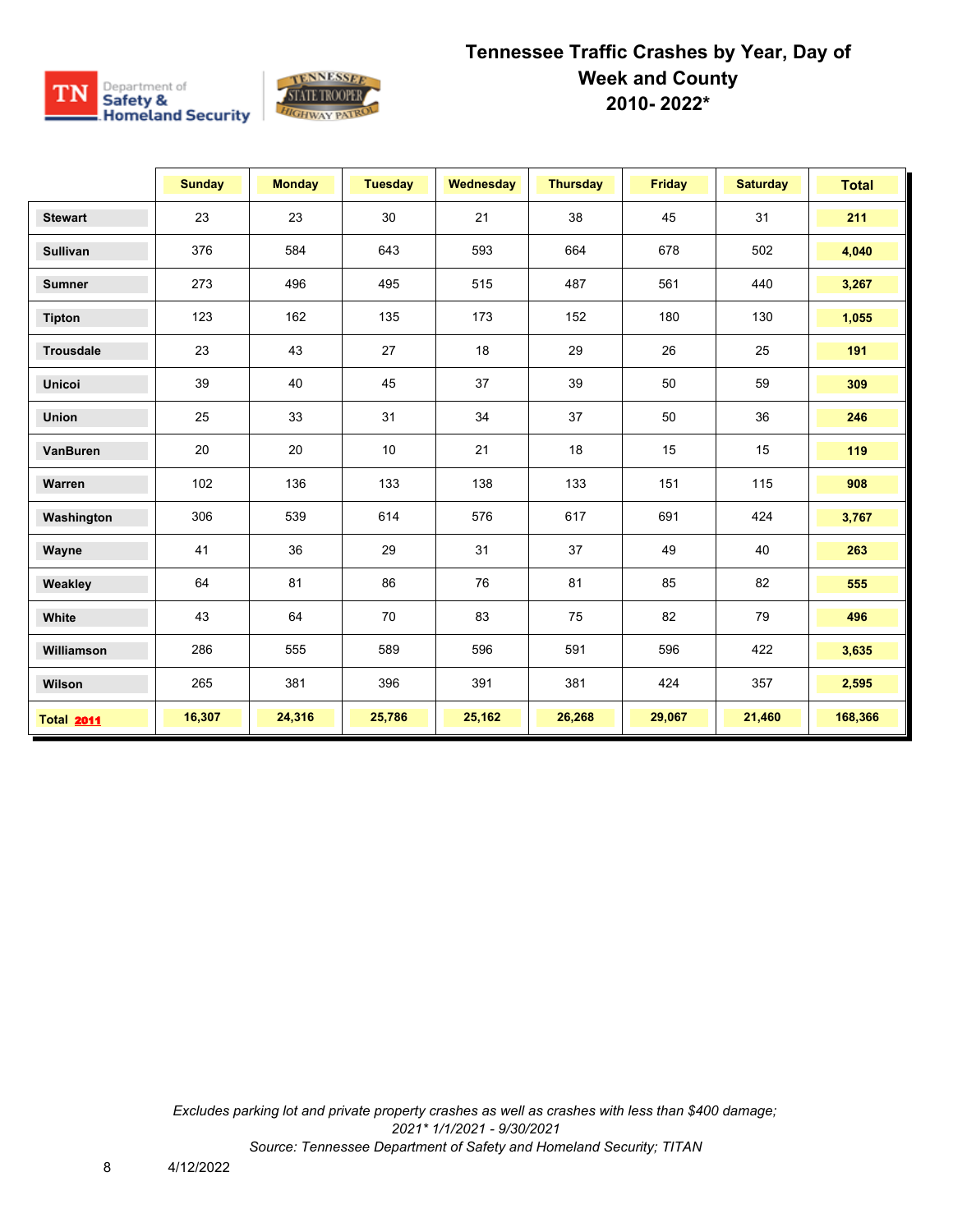

| 2012            | <b>Sunday</b>  | <b>Monday</b> | <b>Tuesday</b> | <b>Wednesday</b> | <b>Thursday</b> | <b>Friday</b> | <b>Saturday</b> | <b>Total</b> |
|-----------------|----------------|---------------|----------------|------------------|-----------------|---------------|-----------------|--------------|
| Anderson        | 182            | 269           | 297            | 258              | 296             | 290           | 206             | 1,798        |
| <b>Bedford</b>  | 111            | 131           | 129            | 136              | 147             | 195           | 138             | 987          |
| <b>Benton</b>   | 51             | 48            | 44             | 36               | 47              | 42            | 51              | 319          |
| <b>Bledsoe</b>  | $\overline{7}$ | 11            | 14             | 13               | 11              | 18            | 12              | 86           |
| <b>Blount</b>   | 346            | 495           | 458            | 482              | 492             | 554           | 404             | 3,231        |
| <b>Bradley</b>  | 314            | 448           | 429            | 517              | 446             | 527           | 340             | 3,021        |
| Campbell        | 135            | 161           | 152            | 123              | 147             | 177           | 118             | 1,013        |
| Cannon          | 28             | 32            | 31             | 32               | 41              | 53            | 32              | 249          |
| Carroll         | 47             | 61            | 47             | 86               | 66              | 70            | 62              | 439          |
| Carter          | 143            | 174           | 174            | 187              | 185             | 206           | 153             | 1,222        |
| Cheatham        | 108            | 115           | 104            | 103              | 127             | 148           | 137             | 842          |
| <b>Chester</b>  | 43             | 50            | 56             | 54               | 36              | 53            | 43              | 335          |
| Claiborne       | 53             | 80            | 75             | 56               | 73              | 68            | 56              | 461          |
| Clay            | 16             | 16            | 14             | 19               | 17              | 18            | 20              | 120          |
| Cocke           | 123            | 137           | 147            | 132              | 154             | 184           | 129             | 1,006        |
| Coffee          | 130            | 227           | 177            | 176              | 220             | 249           | 168             | 1,347        |
| <b>Crockett</b> | 22             | 39            | 23             | 25               | 29              | 33            | 26              | 197          |
| Cumberland      | 161            | 263           | 209            | 183              | 199             | 244           | 201             | 1,460        |
| Davidson        | 2,108          | 3,352         | 3,479          | 3,489            | 3,611           | 3,827         | 2,840           | 22,706       |
| <b>Decatur</b>  | 37             | 45            | 38             | 28               | 45              | 46            | 44              | 283          |
| <b>DeKalb</b>   | 42             | 55            | 36             | 43               | 63              | 54            | 52              | 345          |
| <b>Dickson</b>  | 153            | 173           | 171            | 178              | 189             | 254           | 179             | 1,297        |
| <b>Dyer</b>     | 68             | 128           | 93             | 122              | 126             | 134           | 110             | 781          |
| Fayette         | 64             | 80            | 61             | 75               | 79              | 80            | 72              | 511          |
| <b>Fentress</b> | 37             | 38            | 35             | 55               | 35              | 37            | 54              | 291          |
| Franklin        | $71\,$         | 122           | 117            | 100              | 105             | 110           | 82              | 707          |

*Excludes parking lot and private property crashes as well as crashes with less than \$400 damage; 2021\* 1/1/2021 - 9/30/2021 Source: Tennessee Department of Safety and Homeland Security; TITAN* 

9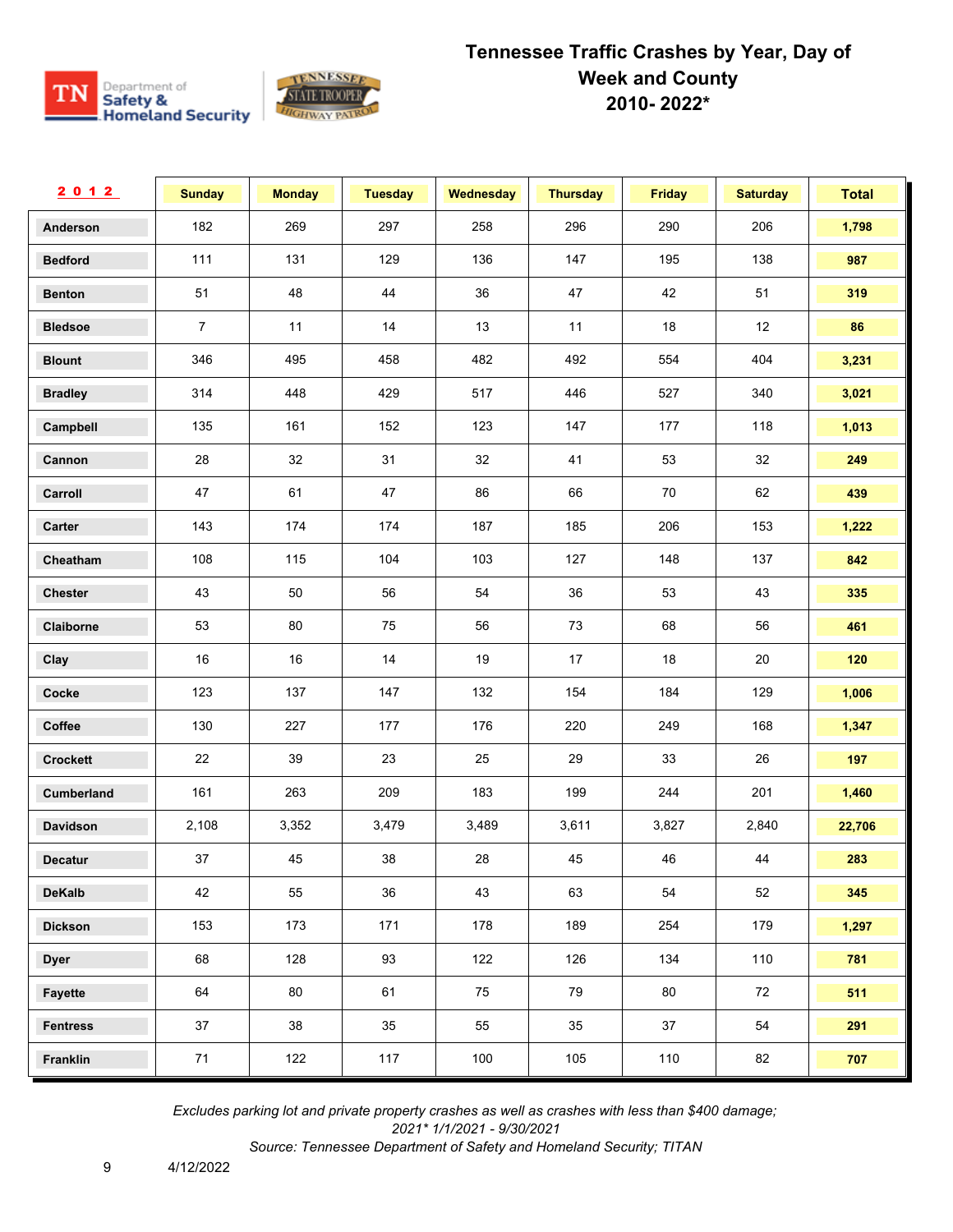

|                  | <b>Sunday</b> | <b>Monday</b>  | <b>Tuesday</b> | <b>Wednesday</b> | <b>Thursday</b> | <b>Friday</b> | <b>Saturday</b> | <b>Total</b> |
|------------------|---------------|----------------|----------------|------------------|-----------------|---------------|-----------------|--------------|
| Gibson           | 97            | 116            | 132            | 106              | 127             | 154           | 121             | 853          |
| <b>Giles</b>     | 92            | 139            | 101            | 86               | 137             | 146           | 119             | 820          |
| Grainger         | 57            | 64             | 48             | 49               | 61              | 44            | 43              | 366          |
| Greene           | 200           | 293            | 278            | 286              | 268             | 320           | 227             | 1,872        |
| Grundy           | 36            | 46             | 34             | 35               | 46              | 46            | 29              | 272          |
| Hamblen          | 136           | 256            | 225            | 216              | 245             | 295           | 184             | 1,557        |
| Hamilton         | 1,281         | 2,077          | 1,964          | 1,841            | 2,025           | 2,208         | 1,451           | 12,847       |
| Hancock          | 11            | 17             | 19             | 13               | 15              | 21            | 16              | 112          |
| Hardeman         | 51            | 41             | 40             | 42               | 57              | 58            | 63              | 352          |
| Hardin           | 75            | 96             | 100            | 92               | 97              | 115           | 98              | 673          |
| <b>Hawkins</b>   | 124           | 161            | 161            | 147              | 131             | 152           | 132             | 1,008        |
| Haywood          | 51            | 70             | 57             | 60               | 51              | $77\,$        | 60              | 426          |
| Henderson        | 80            | 112            | 114            | 92               | 140             | 128           | 105             | 771          |
| Henry            | 56            | 55             | 74             | 71               | 60              | 81            | 60              | 457          |
| Hickman          | 55            | 68             | 65             | 74               | 73              | 71            | 62              | 468          |
| Houston          | 11            | 25             | 12             | 17               | 23              | 18            | 15              | 121          |
| <b>Humphreys</b> | 50            | 62             | 46             | 47               | 49              | 60            | 68              | 382          |
| Jackson          | 38            | 22             | 20             | 21               | 20              | 25            | 25              | 171          |
| Jefferson        | 126           | 146            | 158            | 154              | 167             | 175           | 132             | 1,058        |
| Johnson          | 44            | 61             | 50             | 54               | 65              | 65            | 56              | 395          |
| Knox             | 1,136         | 1,956          | 2,003          | 1,964            | 2,106           | 2,167         | 1,387           | 12,719       |
| Lake             | $10\,$        | $\overline{4}$ | 10             | 9                | $\overline{7}$  | $\mathbf{3}$  | 8               | 51           |
| Lauderdale       | 43            | 59             | 39             | 57               | 65              | 70            | 59              | 392          |
| Lawrence         | 79            | 112            | 136            | 119              | 134             | 136           | 129             | 845          |
| Lewis            | 17            | 29             | 29             | 27               | 32              | 25            | 20              | 179          |
| Lincoln          | 91            | 121            | 101            | 98               | 127             | 135           | 117             | 790          |
| Loudon           | 130           | 189            | 174            | 199              | 190             | 210           | 152             | 1,244        |

*Excludes parking lot and private property crashes as well as crashes with less than \$400 damage;* 

*2021\* 1/1/2021 - 9/30/2021*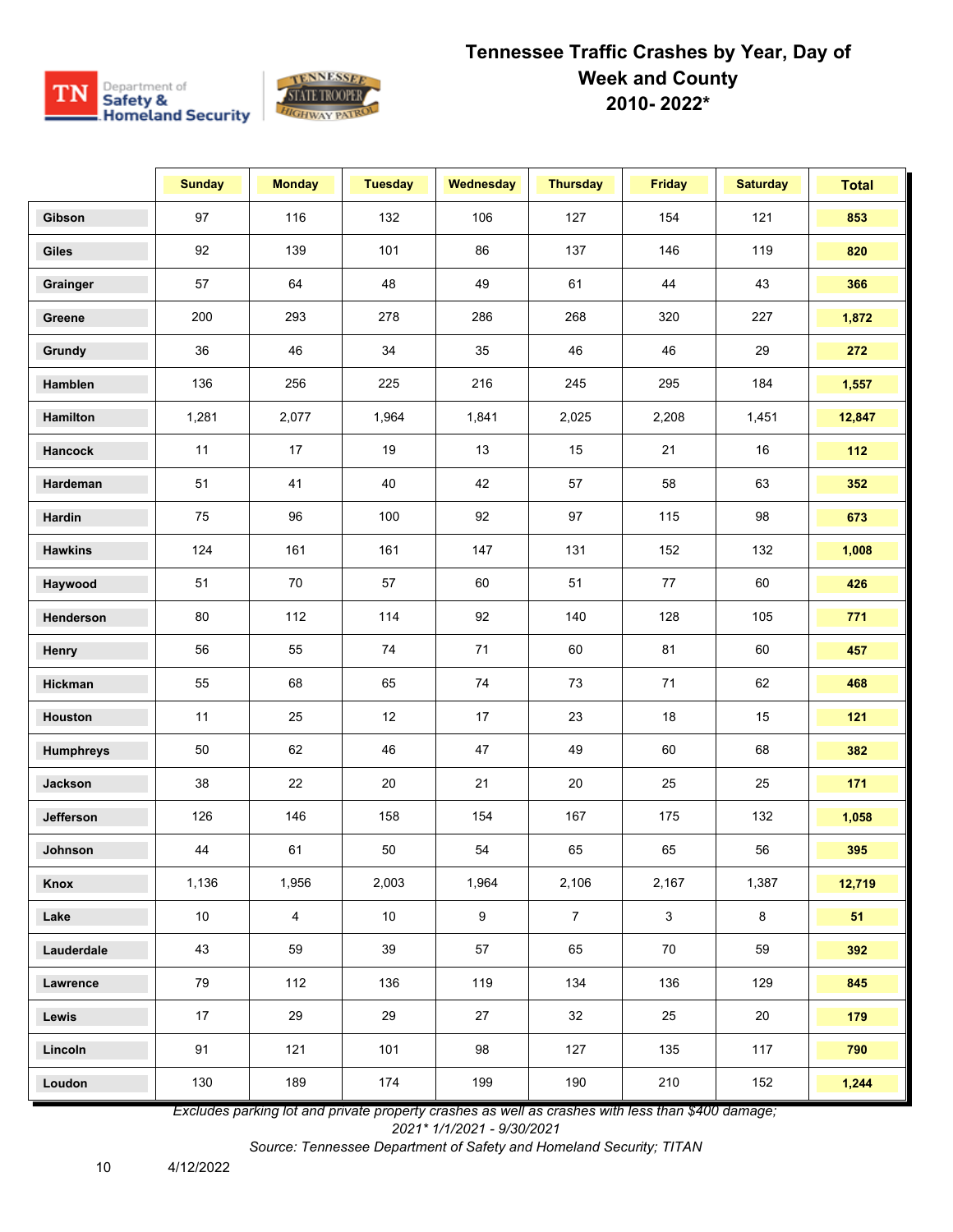

|                   | <b>Sunday</b> | <b>Monday</b> | <b>Tuesday</b> | <b>Wednesday</b> | <b>Thursday</b> | <b>Friday</b> | <b>Saturday</b> | <b>Total</b> |
|-------------------|---------------|---------------|----------------|------------------|-----------------|---------------|-----------------|--------------|
| <b>Macon</b>      | 51            | 58            | 52             | 59               | 74              | 77            | 71              | 442          |
| <b>Madison</b>    | 308           | 534           | 466            | 491              | 505             | 630           | 451             | 3,385        |
| <b>Marion</b>     | 77            | 97            | 91             | 83               | 95              | 100           | 98              | 641          |
| <b>Marshall</b>   | 58            | 93            | 67             | 85               | 92              | 127           | 86              | 608          |
| <b>Maury</b>      | 250           | 337           | 372            | 329              | 305             | 387           | 321             | 2,301        |
| <b>McMinn</b>     | 158           | 234           | 229            | 218              | 223             | 241           | 175             | 1,478        |
| <b>McNairy</b>    | 50            | 70            | 71             | 79               | 80              | 103           | 78              | 531          |
| <b>Meigs</b>      | 19            | 20            | 21             | 23               | 19              | 24            | 27              | 153          |
| <b>Monroe</b>     | 99            | 138           | 139            | 132              | 143             | 135           | 122             | 908          |
| <b>Montgomery</b> | 456           | 770           | 719            | 776              | 820             | 911           | 629             | 5,081        |
| Moore             | 9             | 12            | 21             | 17               | 9               | 11            | 17              | 96           |
| Morgan            | 37            | 36            | 37             | 37               | 37              | 43            | 36              | 263          |
| Obion             | 74            | 89            | 81             | 87               | 87              | 96            | 93              | 607          |
| Overton           | 54            | 82            | 52             | 61               | 79              | 76            | 50              | 454          |
| Perry             | 19            | $10\,$        | $10\,$         | 21               | 24              | 17            | 34              | 135          |
| <b>Pickett</b>    | $10\,$        | 13            | 9              | 15               | 4               | 13            | 10              | 74           |
| <b>Polk</b>       | 34            | 42            | 35             | 32               | 34              | 30            | 42              | 249          |
| Putnam            | 251           | 342           | 343            | 340              | 371             | 427           | 261             | 2,335        |
| Rhea              | 66            | 82            | 87             | 70               | 67              | 74            | 55              | 501          |
| Roane             | 131           | 206           | 161            | 154              | 189             | 206           | 157             | 1,204        |
| Robertson         | 192           | 218           | 217            | 211              | 243             | 250           | 244             | 1,575        |
| Rutherford        | 729           | 1,277         | 1,212          | 1,196            | 1,259           | 1,417         | 1,086           | 8,176        |
| <b>Scott</b>      | 18            | 26            | 16             | 33               | 32              | 36            | 23              | 184          |
| Sequatchie        | 19            | 37            | 54             | 40               | 26              | 40            | 48              | 264          |
| Sevier            | 394           | 440           | 426            | 393              | 411             | 524           | 495             | 3,083        |
| <b>Shelby</b>     | 3,080         | 4,219         | 4,346          | 4,147            | 4,374           | 5,071         | 3,903           | 29,140       |
| Smith             | 71            | 67            | 81             | 76               | 71              | 79            | 68              | 513          |

*Excludes parking lot and private property crashes as well as crashes with less than \$400 damage;* 

*2021\* 1/1/2021 - 9/30/2021 Source: Tennessee Department of Safety and Homeland Security; TITAN*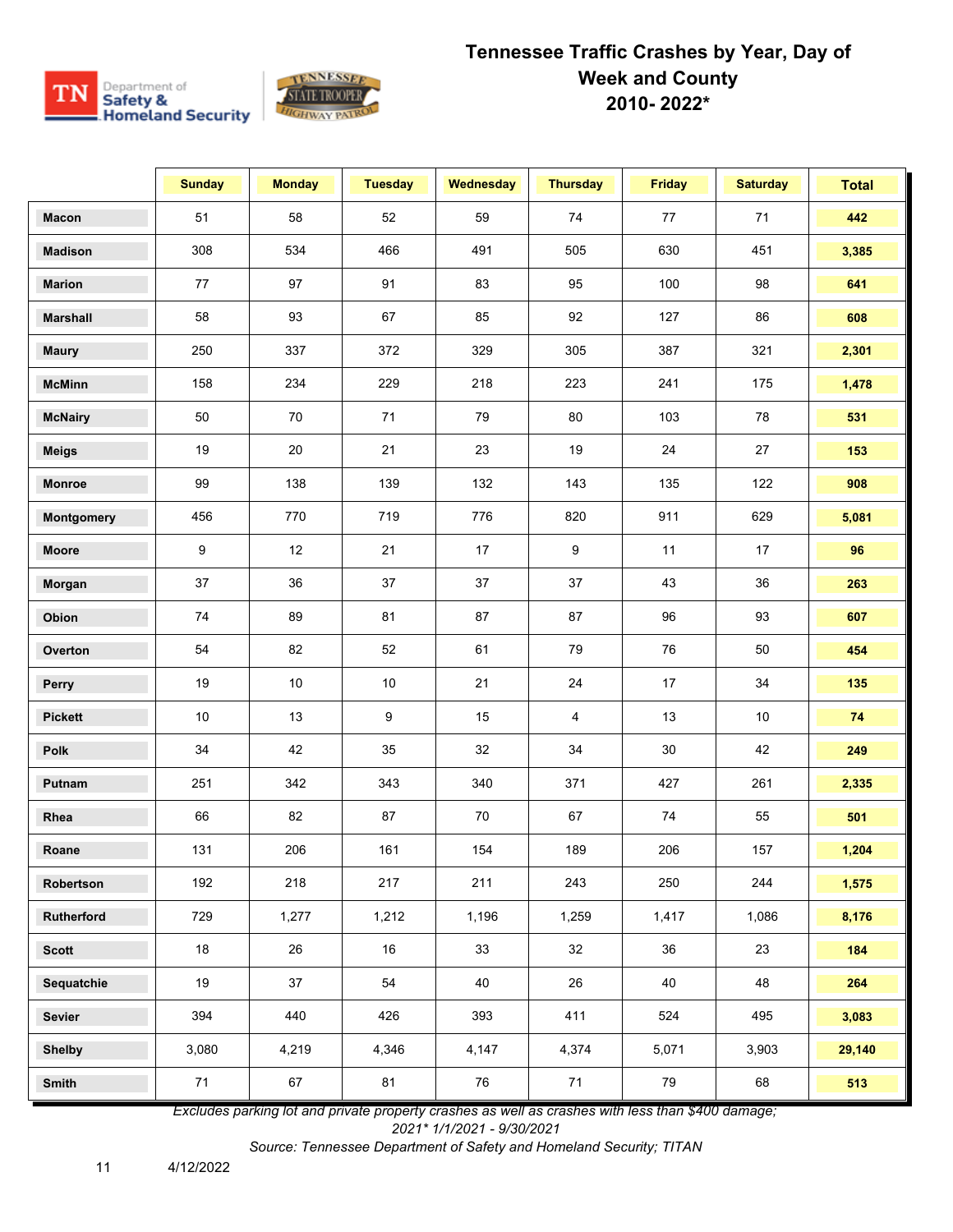

|                   | <b>Sunday</b> | <b>Monday</b> | <b>Tuesday</b> | <b>Wednesday</b> | <b>Thursday</b> | <b>Friday</b> | <b>Saturday</b> | <b>Total</b> |
|-------------------|---------------|---------------|----------------|------------------|-----------------|---------------|-----------------|--------------|
| <b>Stewart</b>    | 32            | 32            | 14             | 28               | 27              | 30            | 42              | 205          |
| <b>Sullivan</b>   | 401           | 569           | 615            | 578              | 681             | 739           | 529             | 4,112        |
| <b>Sumner</b>     | 332           | 557           | 529            | 481              | 503             | 594           | 418             | 3,414        |
| <b>Tipton</b>     | 107           | 125           | 157            | 151              | 150             | 182           | 138             | 1,010        |
| <b>Trousdale</b>  | 23            | 32            | 22             | 39               | 30              | 46            | 34              | 226          |
| <b>Unicoi</b>     | 48            | 65            | 40             | 53               | 48              | 64            | 36              | 354          |
| <b>Union</b>      | 32            | 47            | 40             | 34               | 35              | 35            | 39              | 262          |
| VanBuren          | 22            | 13            | 23             | 28               | 16              | 24            | 12              | 138          |
| Warren            | 88            | 157           | 134            | 109              | 164             | 147           | 134             | 933          |
| Washington        | 335           | 625           | 595            | 604              | 591             | 633           | 417             | 3,800        |
| Wayne             | 38            | 35            | 40             | 32               | 27              | 52            | 43              | 267          |
| Weakley           | 45            | 58            | 71             | 67               | 86              | 83            | 80              | 490          |
| White             | 59            | 84            | 65             | 81               | 84              | 76            | 74              | 523          |
| Williamson        | 298           | 593           | 648            | 594              | 669             | 668           | 460             | 3,930        |
| Wilson            | 287           | 420           | 395            | 385              | 434             | 421           | 351             | 2,693        |
| <b>Total 2012</b> | 17,638        | 26,108        | 25,603         | 25,153           | 26,722          | 29,615        | 22,154          | 172,993      |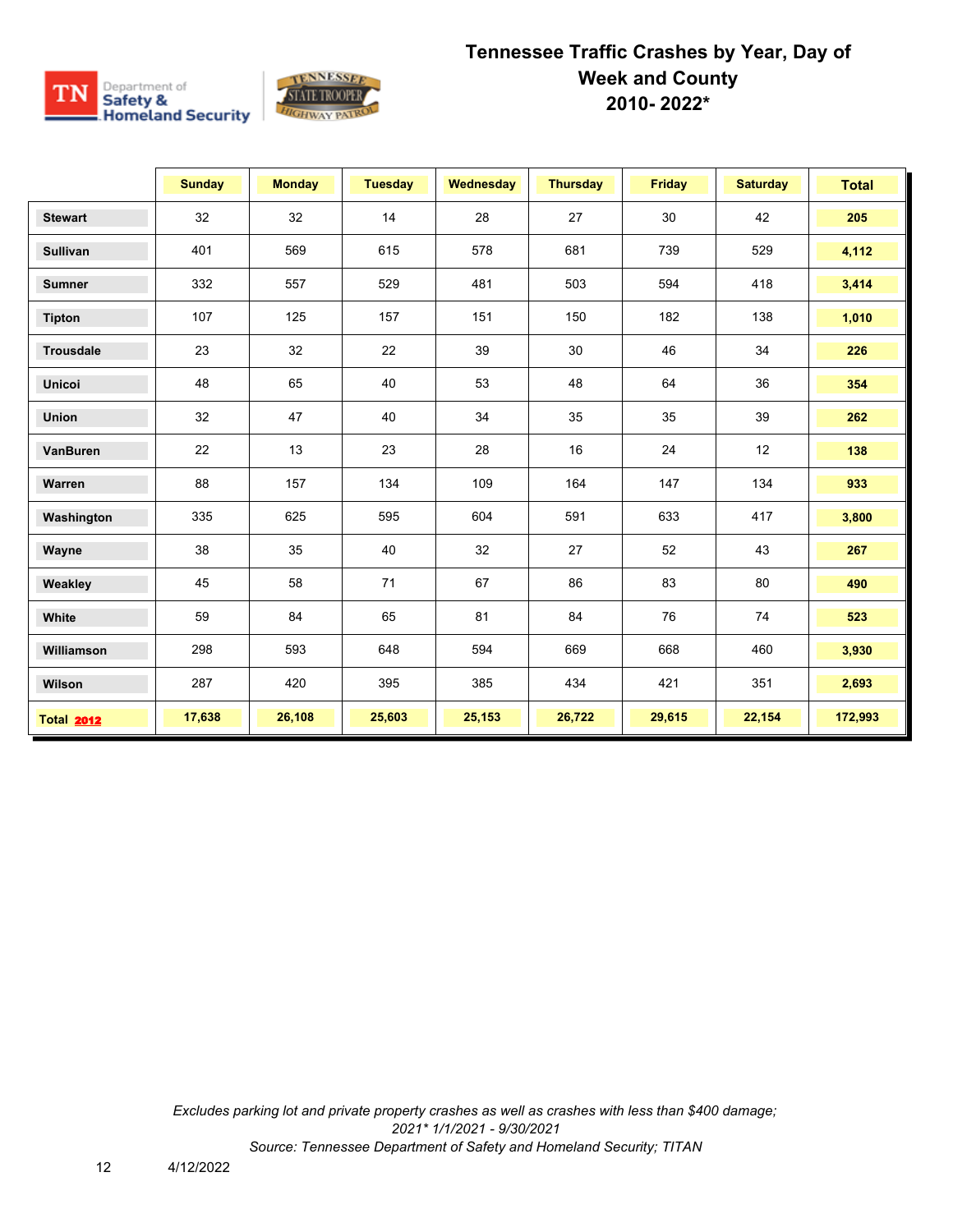

| 2013            | <b>Sunday</b>  | <b>Monday</b> | <b>Tuesday</b> | Wednesday | <b>Thursday</b> | <b>Friday</b> | <b>Saturday</b> | <b>Total</b> |
|-----------------|----------------|---------------|----------------|-----------|-----------------|---------------|-----------------|--------------|
| Anderson        | 194            | 269           | 273            | 252       | 260             | 308           | 213             | 1,769        |
| <b>Bedford</b>  | 117            | 147           | 125            | 128       | 135             | 178           | 157             | 987          |
| <b>Benton</b>   | 34             | 39            | 52             | 33        | 49              | 56            | 41              | 304          |
| <b>Bledsoe</b>  | $\overline{4}$ | 8             | 11             | $10$      | 16              | $20\,$        | 11              | 80           |
| <b>Blount</b>   | 293            | 436           | 452            | 414       | 451             | 549           | 386             | 2,981        |
| <b>Bradley</b>  | 283            | 411           | 431            | 487       | 462             | 488           | 333             | 2,895        |
| Campbell        | 126            | 117           | 106            | 130       | 133             | 176           | 107             | 895          |
| Cannon          | 38             | 37            | 37             | 30        | 45              | 41            | 37              | 265          |
| Carroll         | 49             | 46            | 54             | 49        | 60              | $71$          | 63              | 392          |
| Carter          | 132            | 186           | 177            | 177       | 167             | 218           | 147             | 1,204        |
| Cheatham        | 91             | 99            | 100            | 134       | 127             | 141           | 120             | 812          |
| Chester         | 41             | 37            | 39             | 50        | 48              | 60            | 45              | 320          |
| Claiborne       | 46             | 72            | 60             | 65        | 75              | 65            | 57              | 440          |
| Clay            | 11             | $13$          | 17             | 23        | 16              | 23            | 22              | 125          |
| Cocke           | 114            | 117           | 126            | 131       | 121             | 151           | 145             | 905          |
| Coffee          | 136            | 181           | 195            | 186       | 198             | 243           | 182             | 1,321        |
| Crockett        | 17             | 33            | 36             | 29        | 35              | 33            | 36              | 219          |
| Cumberland      | 162            | 227           | 159            | 203       | 216             | 245           | 210             | 1,422        |
| <b>Davidson</b> | 2,321          | 3,405         | 3,682          | 3,725     | 4,041           | 4,254         | 2,999           | 24,427       |
| <b>Decatur</b>  | 34             | 32            | 24             | 25        | 33              | 40            | 50              | 238          |
| <b>DeKalb</b>   | 52             | 49            | 45             | 52        | 65              | 41            | 64              | 368          |
| <b>Dickson</b>  | 121            | 176           | 182            | 181       | 189             | 217           | 193             | 1,259        |
| <b>Dyer</b>     | 73             | 108           | 134            | 120       | 117             | 120           | 114             | 786          |
| Fayette         | 60             | 81            | 74             | 98        | 82              | 99            | 73              | 567          |
| <b>Fentress</b> | 27             | 34            | 39             | 40        | 40              | 56            | 34              | 270          |
| Franklin        | 86             | 132           | 116            | 124       | 108             | 129           | 111             | 806          |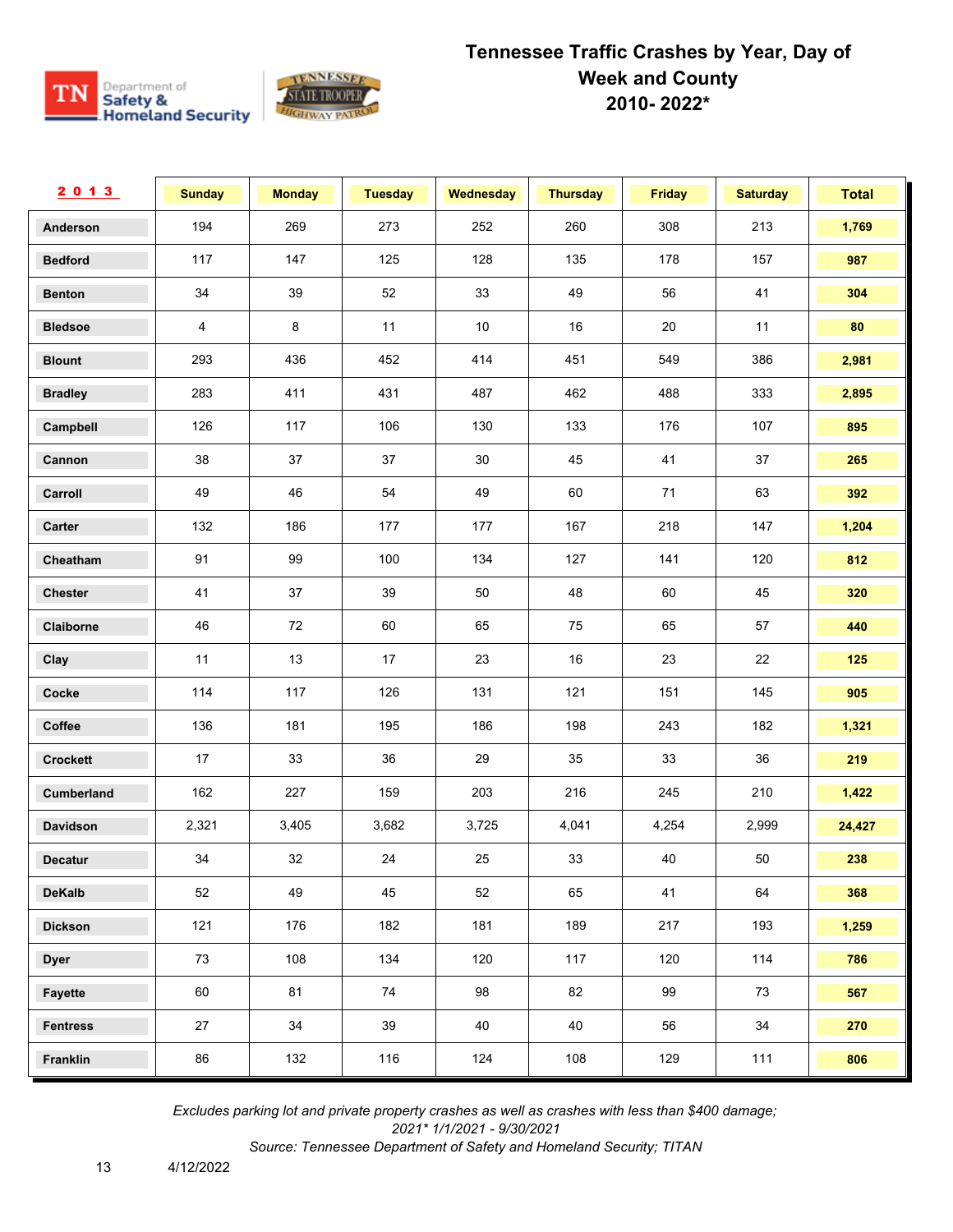

|                  | <b>Sunday</b>  | <b>Monday</b> | <b>Tuesday</b>  | <b>Wednesday</b> | <b>Thursday</b> | <b>Friday</b> | <b>Saturday</b> | <b>Total</b> |
|------------------|----------------|---------------|-----------------|------------------|-----------------|---------------|-----------------|--------------|
| Gibson           | $71$           | 109           | 111             | 103              | 112             | 162           | 104             | 772          |
| <b>Giles</b>     | 96             | 114           | 105             | 107              | 106             | 138           | 137             | 803          |
| Grainger         | 39             | 38            | 54              | 51               | 33              | 54            | 44              | 313          |
| Greene           | 180            | 248           | 283             | 273              | 274             | 310           | 239             | 1,807        |
| Grundy           | 42             | 36            | 40              | 43               | 36              | 49            | 46              | 292          |
| Hamblen          | 108            | 200           | 248             | 210              | 221             | 286           | 194             | 1,467        |
| Hamilton         | 1,321          | 1,820         | 1,899           | 1,949            | 1,894           | 2,338         | 1,560           | 12,781       |
| Hancock          | 18             | 18            | 18              | 15               | 22              | 25            | 26              | 142          |
| Hardeman         | 39             | 47            | 49              | 40               | 47              | 80            | 58              | 360          |
| Hardin           | 70             | 78            | 65              | 109              | 97              | 132           | 109             | 660          |
| <b>Hawkins</b>   | 127            | 168           | 147             | 166              | 156             | 185           | 147             | 1,096        |
| Haywood          | 73             | 69            | 75              | 62               | 62              | $77\,$        | 79              | 497          |
| Henderson        | 82             | 128           | 88              | 80               | 111             | 115           | 115             | 719          |
| Henry            | 50             | 52            | 62              | 74               | 60              | 65            | 51              | 414          |
| Hickman          | 51             | 85            | 62              | 63               | 76              | 83            | 75              | 495          |
| Houston          | $\overline{7}$ | 11            | 13              | 17               | 12              | 16            | $10$            | 86           |
| <b>Humphreys</b> | 63             | 63            | 52              | 41               | 58              | 81            | 65              | 423          |
| Jackson          | 22             | 16            | 23              | 24               | 26              | 27            | 19              | 157          |
| Jefferson        | 140            | 151           | 152             | 182              | 154             | 186           | 143             | 1,108        |
| Johnson          | 61             | 52            | 36              | 81               | 58              | 80            | 63              | 431          |
| Knox             | 1,066          | 1,750         | 1,874           | 1,888            | 2,006           | 2,304         | 1,504           | 12,392       |
| Lake             | $\overline{4}$ | $\,6\,$       | $5\phantom{.0}$ | 11               | $\overline{7}$  | 8             | 11              | 52           |
| Lauderdale       | 39             | 52            | 37              | 54               | 45              | 62            | 47              | 336          |
| Lawrence         | 74             | 96            | 118             | 114              | 115             | 129           | 91              | 737          |
| Lewis            | 21             | 22            | 23              | 29               | 21              | 28            | 25              | 169          |
| Lincoln          | 96             | 127           | 102             | 125              | 98              | 124           | 113             | 785          |
| Loudon           | 144            | 192           | 171             | 175              | 163             | 229           | 155             | 1,229        |

*Excludes parking lot and private property crashes as well as crashes with less than \$400 damage;* 

*2021\* 1/1/2021 - 9/30/2021*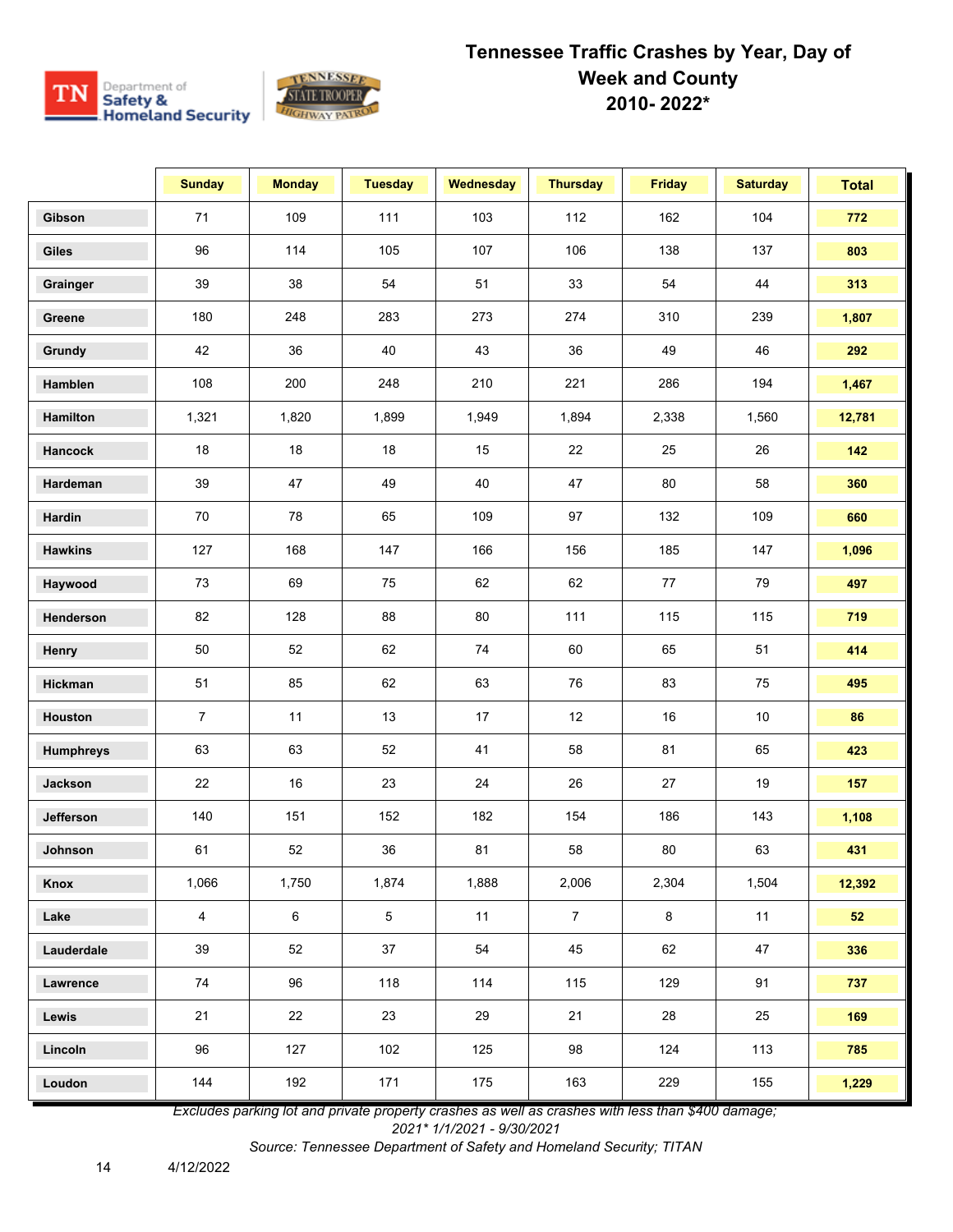

|                 | <b>Sunday</b> | <b>Monday</b>  | <b>Tuesday</b> | Wednesday      | <b>Thursday</b> | <b>Friday</b> | <b>Saturday</b> | <b>Total</b> |
|-----------------|---------------|----------------|----------------|----------------|-----------------|---------------|-----------------|--------------|
| <b>Macon</b>    | 48            | 61             | 54             | 62             | 62              | 84            | 61              | 432          |
| <b>Madison</b>  | 287           | 457            | 496            | 449            | 490             | 655           | 440             | 3,274        |
| <b>Marion</b>   | 98            | 73             | 71             | 77             | 87              | 106           | 83              | 595          |
| <b>Marshall</b> | 75            | 92             | 98             | 79             | 93              | 115           | 110             | 662          |
| <b>Maury</b>    | 250           | 330            | 343            | 349            | 355             | 446           | 313             | 2,386        |
| <b>McMinn</b>   | 143           | 172            | 174            | 194            | 181             | 207           | 171             | 1,242        |
| <b>McNairy</b>  | 68            | 70             | 69             | 72             | 64              | 72            | 81              | 496          |
| <b>Meigs</b>    | 28            | 20             | 30             | 23             | 30              | 35            | 24              | 190          |
| Monroe          | 92            | 102            | 119            | 104            | 93              | 140           | 116             | 766          |
| Montgomery      | 468           | 740            | 662            | 713            | 746             | 937           | 681             | 4,947        |
| Moore           | 11            | $\overline{7}$ | 16             | $6\phantom{a}$ | 19              | 18            | 15              | 92           |
| Morgan          | 32            | 34             | 35             | 32             | 37              | 52            | 34              | 256          |
| Obion           | 60            | 93             | 66             | 84             | 101             | 137           | 105             | 646          |
| Overton         | 31            | 68             | 53             | 57             | 53              | 85            | 63              | 410          |
| Perry           | 15            | 25             | 17             | 20             | 16              | 22            | 18              | 133          |
| <b>Pickett</b>  | 4             | $\overline{7}$ | 10             | $9\,$          | 17              | 11            | 12              | 70           |
| <b>Polk</b>     | 22            | 39             | 28             | 42             | 34              | 47            | 38              | 250          |
| Putnam          | 242           | 334            | 340            | 358            | 342             | 466           | 293             | 2,375        |
| Rhea            | 47            | 62             | 66             | 59             | 64              | 79            | 73              | 450          |
| Roane           | 143           | 158            | 158            | 177            | 179             | 180           | 160             | 1,155        |
| Robertson       | 193           | 237            | 216            | 244            | 230             | 290           | 208             | 1,618        |
| Rutherford      | 743           | 1,218          | 1,310          | 1,238          | 1,385           | 1,528         | 1,094           | 8,516        |
| <b>Scott</b>    | 29            | 39             | 45             | 49             | 51              | 53            | 60              | 326          |
| Sequatchie      | 26            | 19             | 24             | 31             | 28              | 46            | 27              | 201          |
| Sevier          | 383           | 354            | 369            | 361            | 417             | 530           | 470             | 2,884        |
| <b>Shelby</b>   | 3,014         | 4,193          | 4,235          | 4,297          | 4,605           | 5,270         | 3,957           | 29,571       |
| Smith           | 59            | 77             | 63             | 50             | 70              | 99            | 81              | 499          |

*Excludes parking lot and private property crashes as well as crashes with less than \$400 damage;* 

*2021\* 1/1/2021 - 9/30/2021*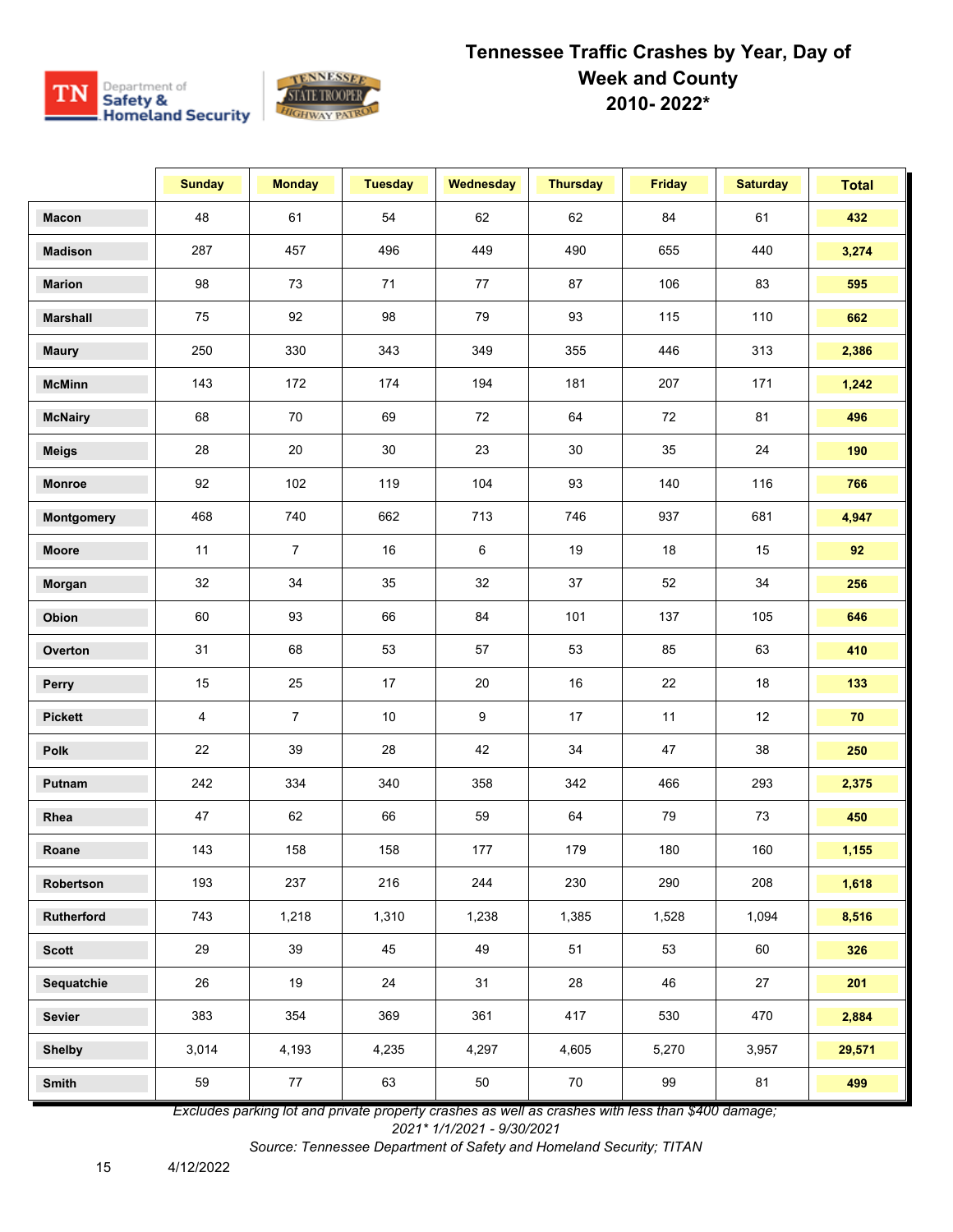

|                   | <b>Sunday</b> | <b>Monday</b> | <b>Tuesday</b> | <b>Wednesday</b> | <b>Thursday</b> | <b>Friday</b> | <b>Saturday</b> | <b>Total</b> |
|-------------------|---------------|---------------|----------------|------------------|-----------------|---------------|-----------------|--------------|
| <b>Stewart</b>    | 26            | 25            | 18             | 25               | 30              | 44            | 41              | 209          |
| <b>Sullivan</b>   | 353           | 522           | 567            | 598              | 609             | 688           | 434             | 3,771        |
| <b>Sumner</b>     | 318           | 490           | 504            | 504              | 593             | 581           | 395             | 3,385        |
| <b>Tipton</b>     | 124           | 110           | 137            | 132              | 162             | 192           | 160             | 1,017        |
| <b>Trousdale</b>  | 29            | 42            | 34             | 30               | 35              | 32            | 29              | 231          |
| <b>Unicoi</b>     | 46            | 64            | 51             | 45               | 46              | 66            | 45              | 363          |
| Union             | 26            | 32            | 24             | 31               | 35              | 40            | 40              | 228          |
| VanBuren          | 21            | 19            | 20             | 16               | 19              | 17            | 27              | 139          |
| Warren            | 102           | 132           | 122            | 127              | 133             | 166           | 131             | 913          |
| Washington        | 293           | 560           | 558            | 586              | 555             | 647           | 422             | 3,621        |
| Wayne             | 42            | 46            | 48             | 36               | 48              | 46            | 48              | 314          |
| Weakley           | 65            | 79            | 85             | 68               | 82              | 91            | 65              | 535          |
| White             | 65            | 73            | 65             | 67               | 71              | 90            | 71              | 502          |
| Williamson        | 339           | 677           | 798            | 702              | 724             | 786           | 534             | 4,560        |
| Wilson            | 266           | 381           | 378            | 390              | 414             | 484           | 392             | 2,705        |
| <b>Total 2013</b> | 17,492        | 24,573        | 25,234         | 25,575           | 26,764          | 31,075        | 22,802          | 173,515      |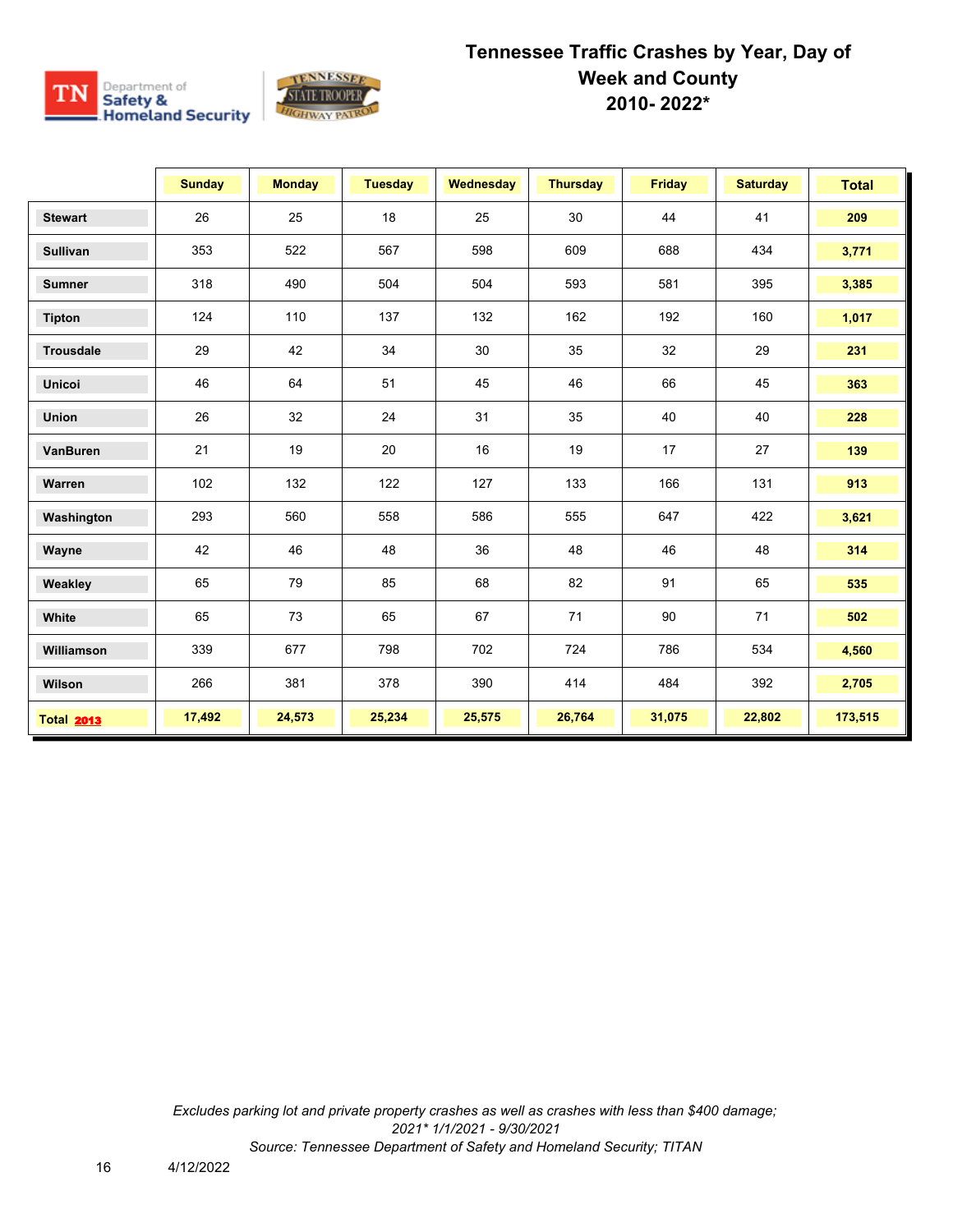

| 2014            | <b>Sunday</b> | <b>Monday</b> | <b>Tuesday</b> | <b>Wednesday</b> | <b>Thursday</b> | <b>Friday</b> | <b>Saturday</b> | <b>Total</b> |
|-----------------|---------------|---------------|----------------|------------------|-----------------|---------------|-----------------|--------------|
| Anderson        | 197           | 210           | 265            | 287              | 291             | 284           | 216             | 1,750        |
| <b>Bedford</b>  | 111           | 129           | 148            | 140              | 145             | 192           | 161             | 1,026        |
| <b>Benton</b>   | 40            | 48            | 49             | 50               | 39              | 54            | 49              | 329          |
| <b>Bledsoe</b>  | 8             | 17            | 6              | 4                | 6               | 12            | 10              | 63           |
| <b>Blount</b>   | 325           | 444           | 484            | 462              | 404             | 457           | 367             | 2,943        |
| <b>Bradley</b>  | 279           | 439           | 535            | 438              | 420             | 516           | 342             | 2,969        |
| Campbell        | 123           | 125           | 146            | 134              | 160             | 162           | 130             | 980          |
| Cannon          | 32            | 37            | 55             | 40               | 42              | 43            | 39              | 288          |
| Carroll         | 39            | 55            | 46             | 58               | 62              | 72            | 50              | 382          |
| Carter          | 124           | 163           | 164            | 137              | 182             | 223           | 121             | 1,114        |
| Cheatham        | 99            | 138           | 126            | 121              | 101             | 127           | 115             | 827          |
| Chester         | 27            | 52            | 52             | 40               | 50              | 53            | 47              | 321          |
| Claiborne       | 60            | 58            | 54             | 62               | 70              | 78            | 66              | 448          |
| Clay            | 23            | 18            | 19             | 17               | 18              | 13            | 23              | 131          |
| Cocke           | 122           | 125           | 158            | 140              | 141             | 178           | 146             | 1,010        |
| Coffee          | 132           | 194           | 201            | 198              | 181             | 248           | 160             | 1,314        |
| <b>Crockett</b> | 33            | 30            | 29             | 30               | 38              | 45            | 38              | 243          |
| Cumberland      | 145           | 201           | 198            | 206              | 211             | 261           | 191             | 1,413        |
| Davidson        | 2,479         | 3,798         | 4,124          | 4,104            | 4,080           | 4,547         | 3,071           | 26,203       |
| <b>Decatur</b>  | 42            | 32            | 33             | 24               | 27              | 40            | 37              | 235          |
| <b>DeKalb</b>   | 54            | $70\,$        | 45             | 55               | 59              | 65            | 45              | 393          |
| <b>Dickson</b>  | 151           | 200           | 183            | 173              | 156             | 243           | 176             | 1,282        |
| <b>Dyer</b>     | 87            | 134           | 129            | 102              | 130             | 153           | 110             | 845          |
| Fayette         | 61            | 89            | 81             | 66               | 68              | 91            | 87              | 543          |
| <b>Fentress</b> | 28            | 40            | 50             | 48               | 37              | 53            | 44              | 300          |
| Franklin        | 101           | 113           | 116            | 96               | 91              | 136           | 100             | 753          |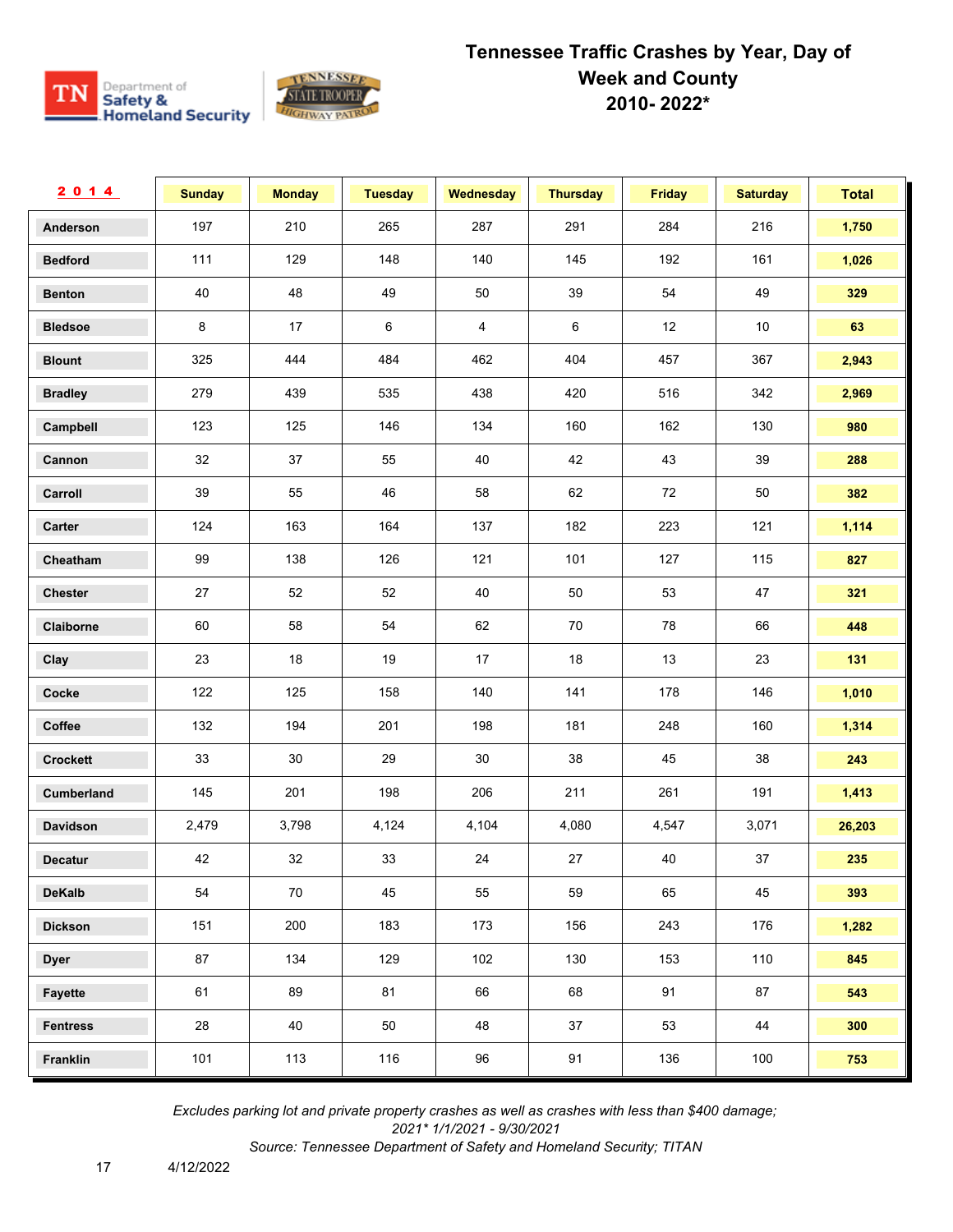

|                  | <b>Sunday</b> | <b>Monday</b> | <b>Tuesday</b> | <b>Wednesday</b> | <b>Thursday</b> | <b>Friday</b> | <b>Saturday</b> | <b>Total</b> |
|------------------|---------------|---------------|----------------|------------------|-----------------|---------------|-----------------|--------------|
| Gibson           | 91            | 115           | 95             | 126              | 90              | 142           | 90              | 749          |
| <b>Giles</b>     | 90            | 127           | 116            | 123              | 110             | 125           | 117             | 808          |
| Grainger         | 38            | 44            | 55             | 42               | 50              | 53            | 44              | 326          |
| Greene           | 163           | 258           | 261            | 259              | 251             | 290           | 213             | 1,695        |
| Grundy           | 36            | 28            | 29             | 33               | $30\,$          | 45            | 44              | 245          |
| Hamblen          | 123           | 208           | 249            | 231              | 230             | 267           | 178             | 1,486        |
| Hamilton         | 1,056         | 1,704         | 1,896          | 1,725            | 1,684           | 2,116         | 1,289           | 11,470       |
| Hancock          | 12            | 16            | 17             | 18               | 18              | 21            | 17              | 119          |
| Hardeman         | 62            | 57            | 77             | 65               | 65              | 94            | 82              | 502          |
| Hardin           | 74            | 73            | 80             | 94               | 96              | 92            | 97              | 606          |
| <b>Hawkins</b>   | 84            | 110           | 111            | 125              | 122             | 134           | 108             | 794          |
| Haywood          | 49            | 63            | 66             | 63               | 75              | 81            | 94              | 491          |
| Henderson        | 96            | 112           | 112            | 105              | 102             | 134           | 127             | 788          |
| Henry            | 36            | 81            | 69             | 49               | 67              | 79            | 52              | 433          |
| Hickman          | 64            | 84            | 70             | 71               | 69              | 86            | 70              | 514          |
| Houston          | $10\,$        | 11            | 18             | 8                | 14              | 15            | 16              | 92           |
| <b>Humphreys</b> | 52            | 45            | 54             | 54               | 43              | 52            | 68              | 368          |
| Jackson          | 16            | 24            | 29             | 17               | 23              | 13            | 21              | 143          |
| Jefferson        | 115           | 151           | 169            | 134              | 154             | 173           | 171             | 1,067        |
| Johnson          | 45            | 49            | 44             | 55               | 47              | 59            | 59              | 358          |
| Knox             | 1,131         | 1,857         | 1,997          | 1,859            | 1,788           | 2,255         | 1,405           | 12,292       |
| Lake             | 9             | 12            | $\overline{4}$ | $\,6\,$          | 8               | 14            | $\mathbf{3}$    | 56           |
| Lauderdale       | 64            | 62            | 63             | 49               | 53              | 73            | 58              | 422          |
| Lawrence         | 96            | 116           | 114            | 118              | 109             | 125           | 117             | 795          |
| Lewis            | 21            | 35            | 40             | 19               | 29              | 37            | 27              | 208          |
| Lincoln          | 92            | 83            | 114            | 112              | 112             | 136           | 121             | 770          |
| Loudon           | 147           | 188           | 169            | 163              | 168             | 207           | 150             | 1,192        |

*Excludes parking lot and private property crashes as well as crashes with less than \$400 damage;* 

*2021\* 1/1/2021 - 9/30/2021*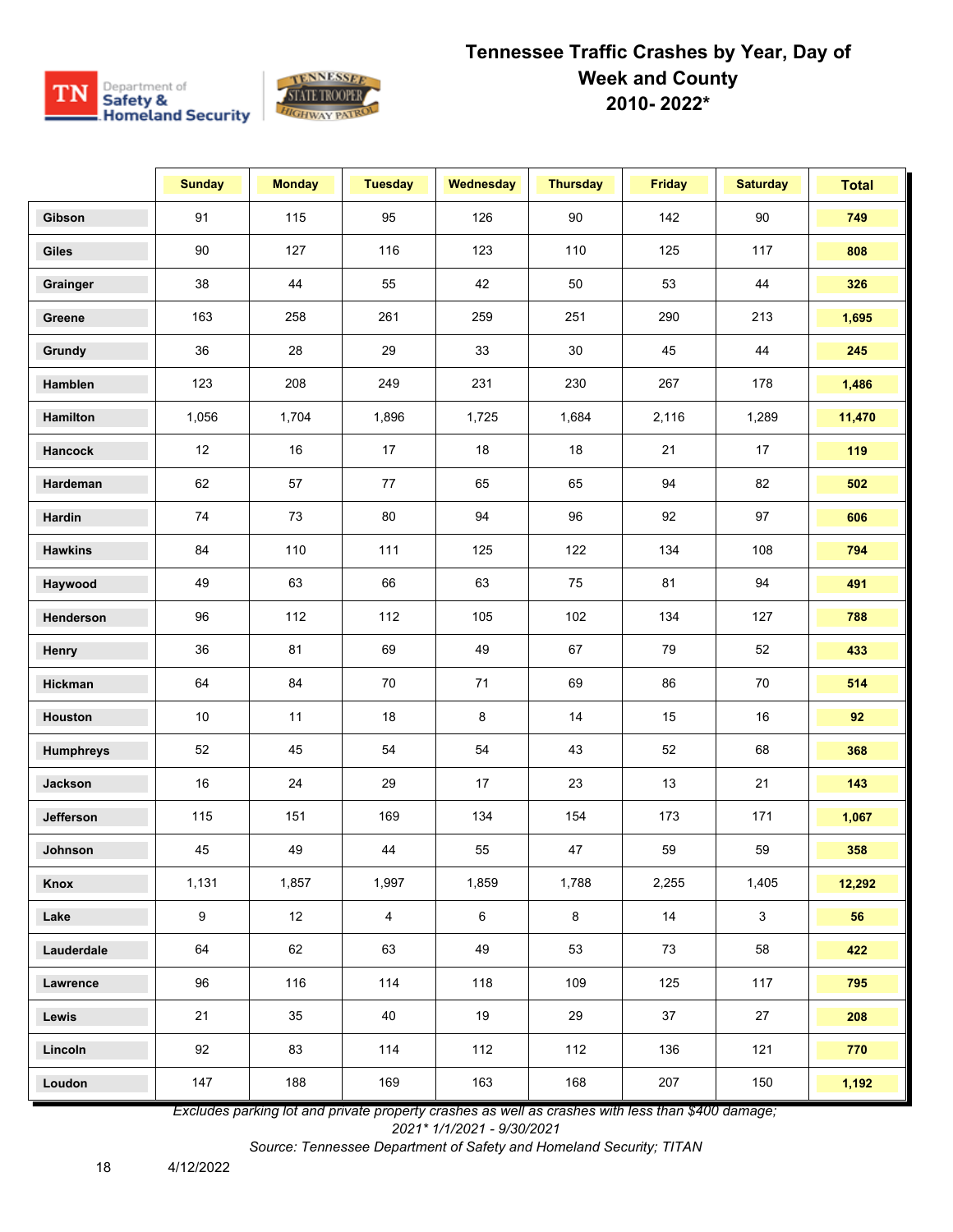

|                 | <b>Sunday</b> | <b>Monday</b> | <b>Tuesday</b> | Wednesday      | <b>Thursday</b> | <b>Friday</b> | <b>Saturday</b>  | <b>Total</b> |
|-----------------|---------------|---------------|----------------|----------------|-----------------|---------------|------------------|--------------|
| <b>Macon</b>    | 39            | 62            | 63             | 50             | 51              | 71            | 48               | 384          |
| <b>Madison</b>  | 315           | 470           | 496            | 464            | 529             | 620           | 465              | 3,359        |
| <b>Marion</b>   | 83            | 61            | 67             | 95             | 80              | 105           | 96               | 587          |
| <b>Marshall</b> | 79            | 89            | 112            | 88             | 93              | 117           | 90               | 668          |
| <b>Maury</b>    | 232           | 346           | 345            | 341            | 338             | 370           | 313              | 2,285        |
| <b>McMinn</b>   | 160           | 209           | 206            | 179            | 177             | 207           | 153              | 1,291        |
| <b>McNairy</b>  | 55            | 61            | 78             | 69             | 65              | 75            | 61               | 464          |
| <b>Meigs</b>    | 17            | 19            | 33             | 21             | 19              | 22            | 24               | 155          |
| Monroe          | 69            | 112           | 119            | 103            | 106             | 119           | 95               | 723          |
| Montgomery      | 530           | 726           | 724            | 751            | 802             | 981           | 736              | 5,250        |
| Moore           | $10\,$        | 8             | 14             | $6\phantom{a}$ | 16              | 20            | 11               | 85           |
| Morgan          | 17            | 24            | 25             | 29             | 28              | 28            | 30               | 181          |
| Obion           | 81            | 78            | 85             | 82             | 111             | 108           | 95               | 640          |
| Overton         | 43            | 63            | 72             | 62             | 66              | 90            | 70               | 466          |
| Perry           | 17            | 26            | 24             | 16             | 23              | 22            | 26               | 154          |
| <b>Pickett</b>  | $10\,$        | 14            | 13             | 10             | $\overline{7}$  | 12            | $\boldsymbol{9}$ | 75           |
| <b>Polk</b>     | 45            | 22            | 35             | 27             | 36              | 40            | 43               | 248          |
| Putnam          | 244           | 407           | 349            | 372            | 364             | 447           | 263              | 2,446        |
| Rhea            | 42            | 62            | 57             | 47             | 42              | 71            | 53               | 374          |
| Roane           | 142           | 168           | 173            | 143            | 160             | 200           | 156              | 1,142        |
| Robertson       | 188           | 265           | 238            | 226            | 218             | 254           | 229              | 1,618        |
| Rutherford      | 896           | 1,505         | 1,394          | 1,315          | 1,252           | 1,567         | 1,031            | 8,960        |
| <b>Scott</b>    | 14            | 37            | 26             | 39             | $30\,$          | 57            | 44               | 247          |
| Sequatchie      | 17            | 26            | 22             | 23             | 29              | 51            | 24               | 192          |
| Sevier          | 392           | 426           | 433            | 397            | 373             | 495           | 506              | 3,022        |
| <b>Shelby</b>   | 3,133         | 4,423         | 4,666          | 4,554          | 4,753           | 5,147         | 4,186            | 30,862       |
| Smith           | 76            | 74            | 77             | 63             | 60              | 96            | 71               | 517          |

*Excludes parking lot and private property crashes as well as crashes with less than \$400 damage;* 

*2021\* 1/1/2021 - 9/30/2021*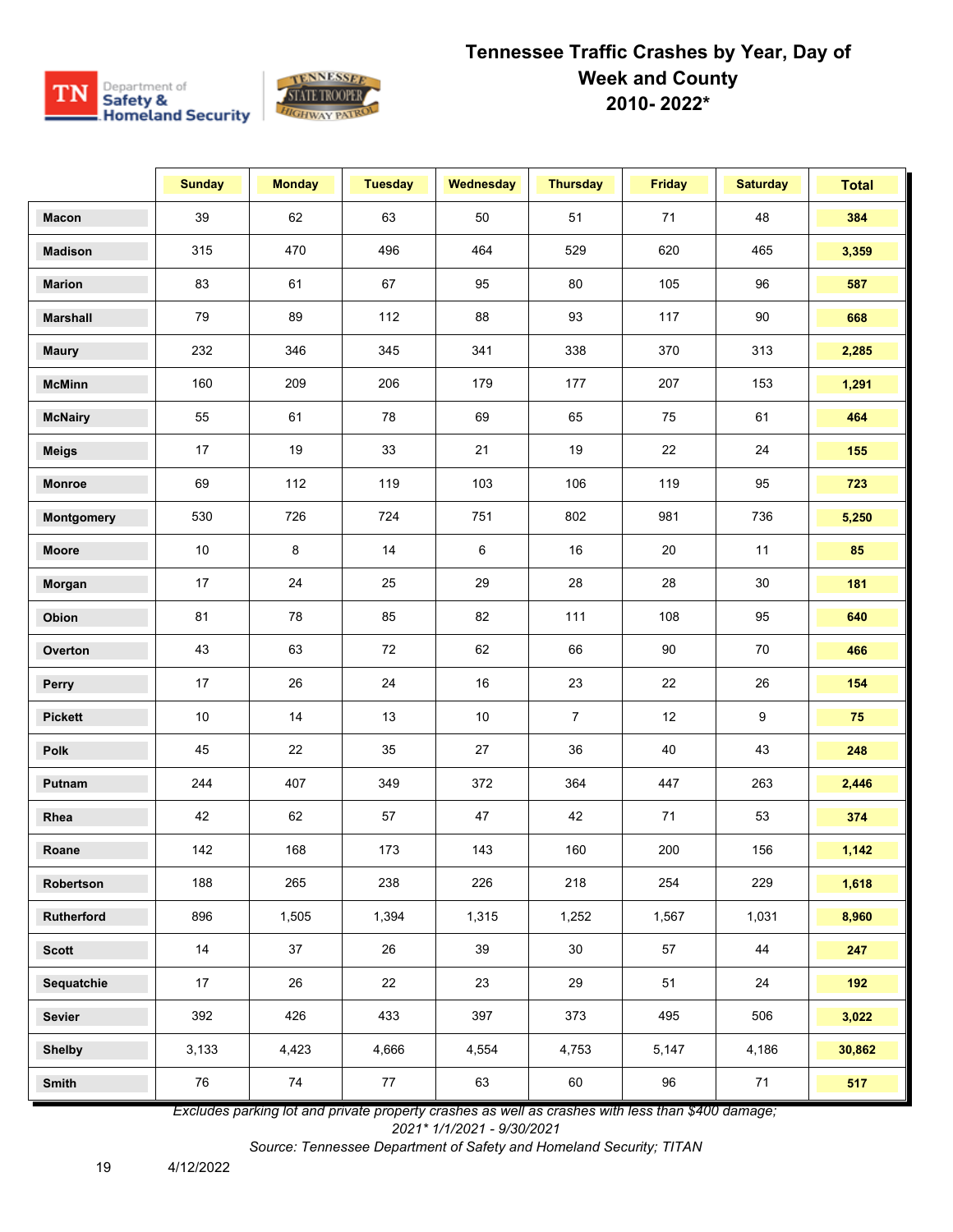

|                   | <b>Sunday</b> | <b>Monday</b> | <b>Tuesday</b> | Wednesday | <b>Thursday</b> | <b>Friday</b> | <b>Saturday</b> | <b>Total</b> |
|-------------------|---------------|---------------|----------------|-----------|-----------------|---------------|-----------------|--------------|
| <b>Stewart</b>    | 29            | 26            | 29             | 24        | 26              | 37            | 40              | 211          |
| <b>Sullivan</b>   | 338           | 592           | 573            | 540       | 621             | 675           | 534             | 3,873        |
| <b>Sumner</b>     | 361           | 558           | 578            | 546       | 589             | 607           | 434             | 3,673        |
| <b>Tipton</b>     | 126           | 145           | 154            | 124       | 168             | 155           | 148             | 1,020        |
| <b>Trousdale</b>  | 24            | 40            | 30             | 29        | 42              | 36            | 29              | 230          |
| <b>Unicoi</b>     | 41            | 48            | 58             | 59        | 47              | 65            | 60              | 378          |
| <b>Union</b>      | 26            | 38            | 37             | 36        | 34              | 31            | 30              | 232          |
| VanBuren          | 11            | 18            | 12             | 23        | 10              | 23            | 18              | 115          |
| Warren            | 96            | 127           | 104            | 138       | 128             | 151           | 97              | 841          |
| Washington        | 312           | 536           | 594            | 554       | 597             | 658           | 423             | 3,674        |
| Wayne             | 34            | 49            | 41             | 51        | 41              | 43            | 40              | 299          |
| Weakley           | 55            | 78            | 87             | 78        | 83              | 82            | 62              | 525          |
| White             | 62            | 64            | 69             | 47        | 77              | 82            | 77              | 478          |
| Williamson        | 420           | 751           | 739            | 746       | 762             | 728           | 560             | 4,706        |
| Wilson            | 274           | 433           | 415            | 404       | 414             | 485           | 351             | 2,776        |
| <b>Total 2014</b> | 17,949        | 25,958        | 27,080         | 25,926    | 26,283          | 30,514        | 22,610          | 176,320      |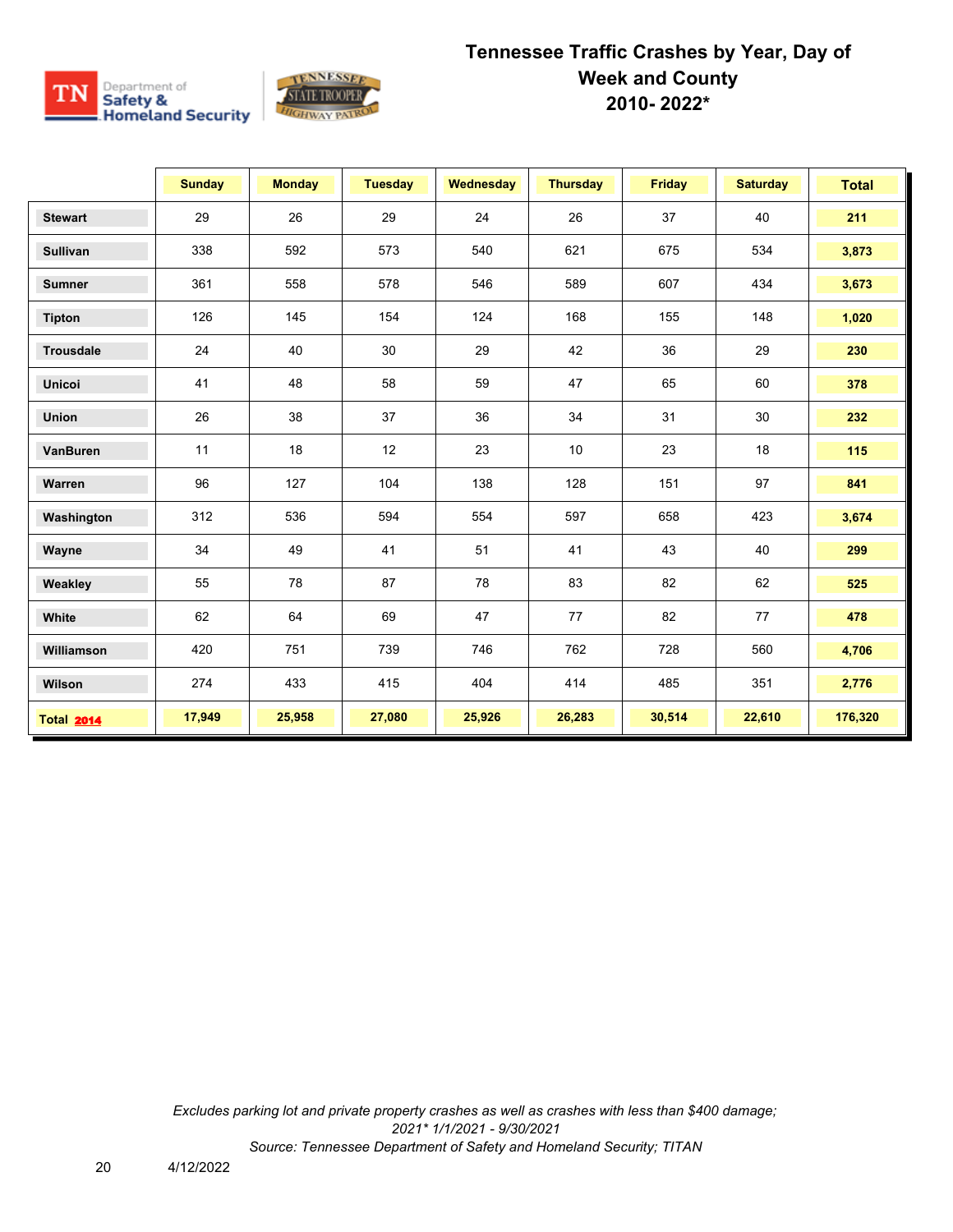

| 2015            | <b>Sunday</b>  | <b>Monday</b> | <b>Tuesday</b> | <b>Wednesday</b> | <b>Thursday</b> | <b>Friday</b> | <b>Saturday</b> | <b>Total</b> |
|-----------------|----------------|---------------|----------------|------------------|-----------------|---------------|-----------------|--------------|
| Anderson        | 184            | 286           | 321            | 320              | 342             | 334           | 243             | 2,030        |
| <b>Bedford</b>  | 124            | 167           | 163            | 156              | 169             | 195           | 152             | 1,126        |
| <b>Benton</b>   | 45             | 57            | 52             | 61               | 32              | 63            | 37              | 347          |
| <b>Bledsoe</b>  | $\overline{2}$ | 18            | 15             | $10$             | 18              | 12            | 20              | 95           |
| <b>Blount</b>   | 285            | 532           | 488            | 525              | 531             | 590           | 336             | 3,287        |
| <b>Bradley</b>  | 302            | 516           | 556            | 479              | 509             | 647           | 385             | 3,394        |
| Campbell        | 113            | 146           | 164            | 169              | 161             | 184           | 153             | 1,090        |
| Cannon          | 41             | 32            | 52             | 46               | 33              | 37            | 43              | 284          |
| Carroll         | 57             | 53            | $70\,$         | 57               | 55              | 65            | 46              | 403          |
| Carter          | 129            | 187           | 183            | 196              | 195             | 234           | 169             | 1,293        |
| Cheatham        | 107            | 126           | 131            | 111              | 158             | 136           | 113             | 882          |
| <b>Chester</b>  | 44             | 52            | 56             | 45               | 62              | 55            | 43              | 357          |
| Claiborne       | 44             | 56            | 65             | 61               | 68              | 92            | 60              | 446          |
| Clay            | 20             | 20            | 20             | 19               | 18              | 21            | 22              | 140          |
| Cocke           | 124            | 173           | 152            | 175              | 175             | 161           | 142             | 1,102        |
| Coffee          | 155            | 240           | 204            | 249              | 220             | 268           | 187             | 1,523        |
| <b>Crockett</b> | 32             | 31            | 34             | 41               | 35              | 45            | 39              | 257          |
| Cumberland      | 171            | 250           | 208            | 215              | 223             | 279           | 188             | 1,534        |
| Davidson        | 2,863          | 4,790         | 4,805          | 4,816            | 4,897           | 5,398         | 3,796           | 31,365       |
| <b>Decatur</b>  | 28             | 34            | 24             | 31               | 28              | 35            | 34              | 214          |
| <b>DeKalb</b>   | 40             | 64            | 53             | 72               | 70              | 75            | 83              | 457          |
| <b>Dickson</b>  | 156            | 245           | 229            | 257              | 270             | 253           | 189             | 1,599        |
| <b>Dyer</b>     | 79             | 143           | 126            | 134              | 124             | 123           | 127             | 856          |
| Fayette         | 67             | 98            | 71             | 64               | 95              | 101           | 72              | 568          |
| <b>Fentress</b> | 36             | 50            | 61             | 50               | 47              | 67            | 38              | 349          |
| Franklin        | 101            | 133           | 125            | 127              | 149             | 148           | 127             | 910          |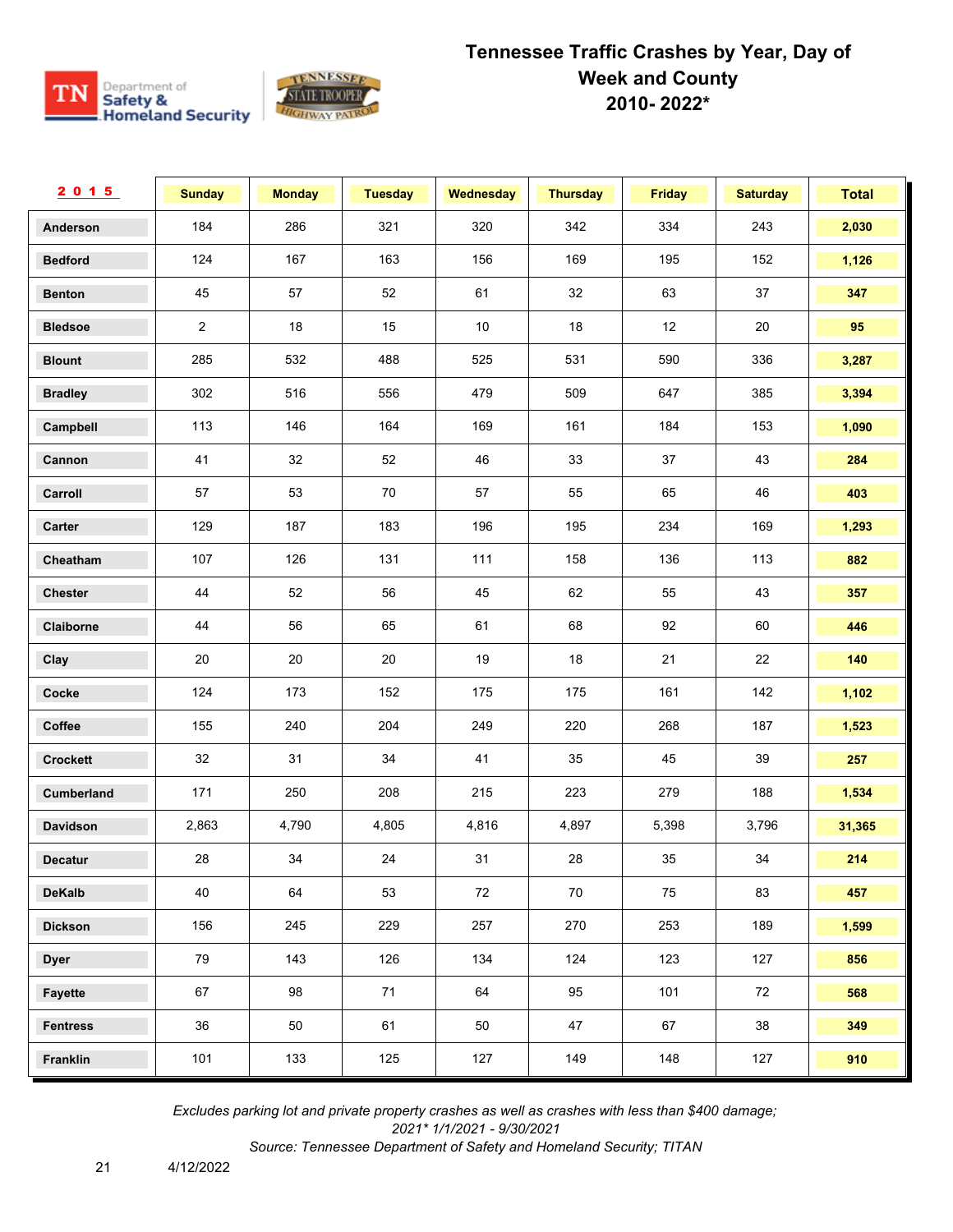

|                  | <b>Sunday</b> | <b>Monday</b> | <b>Tuesday</b> | <b>Wednesday</b> | <b>Thursday</b> | <b>Friday</b> | <b>Saturday</b> | <b>Total</b> |
|------------------|---------------|---------------|----------------|------------------|-----------------|---------------|-----------------|--------------|
| Gibson           | 60            | 110           | 98             | 106              | 112             | 113           | 94              | 693          |
| <b>Giles</b>     | 116           | 147           | 120            | 131              | 142             | 156           | 145             | 957          |
| Grainger         | 46            | 44            | 40             | 52               | 65              | 50            | 41              | 338          |
| Greene           | 214           | 307           | 276            | 292              | 275             | 328           | 237             | 1,929        |
| Grundy           | 37            | 34            | 45             | 33               | 42              | 45            | 47              | 283          |
| Hamblen          | 115           | 241           | 226            | 241              | 199             | 248           | 189             | 1,459        |
| Hamilton         | 1,199         | 2,011         | 2,028          | 1,921            | 1,917           | 2,325         | 1,555           | 12,956       |
| Hancock          | 23            | 21            | 15             | 14               | 15              | 12            | 14              | 114          |
| Hardeman         | 63            | 79            | 69             | 68               | 65              | 99            | 74              | 517          |
| Hardin           | 66            | 99            | 99             | 103              | 95              | 137           | 87              | 686          |
| <b>Hawkins</b>   | 83            | 109           | 138            | 120              | 124             | 150           | 110             | 834          |
| Haywood          | 63            | 59            | 75             | 66               | 60              | 105           | 75              | 503          |
| Henderson        | 104           | 116           | 114            | 114              | 135             | 149           | 123             | 855          |
| Henry            | 55            | 64            | 66             | 72               | 62              | 85            | 66              | 470          |
| Hickman          | 57            | 77            | 72             | 102              | 87              | 93            | 83              | 571          |
| Houston          | 15            | 9             | $10$           | 11               | 16              | 17            | 13              | 91           |
| <b>Humphreys</b> | 46            | 51            | 59             | 51               | 51              | 72            | 51              | 381          |
| Jackson          | 18            | 15            | 28             | 29               | 20              | 25            | 23              | 158          |
| Jefferson        | 119           | 201           | 182            | 158              | 156             | 180           | 149             | 1,145        |
| Johnson          | 35            | 70            | 39             | 36               | 46              | 61            | 53              | 340          |
| Knox             | 1,128         | 1,973         | 2,140          | 2,137            | 2,063           | 2,420         | 1,518           | 13,379       |
| Lake             | $10\,$        | $\,6\,$       | 9              | 8                | 13              | 6             | 10              | 62           |
| Lauderdale       | 53            | 71            | 68             | 74               | 69              | 76            | 89              | 500          |
| Lawrence         | 104           | 125           | 137            | 115              | 105             | 154           | 106             | 846          |
| Lewis            | 11            | 27            | 33             | 31               | 34              | 29            | 28              | 193          |
| Lincoln          | 75            | 138           | 119            | 96               | 118             | 118           | 88              | 752          |
| Loudon           | 147           | 201           | 198            | 219              | 193             | 230           | 173             | 1,361        |

*Excludes parking lot and private property crashes as well as crashes with less than \$400 damage;* 

*2021\* 1/1/2021 - 9/30/2021*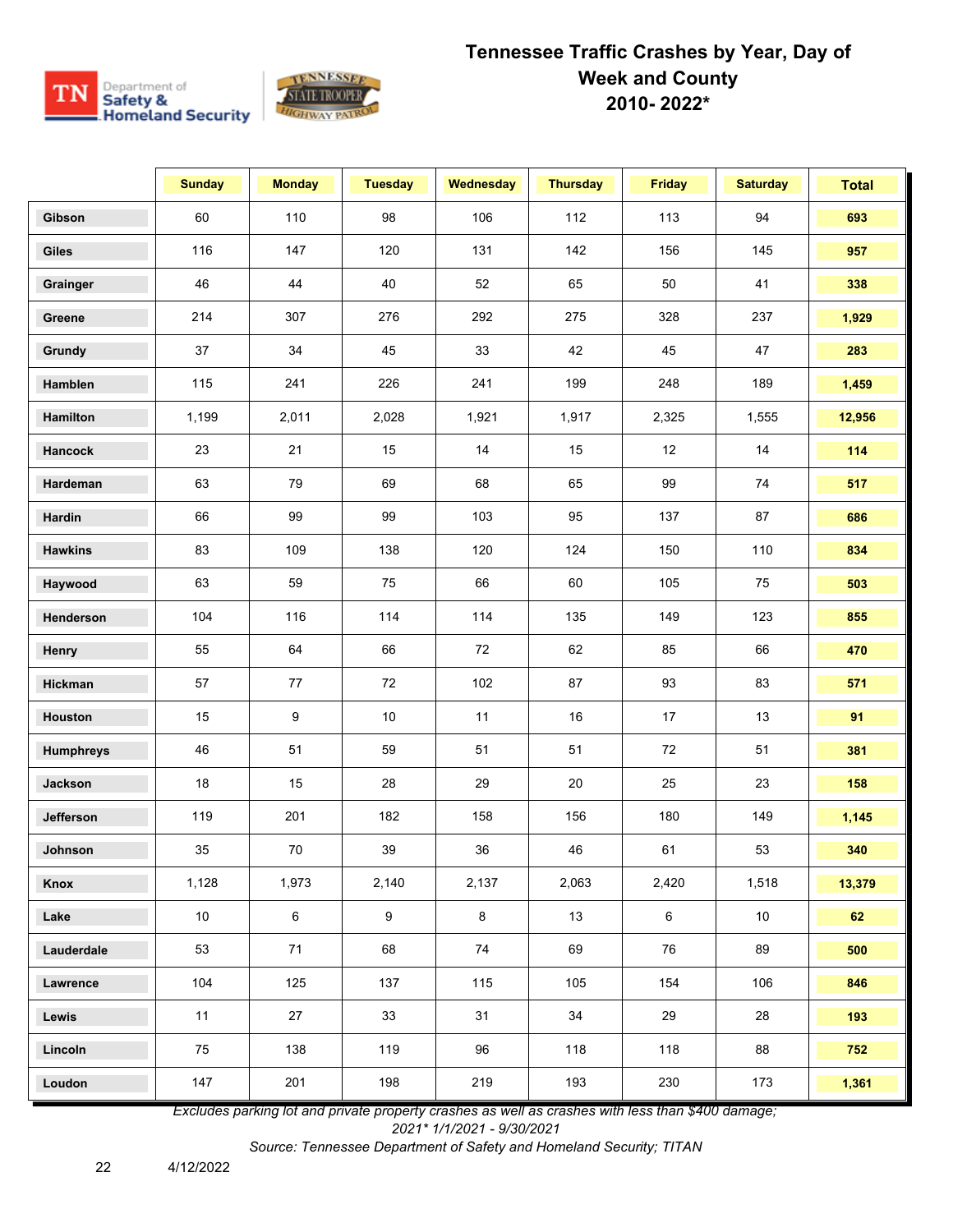

|                 | <b>Sunday</b> | <b>Monday</b> | <b>Tuesday</b> | <b>Wednesday</b> | <b>Thursday</b> | <b>Friday</b> | <b>Saturday</b> | <b>Total</b> |
|-----------------|---------------|---------------|----------------|------------------|-----------------|---------------|-----------------|--------------|
| <b>Macon</b>    | 38            | 51            | 49             | 60               | 46              | 50            | 52              | 346          |
| <b>Madison</b>  | 300           | 548           | 502            | 537              | 509             | 684           | 484             | 3,564        |
| <b>Marion</b>   | 94            | 116           | 87             | 108              | 101             | 128           | 109             | 743          |
| <b>Marshall</b> | 81            | 111           | 111            | 94               | 128             | 130           | 98              | 753          |
| <b>Maury</b>    | 277           | 377           | 341            | 425              | 351             | 399           | 319             | 2,489        |
| <b>McMinn</b>   | 147           | 223           | 230            | 217              | 197             | 256           | 188             | 1,458        |
| <b>McNairy</b>  | 54            | 97            | 75             | 68               | 85              | 106           | 86              | 571          |
| <b>Meigs</b>    | 15            | 30            | 27             | 23               | 32              | 31            | 33              | 191          |
| Monroe          | 85            | 108           | 104            | 124              | 108             | 158           | 90              | 777          |
| Montgomery      | 520           | 843           | 832            | 833              | 834             | 1,068         | 803             | 5,733        |
| Moore           | 12            | 19            | 6              | 23               | 12              | 15            | 21              | 108          |
| Morgan          | 33            | 35            | 32             | 24               | 32              | 39            | 19              | 214          |
| Obion           | 77            | 82            | 90             | 102              | 94              | 115           | 77              | 637          |
| Overton         | 53            | 82            | 73             | 63               | 62              | 77            | 72              | 482          |
| Perry           | 15            | 13            | 19             | 18               | 20              | 21            | 22              | 128          |
| <b>Pickett</b>  | 3             | 9             | $\overline{7}$ | $\overline{7}$   | 15              | 15            | 15              | 71           |
| <b>Polk</b>     | 40            | 45            | 36             | 42               | 33              | 42            | 43              | 281          |
| Putnam          | 231           | 441           | 387            | 407              | 426             | 505           | 312             | 2,709        |
| Rhea            | 47            | 77            | 66             | 63               | 58              | 66            | 51              | 428          |
| Roane           | 174           | 211           | 185            | 177              | 191             | 237           | 163             | 1,338        |
| Robertson       | 199           | 268           | 274            | 290              | 281             | 317           | 264             | 1,893        |
| Rutherford      | 925           | 1,668         | 1,514          | 1,518            | 1,476           | 1,797         | 1,230           | 10,128       |
| <b>Scott</b>    | 23            | 34            | 40             | 35               | 37              | 43            | 25              | 237          |
| Sequatchie      | 24            | 39            | 40             | 29               | 23              | 40            | 34              | 229          |
| Sevier          | 408           | 503           | 466            | 398              | 470             | 626           | 587             | 3,458        |
| <b>Shelby</b>   | 3,544         | 5,075         | 4,909          | 4,988            | 4,816           | 5,890         | 4,660           | 33,882       |
| Smith           | 88            | 90            | ${\bf 78}$     | 87               | 83              | 93            | 83              | 602          |

*Excludes parking lot and private property crashes as well as crashes with less than \$400 damage;* 

*2021\* 1/1/2021 - 9/30/2021 Source: Tennessee Department of Safety and Homeland Security; TITAN*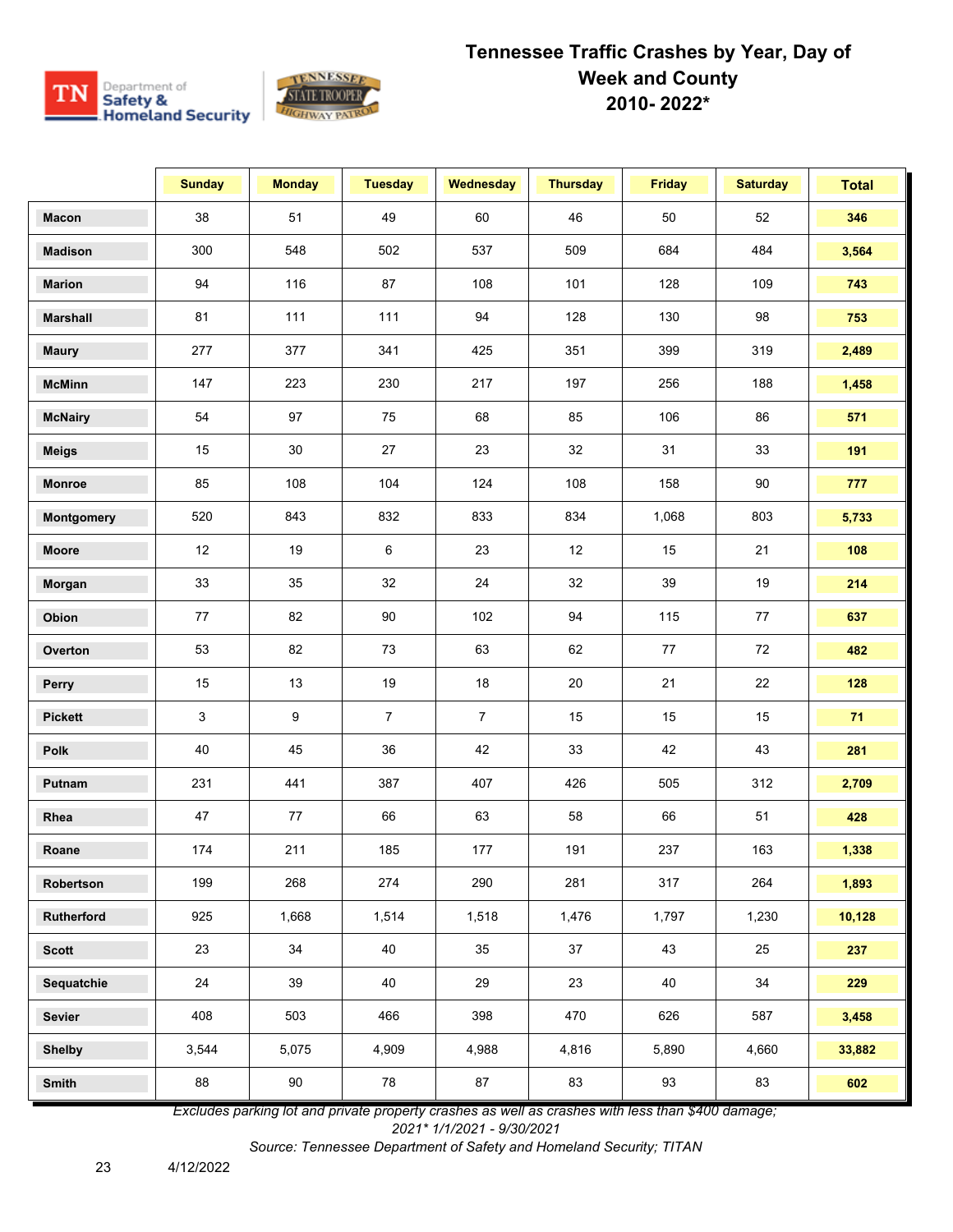

|                   | <b>Sunday</b> | <b>Monday</b> | <b>Tuesday</b> | <b>Wednesday</b> | <b>Thursday</b> | <b>Friday</b> | <b>Saturday</b> | <b>Total</b>         |
|-------------------|---------------|---------------|----------------|------------------|-----------------|---------------|-----------------|----------------------|
| <b>Stewart</b>    | 30            | 31            | 33             | 27               | 35              | 39            | 36              | 231                  |
| Sullivan          | 336           | 657           | 665            | 629              | 670             | 731           | 496             | 4,184                |
| <b>Sumner</b>     | 378           | 630           | 596            | 578              | 641             | 670           | 490             | 3,983                |
| Tipton            | 129           | 120           | 157            | 161              | 148             | 177           | 154             | 1,046                |
| <b>Trousdale</b>  | 20            | 39            | 37             | 26               | 43              | 31            | 25              | 221                  |
| <b>Unicoi</b>     | 37            | 67            | 60             | 61               | 53              | 52            | 53              | 383                  |
| Union             | 28            | 31            | 36             | 40               | 44              | 51            | 38              | 268                  |
| <b>Unknown</b>    | 0             | 0             | 0              | $\mathsf 0$      | 0               | 0             | $\mathbf{1}$    | $\blacktriangleleft$ |
| VanBuren          | 31            | 28            | 29             | 23               | 28              | 23            | 26              | 188                  |
| Warren            | 94            | 134           | 139            | 126              | 115             | 171           | 132             | 911                  |
| Washington        | 372           | 583           | 655            | 646              | 659             | 688           | 459             | 4,062                |
| Wayne             | 32            | 46            | 52             | 47               | 49              | 44            | 42              | 312                  |
| Weakley           | 52            | 69            | 56             | 87               | 71              | 79            | 73              | 487                  |
| White             | 59            | 74            | 69             | 89               | 68              | 85            | 67              | 511                  |
| Williamson        | 405           | 882           | 865            | 924              | 849             | 922           | 552             | 5,399                |
| Wilson            | 327           | 491           | 475            | 498              | 469             | 568           | 460             | 3,288                |
| <b>Total 2015</b> | 19,248        | 29,981        | 29,435         | 29,608           | 29,425          | 34,380        | 25,129          | 197,206              |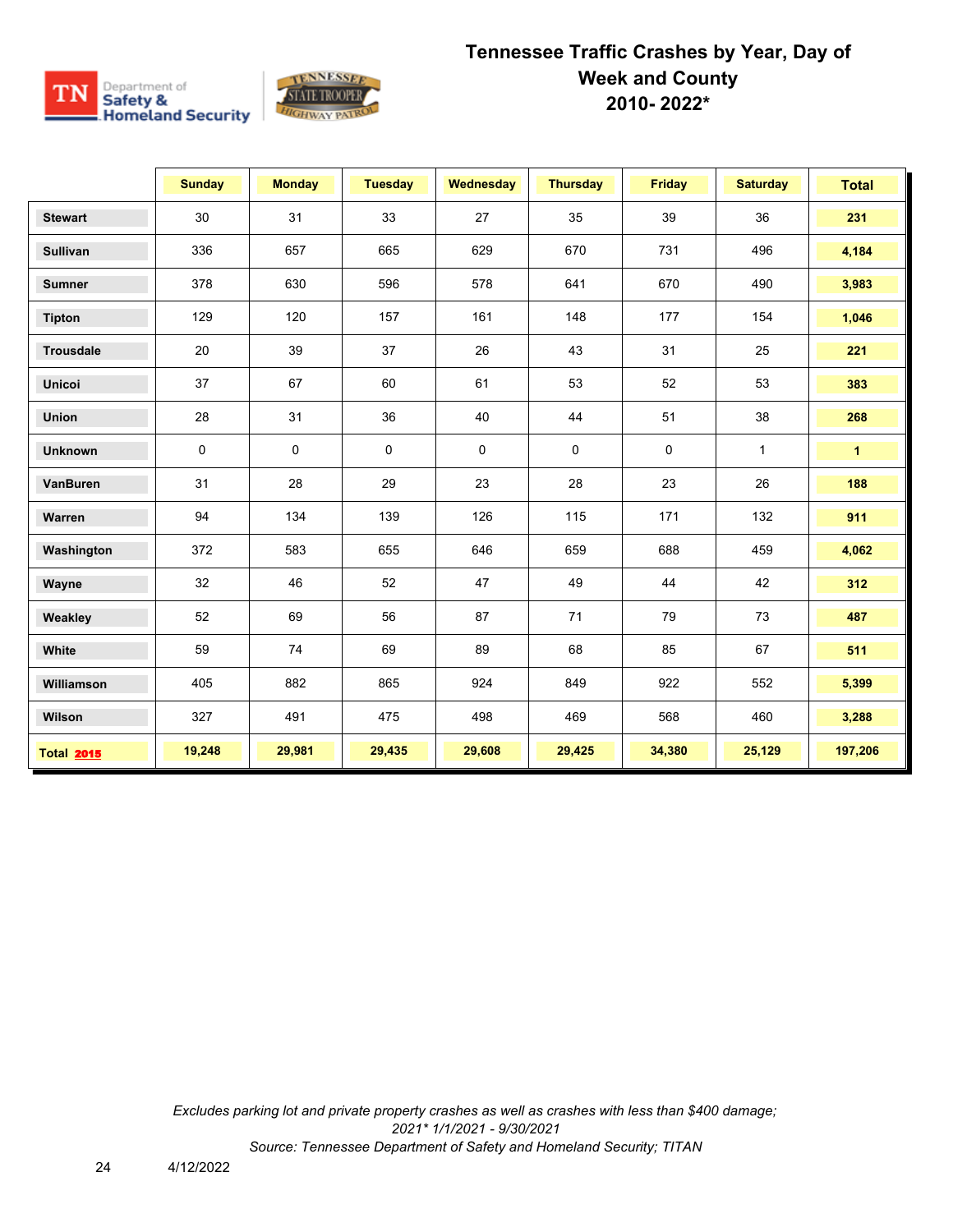

| 2016            | <b>Sunday</b> | <b>Monday</b> | <b>Tuesday</b> | Wednesday | <b>Thursday</b> | <b>Friday</b> | <b>Saturday</b> | <b>Total</b> |
|-----------------|---------------|---------------|----------------|-----------|-----------------|---------------|-----------------|--------------|
| Anderson        | 189           | 302           | 345            | 326       | 310             | 359           | 250             | 2,081        |
| <b>Bedford</b>  | 116           | 159           | 175            | 178       | 174             | 206           | 193             | 1,201        |
| <b>Benton</b>   | 27            | 45            | 47             | 61        | 66              | 68            | 44              | 358          |
| <b>Bledsoe</b>  | 14            | 20            | $\overline{7}$ | 14        | 16              | 14            | 11              | 96           |
| <b>Blount</b>   | 316           | 531           | 521            | 553       | 510             | 610           | 421             | 3,462        |
| <b>Bradley</b>  | 307           | 456           | 519            | 442       | 529             | 577           | 406             | 3,236        |
| Campbell        | 119           | 156           | 150            | 154       | 180             | 216           | 162             | 1,137        |
| Cannon          | 30            | 32            | 31             | 48        | 40              | 56            | 41              | 278          |
| Carroll         | 47            | 68            | 61             | 70        | 61              | 72            | 75              | 454          |
| Carter          | 89            | 179           | 187            | 203       | 158             | 229           | 153             | 1,198        |
| Cheatham        | 102           | 132           | 150            | 138       | 148             | 191           | 128             | 989          |
| Chester         | 25            | 46            | 47             | 39        | 49              | 57            | 67              | 330          |
| Claiborne       | 45            | 75            | 74             | 64        | 88              | 82            | 62              | 490          |
| Clay            | 17            | 20            | 16             | 8         | 22              | 9             | 13              | 105          |
| Cocke           | 154           | 176           | 193            | 164       | 150             | 192           | 148             | 1,177        |
| Coffee          | 148           | 260           | 239            | 227       | 253             | 267           | 215             | 1,609        |
| Crockett        | 29            | 34            | 41             | 44        | 39              | 51            | 30              | 268          |
| Cumberland      | 190           | 221           | 202            | 245       | 222             | 257           | 188             | 1,525        |
| <b>Davidson</b> | 2,930         | 4,780         | 5,295          | 5,193     | 5,166           | 5,822         | 3,977           | 33,163       |
| <b>Decatur</b>  | 28            | 33            | 38             | 28        | 40              | 43            | 33              | 243          |
| <b>DeKalb</b>   | 54            | 45            | 45             | 41        | 46              | 49            | 60              | 340          |
| <b>Dickson</b>  | 161           | 203           | 258            | 252       | 271             | 276           | 220             | 1,641        |
| <b>Dyer</b>     | 80            | 127           | 110            | 121       | 125             | 167           | 133             | 863          |
| Fayette         | 63            | 100           | 93             | 83        | 86              | 120           | 90              | 635          |
| <b>Fentress</b> | 31            | 47            | 50             | 53        | 54              | 53            | 51              | 339          |
| Franklin        | $73\,$        | 141           | 138            | 117       | 134             | 153           | 111             | 867          |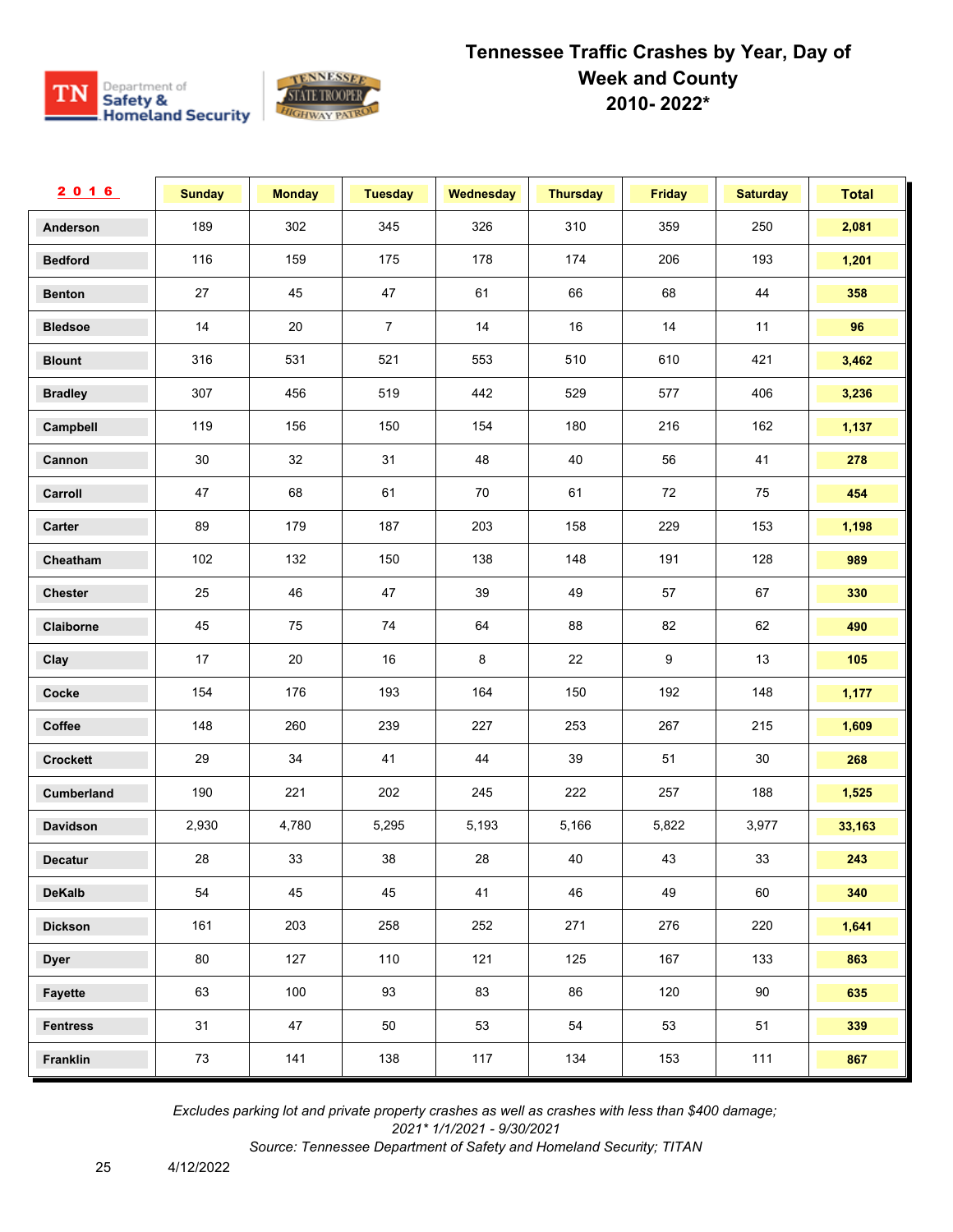

|                  | <b>Sunday</b>  | <b>Monday</b> | <b>Tuesday</b>  | Wednesday | <b>Thursday</b> | <b>Friday</b> | <b>Saturday</b> | <b>Total</b> |
|------------------|----------------|---------------|-----------------|-----------|-----------------|---------------|-----------------|--------------|
| Gibson           | 79             | 103           | 99              | 109       | 116             | 140           | 101             | 747          |
| Giles            | 99             | 145           | 149             | 120       | 148             | 174           | 133             | 968          |
| Grainger         | 41             | 45            | 52              | 37        | 65              | 68            | 60              | 368          |
| Greene           | 209            | 284           | 296             | 275       | 293             | 316           | 237             | 1,910        |
| Grundy           | 41             | 44            | 40              | 51        | 45              | 40            | 41              | 302          |
| Hamblen          | 156            | 266           | 275             | 287       | 260             | 305           | 195             | 1,744        |
| Hamilton         | 1,182          | 1,867         | 1,984           | 1,867     | 1,944           | 2,215         | 1,528           | 12,587       |
| Hancock          | $\overline{7}$ | 21            | 13              | 10        | 15              | 16            | 9               | 91           |
| Hardeman         | 64             | 68            | 60              | 65        | 73              | 105           | 89              | 524          |
| <b>Hardin</b>    | 75             | 99            | 116             | 112       | 93              | 125           | 114             | 734          |
| <b>Hawkins</b>   | 113            | 123           | 138             | 137       | 134             | 142           | 113             | 900          |
| Haywood          | 96             | 70            | 93              | 85        | 75              | 95            | 83              | 597          |
| Henderson        | 93             | 125           | 123             | 135       | 122             | 139           | 86              | 823          |
| Henry            | 42             | 68            | 83              | 78        | 88              | 93            | 67              | 519          |
| Hickman          | 63             | 74            | 91              | 87        | 76              | 97            | 73              | 561          |
| Houston          | 11             | 12            | 21              | $10$      | 15              | 19            | 14              | 102          |
| <b>Humphreys</b> | 57             | 55            | 76              | 54        | 60              | 80            | 58              | 440          |
| Jackson          | 21             | 14            | 17              | 16        | 23              | 18            | 13              | $122$        |
| Jefferson        | 124            | 130           | 170             | 164       | 133             | 203           | 137             | 1,061        |
| Johnson          | 53             | 55            | 42              | 62        | 63              | 49            | 51              | 375          |
| Knox             | 1,182          | 2,039         | 2,295           | 2,275     | 2,283           | 2,537         | 1,537           | 14,148       |
| Lake             | 10             | 10            | $5\phantom{.0}$ | 8         | $\overline{7}$  | 9             | 13              | 62           |
| Lauderdale       | 51             | 76            | 70              | 76        | 73              | 89            | 73              | 508          |
| Lawrence         | 94             | 118           | 134             | 113       | 140             | 152           | 114             | 865          |
| Lewis            | 25             | 33            | 22              | 20        | 31              | 32            | 25              | 188          |
| Lincoln          | 85             | 126           | 137             | 141       | 116             | 161           | 126             | 892          |
| Loudon           | 145            | 193           | 209             | 198       | 172             | 257           | 188             | 1,362        |

*Excludes parking lot and private property crashes as well as crashes with less than \$400 damage;* 

*2021\* 1/1/2021 - 9/30/2021*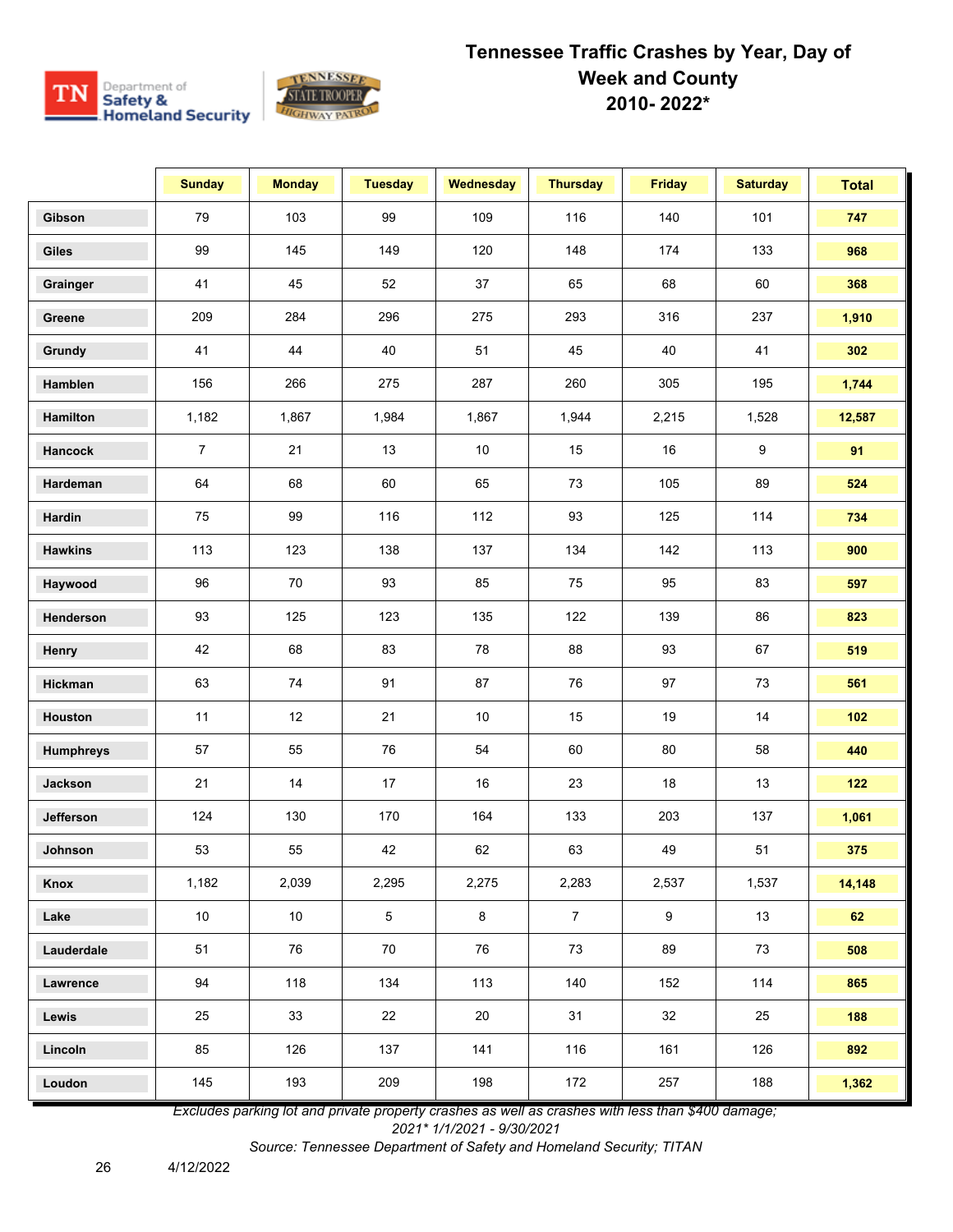

|                 | <b>Sunday</b> | <b>Monday</b> | <b>Tuesday</b> | <b>Wednesday</b> | <b>Thursday</b> | <b>Friday</b> | <b>Saturday</b> | <b>Total</b> |
|-----------------|---------------|---------------|----------------|------------------|-----------------|---------------|-----------------|--------------|
| <b>Macon</b>    | 36            | 52            | 58             | 54               | 48              | 55            | 42              | 345          |
| <b>Madison</b>  | 395           | 521           | 584            | 585              | 622             | 736           | 508             | 3,951        |
| <b>Marion</b>   | 95            | 89            | 85             | 97               | 126             | 131           | 95              | 718          |
| <b>Marshall</b> | 79            | 96            | 118            | 108              | 104             | 132           | 99              | 736          |
| <b>Maury</b>    | 256           | 452           | 446            | 411              | 414             | 500           | 359             | 2,838        |
| <b>McMinn</b>   | 142           | 218           | 208            | 204              | 241             | 219           | 180             | 1,412        |
| <b>McNairy</b>  | 69            | 70            | 85             | 75               | 71              | 99            | 78              | 547          |
| <b>Meigs</b>    | 23            | 28            | 33             | 28               | 19              | 32            | 18              | 181          |
| Monroe          | 94            | 108           | 113            | 134              | 126             | 141           | 108             | 824          |
| Montgomery      | 619           | 869           | 892            | 886              | 898             | 1,120         | 804             | 6,088        |
| Moore           | 11            | 21            | 15             | 21               | 25              | 16            | 19              | 128          |
| Morgan          | 18            | 30            | 31             | 28               | 32              | 24            | 10              | 173          |
| Obion           | 60            | 100           | 100            | 111              | 135             | 116           | 82              | 704          |
| Overton         | 60            | 63            | 70             | 80               | 69              | 95            | 67              | 504          |
| Perry           | 14            | 15            | 18             | 19               | 17              | 11            | 18              | 112          |
| <b>Pickett</b>  | 5             | 9             | 3              | $\overline{4}$   | $\overline{7}$  | $10$          | 12              | 50           |
| <b>Polk</b>     | 47            | 48            | 43             | 32               | 30              | 51            | 47              | 298          |
| Putnam          | 281           | 374           | 399            | 419              | 419             | 546           | 276             | 2,714        |
| Rhea            | 63            | 83            | 76             | 88               | 89              | 95            | 63              | 557          |
| Roane           | 158           | 192           | 214            | 202              | 218             | 242           | 180             | 1,406        |
| Robertson       | 244           | 295           | 289            | 312              | 288             | 382           | 293             | 2,103        |
| Rutherford      | 947           | 1,488         | 1,636          | 1,643            | 1,717           | 1,864         | 1,279           | 10,574       |
| <b>Scott</b>    | 19            | 25            | 33             | 31               | 46              | 45            | 21              | 220          |
| Sequatchie      | 21            | 35            | 21             | 35               | 43              | 41            | 20              | 216          |
| Sevier          | 441           | 468           | 461            | 475              | 534             | 627           | 592             | 3,598        |
| <b>Shelby</b>   | 3,637         | 5,335         | 5,576          | 5,610            | 5,588           | 6,311         | 5,290           | 37,347       |
| Smith           | 80            | 79            | 77             | 84               | 67              | 91            | 81              | 559          |

*Excludes parking lot and private property crashes as well as crashes with less than \$400 damage;* 

*2021\* 1/1/2021 - 9/30/2021*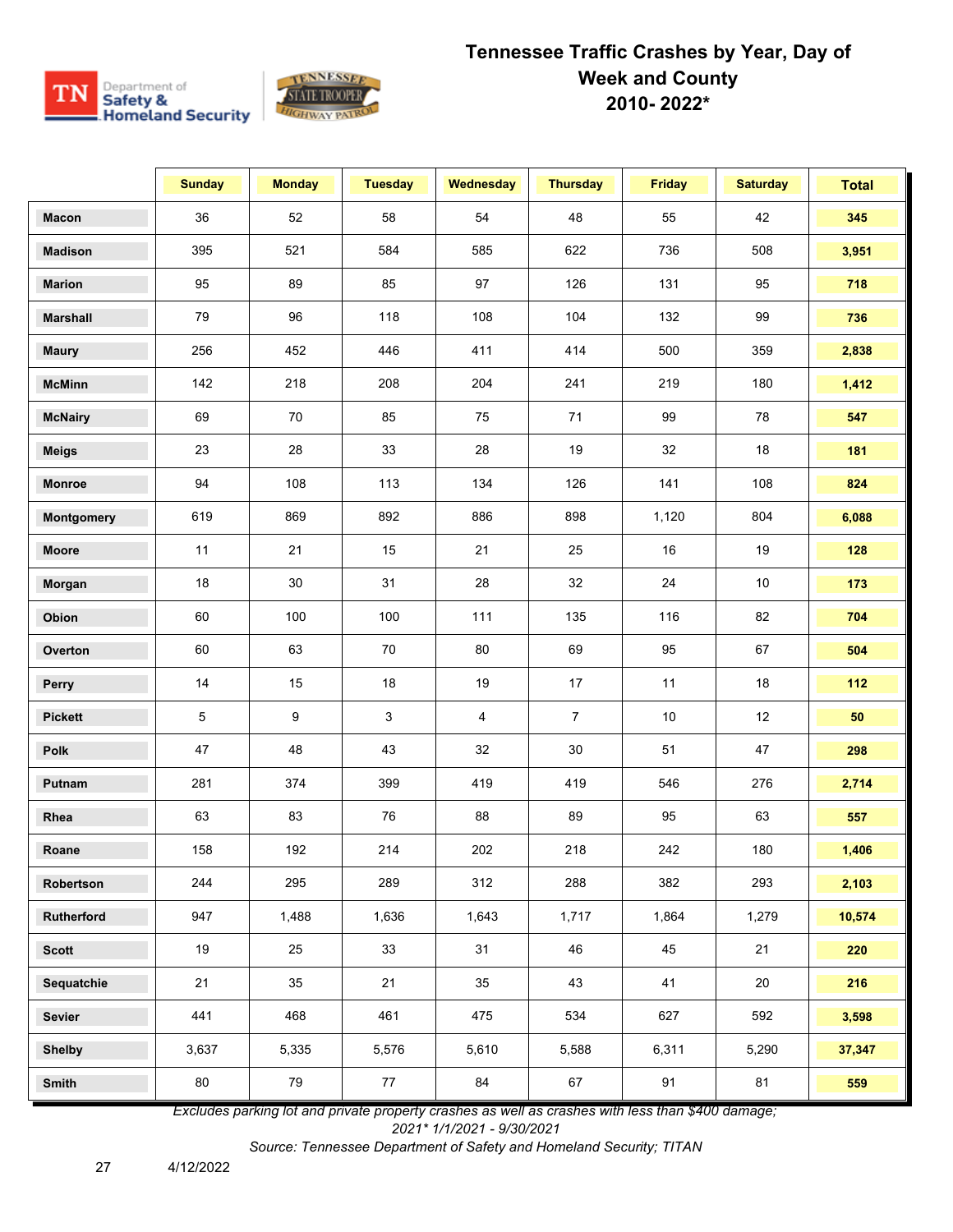

|                   | <b>Sunday</b> | <b>Monday</b> | <b>Tuesday</b> | <b>Wednesday</b> | <b>Thursday</b> | <b>Friday</b> | <b>Saturday</b> | <b>Total</b> |
|-------------------|---------------|---------------|----------------|------------------|-----------------|---------------|-----------------|--------------|
| <b>Stewart</b>    | 30            | 32            | 23             | 35               | 40              | 51            | 34              | 245          |
| <b>Sullivan</b>   | 448           | 660           | 612            | 692              | 679             | 708           | 539             | 4,338        |
| <b>Sumner</b>     | 388           | 557           | 624            | 639              | 583             | 658           | 490             | 3,939        |
| <b>Tipton</b>     | 98            | 159           | 162            | 169              | 142             | 185           | 152             | 1,067        |
| <b>Trousdale</b>  | 27            | 40            | 35             | 42               | 29              | 45            | 27              | 245          |
| <b>Unicoi</b>     | 41            | 45            | 38             | 60               | 49              | 52            | 40              | 325          |
| Union             | 30            | 46            | 36             | 41               | 42              | 49            | 39              | 283          |
| VanBuren          | 22            | 20            | 22             | 29               | 19              | 23            | 24              | 159          |
| Warren            | 96            | 136           | 137            | 149              | 133             | 172           | 136             | 959          |
| Washington        | 392           | 573           | 648            | 610              | 633             | 740           | 469             | 4,065        |
| Wayne             | 48            | 43            | 44             | 32               | 36              | 54            | 53              | 310          |
| Weakley           | 63            | 76            | 74             | 73               | 65              | 82            | 64              | 497          |
| White             | 54            | 72            | 76             | 83               | 68              | 68            | 55              | 476          |
| Williamson        | 445           | 809           | 928            | 941              | 892             | 925           | 659             | 5,599        |
| Wilson            | 370           | 476           | 489            | 517              | 518             | 614           | 429             | 3,413        |
| <b>Total 2016</b> | 20,068        | 29,558        | 31,474         | 31,346           | 31,521          | 36,030        | 26,411          | 206,408      |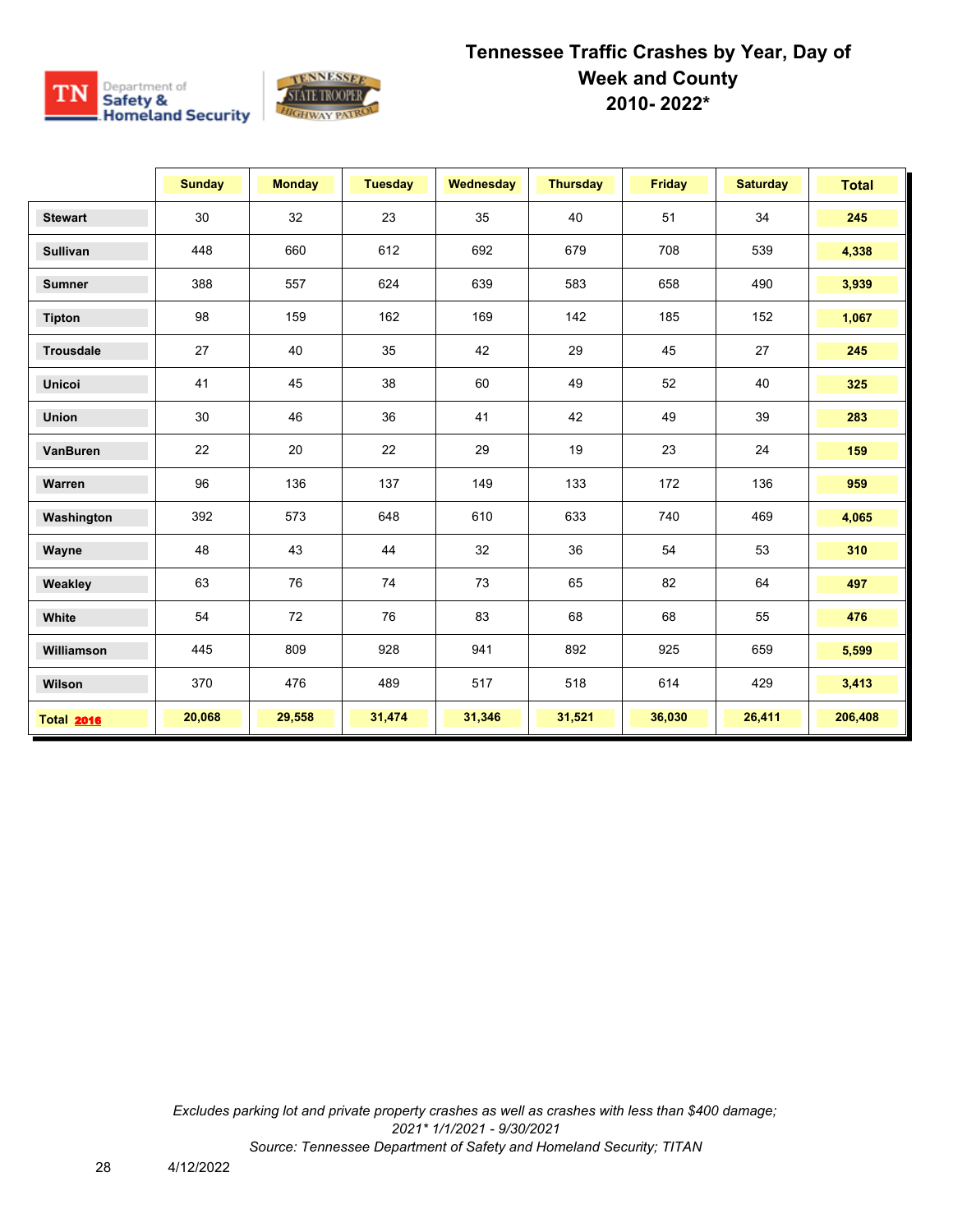

| 2017            | <b>Sunday</b> | <b>Monday</b> | <b>Tuesday</b> | <b>Wednesday</b> | <b>Thursday</b> | <b>Friday</b> | <b>Saturday</b> | <b>Total</b> |
|-----------------|---------------|---------------|----------------|------------------|-----------------|---------------|-----------------|--------------|
| Anderson        | 193           | 302           | 286            | 306              | 328             | 351           | 219             | 1,985        |
| <b>Bedford</b>  | 141           | 170           | 177            | 156              | 173             | 209           | 181             | 1,207        |
| <b>Benton</b>   | 50            | 56            | 49             | 47               | 46              | 65            | 50              | 363          |
| <b>Bledsoe</b>  | 8             | 15            | 14             | 18               | 10              | 20            | 15              | 100          |
| <b>Blount</b>   | 299           | 479           | 528            | 477              | 534             | 569           | 410             | 3,296        |
| <b>Bradley</b>  | 317           | 445           | 459            | 472              | 499             | 534           | 397             | 3,123        |
| Campbell        | 135           | 173           | 171            | 149              | 176             | 223           | 154             | 1,181        |
| Cannon          | 42            | 53            | 49             | 27               | 50              | 54            | 46              | 321          |
| Carroll         | 58            | 65            | 63             | 73               | 61              | 101           | 72              | 493          |
| Carter          | 124           | 205           | 187            | 185              | 169             | 217           | 144             | 1,231        |
| Cheatham        | 95            | 158           | 129            | 150              | 146             | 155           | 137             | 970          |
| <b>Chester</b>  | 32            | 54            | 54             | 45               | 58              | 66            | 52              | 361          |
| Claiborne       | 52            | 57            | 62             | 59               | 63              | 65            | 43              | 401          |
| Clay            | 14            | 12            | 9              | 20               | 17              | 16            | 27              | 115          |
| Cocke           | 146           | 147           | 149            | 152              | 158             | 184           | 135             | 1,071        |
| Coffee          | 184           | 211           | 256            | 243              | 249             | 310           | 183             | 1,636        |
| Crockett        | 16            | 34            | 31             | 26               | 33              | 34            | 29              | 203          |
| Cumberland      | 195           | 233           | 195            | 188              | 200             | 273           | 180             | 1,464        |
| <b>Davidson</b> | 3,171         | 4,902         | 5,467          | 5,202            | 5,250           | 5,909         | 3,783           | 33,684       |
| <b>Decatur</b>  | 28            | 33            | 34             | 30               | 35              | 51            | 50              | 261          |
| <b>DeKalb</b>   | 58            | 49            | 54             | 41               | 37              | 47            | 46              | 332          |
| <b>Dickson</b>  | 171           | 216           | 225            | 270              | 217             | 311           | 233             | 1,643        |
| <b>Dyer</b>     | 80            | 142           | 132            | 117              | 115             | 163           | 99              | 848          |
| Fayette         | 73            | 94            | 93             | 84               | 99              | 93            | 76              | 612          |
| <b>Fentress</b> | 35            | 58            | 58             | 46               | 45              | 65            | 58              | 365          |
| Franklin        | 99            | 158           | 127            | 127              | 120             | 151           | 118             | 900          |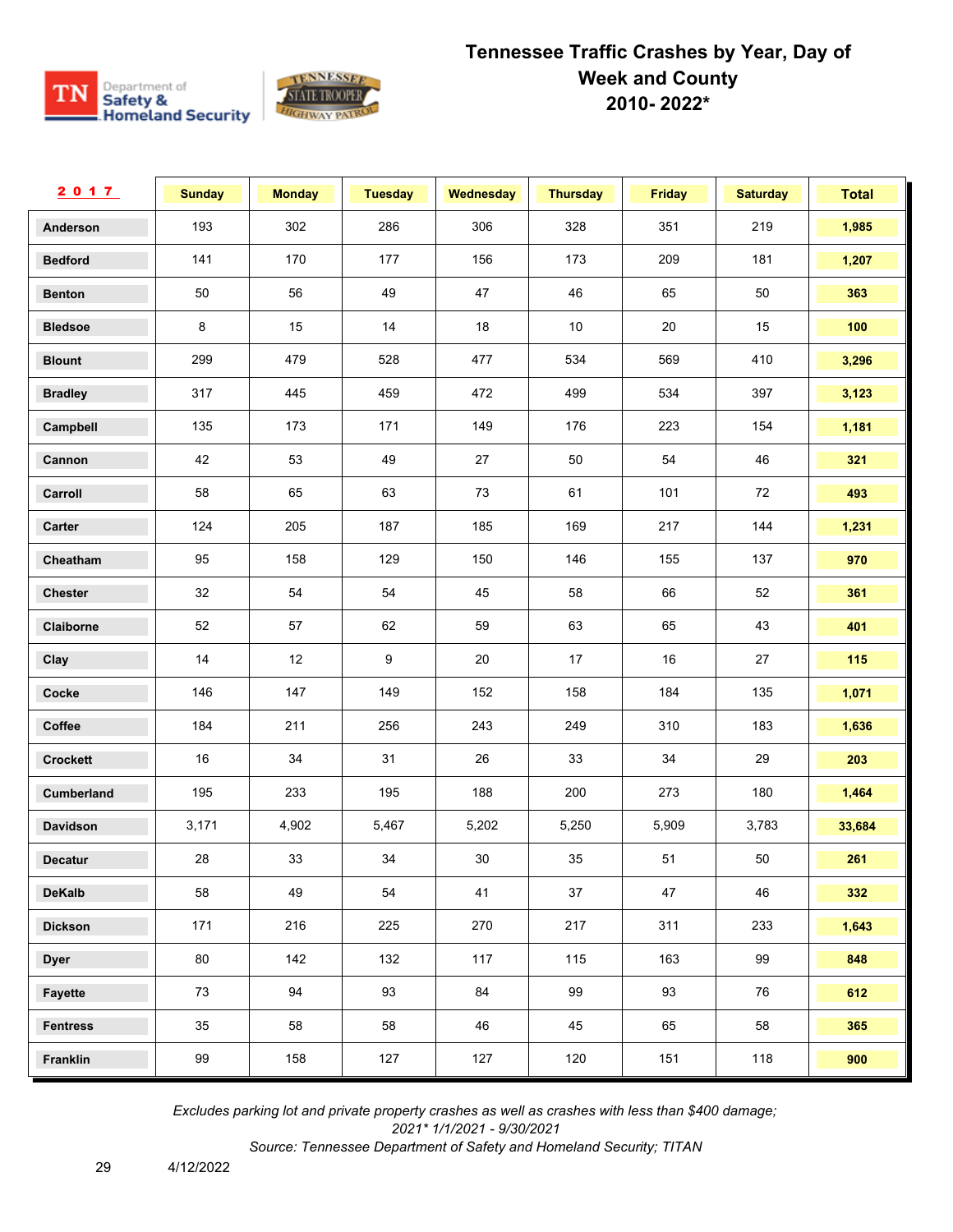

|                  | <b>Sunday</b>  | <b>Monday</b> | <b>Tuesday</b> | <b>Wednesday</b> | <b>Thursday</b> | <b>Friday</b> | <b>Saturday</b> | <b>Total</b> |
|------------------|----------------|---------------|----------------|------------------|-----------------|---------------|-----------------|--------------|
| Gibson           | 96             | 102           | 116            | 109              | 116             | 128           | 77              | 744          |
| <b>Giles</b>     | 90             | 126           | 149            | 115              | 127             | 147           | 97              | 851          |
| Grainger         | 36             | 40            | 55             | 30               | 55              | 43            | 47              | 306          |
| Greene           | 206            | 268           | 289            | 275              | 306             | 347           | 246             | 1,937        |
| Grundy           | 46             | 35            | 37             | 45               | 51              | 57            | 32              | 303          |
| Hamblen          | 168            | 244           | 274            | 234              | 273             | 263           | 168             | 1,624        |
| Hamilton         | 1,322          | 2,037         | 2,250          | 2,051            | 2,164           | 2,453         | 1,607           | 13,884       |
| Hancock          | $\overline{7}$ | 17            | 9              | 11               | 6               | 12            | 9               | 71           |
| Hardeman         | 58             | 60            | 73             | 72               | 72              | 87            | 63              | 485          |
| Hardin           | 89             | 100           | 102            | 93               | 96              | 108           | 79              | 667          |
| <b>Hawkins</b>   | 99             | 134           | 125            | 132              | 151             | 164           | 106             | 911          |
| Haywood          | 58             | 68            | 75             | 99               | 76              | 102           | 90              | 568          |
| Henderson        | 92             | 108           | 131            | 122              | 115             | 164           | 116             | 848          |
| Henry            | 67             | 57            | 83             | 61               | 76              | 88            | 59              | 491          |
| Hickman          | 63             | 77            | 71             | 71               | 81              | 82            | 75              | 520          |
| Houston          | 26             | 21            | 19             | 19               | 22              | 43            | 27              | 177          |
| <b>Humphreys</b> | 44             | 62            | 55             | 42               | 38              | 66            | 56              | 363          |
| Jackson          | 16             | 24            | 13             | 18               | 15              | 18            | 15              | 119          |
| Jefferson        | 135            | 172           | 176            | 169              | 163             | 186           | 163             | 1,164        |
| Johnson          | 54             | 70            | 45             | 64               | 63              | 77            | 56              | 429          |
| Knox             | 1,216          | 2,170         | 2,289          | 2,253            | 2,278           | 2,597         | 1,541           | 14,344       |
| Lake             | 9              | 8             | $\overline{7}$ | 12               | $\overline{7}$  | 11            | 12              | 66           |
| Lauderdale       | 50             | 60            | 70             | 61               | 65              | 89            | 63              | 458          |
| Lawrence         | 84             | 119           | 128            | 126              | 137             | 154           | 107             | 855          |
| Lewis            | 17             | 26            | 27             | 21               | 22              | 35            | 21              | 169          |
| Lincoln          | 75             | 116           | 126            | 130              | 110             | 139           | 101             | 797          |
| Loudon           | 140            | 189           | 207            | 208              | 204             | 233           | 191             | 1,372        |

*Excludes parking lot and private property crashes as well as crashes with less than \$400 damage;* 

*2021\* 1/1/2021 - 9/30/2021*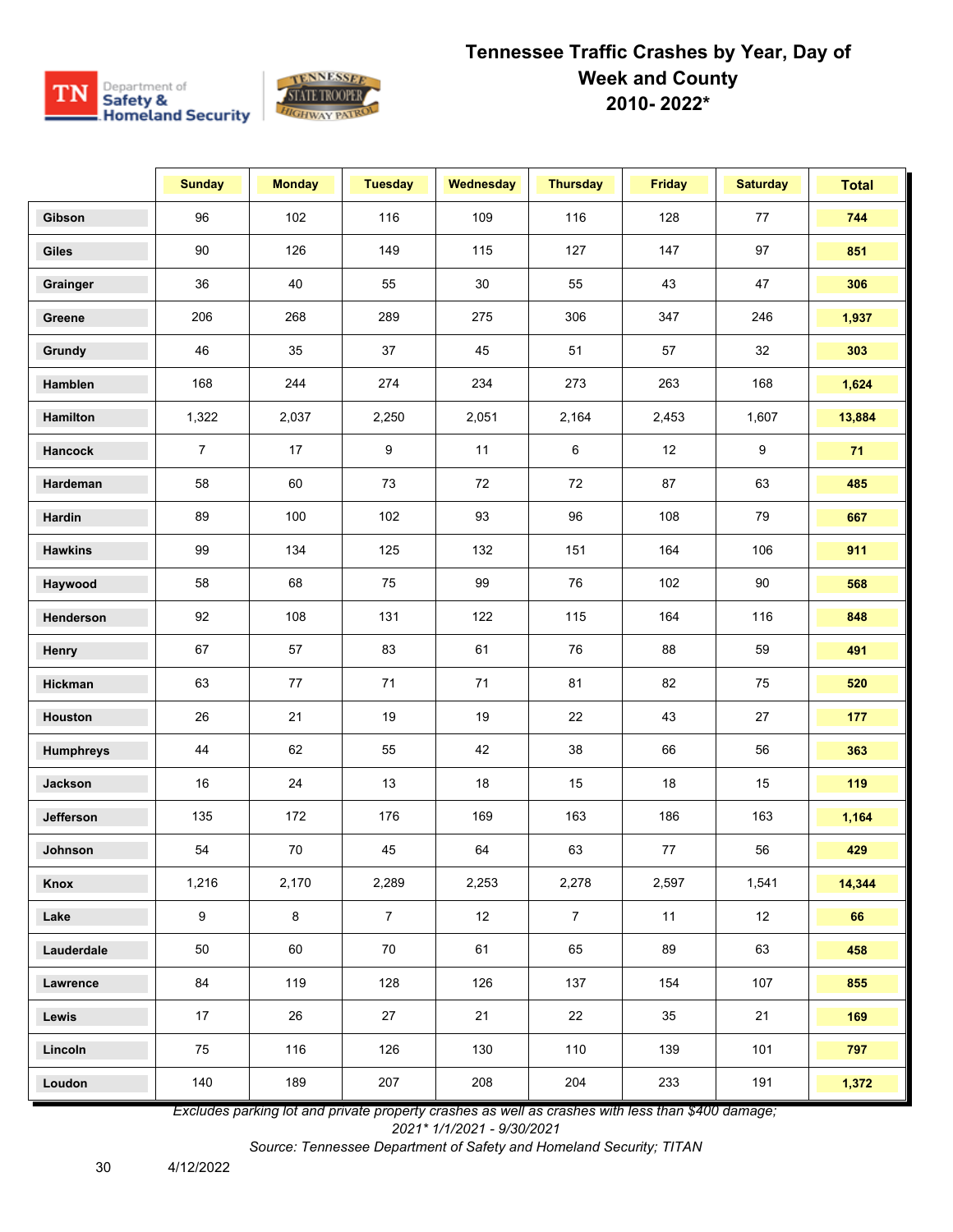

|                 | <b>Sunday</b> | <b>Monday</b> | <b>Tuesday</b> | Wednesday | <b>Thursday</b> | <b>Friday</b> | <b>Saturday</b> | <b>Total</b> |
|-----------------|---------------|---------------|----------------|-----------|-----------------|---------------|-----------------|--------------|
| <b>Macon</b>    | 38            | 49            | 41             | 42        | 36              | 62            | 51              | 319          |
| <b>Madison</b>  | 367           | 532           | 648            | 621       | 610             | 742           | 471             | 3,991        |
| <b>Marion</b>   | 98            | 90            | 94             | 92        | 112             | 133           | 80              | 699          |
| <b>Marshall</b> | 87            | 134           | 108            | 109       | 109             | 148           | 118             | 813          |
| <b>Maury</b>    | 279           | 438           | 420            | 397       | 413             | 506           | 380             | 2,833        |
| <b>McMinn</b>   | 167           | 213           | 230            | 219       | 223             | 237           | 188             | 1,477        |
| <b>McNairy</b>  | 75            | 64            | 70             | 84        | 66              | 84            | 53              | 496          |
| <b>Meigs</b>    | 13            | 29            | 25             | 25        | 26              | 30            | 22              | 170          |
| Monroe          | 118           | 138           | 127            | 133       | 135             | 153           | 113             | 917          |
| Montgomery      | 609           | 959           | 889            | 944       | 896             | 1,180         | 854             | 6,331        |
| Moore           | 11            | 15            | 15             | 24        | 21              | 16            | 22              | 124          |
| Morgan          | 25            | 31            | 26             | 28        | 29              | 29            | 25              | 193          |
| Obion           | 62            | 80            | 99             | 86        | 87              | 118           | 87              | 619          |
| Overton         | 50            | 68            | 81             | 83        | 64              | 95            | 50              | 491          |
| Perry           | 8             | 14            | 12             | 11        | 8               | 12            | 9               | 74           |
| <b>Pickett</b>  | 5             | $10$          | 6              | $10$      | 3               | 12            | $10$            | 56           |
| <b>Polk</b>     | 50            | 34            | 49             | 42        | 48              | 40            | 48              | 311          |
| Putnam          | 281           | 424           | 425            | 409       | 396             | 532           | 309             | 2,776        |
| Rhea            | 60            | 98            | 94             | 84        | 107             | 130           | 83              | 656          |
| Roane           | 153           | 198           | 197            | 190       | 197             | 210           | 140             | 1,285        |
| Robertson       | 207           | 214           | 251            | 293       | 245             | 351           | 252             | 1,813        |
| Rutherford      | 1,019         | 1,629         | 1,679          | 1,686     | 1,658           | 2,032         | 1,282           | 10,985       |
| <b>Scott</b>    | 11            | 20            | 20             | 25        | 28              | 37            | $20\,$          | 161          |
| Sequatchie      | 27            | 30            | 38             | 12        | 32              | 47            | 27              | 213          |
| Sevier          | 465           | 483           | 456            | 479       | 519             | 610           | 587             | 3,599        |
| <b>Shelby</b>   | 4,001         | 5,327         | 5,655          | 5,400     | 5,589           | 6,737         | 4,896           | 37,605       |
| Smith           | 115           | 102           | $90\,$         | 89        | 70              | 120           | 81              | 667          |

*Excludes parking lot and private property crashes as well as crashes with less than \$400 damage;* 

*2021\* 1/1/2021 - 9/30/2021*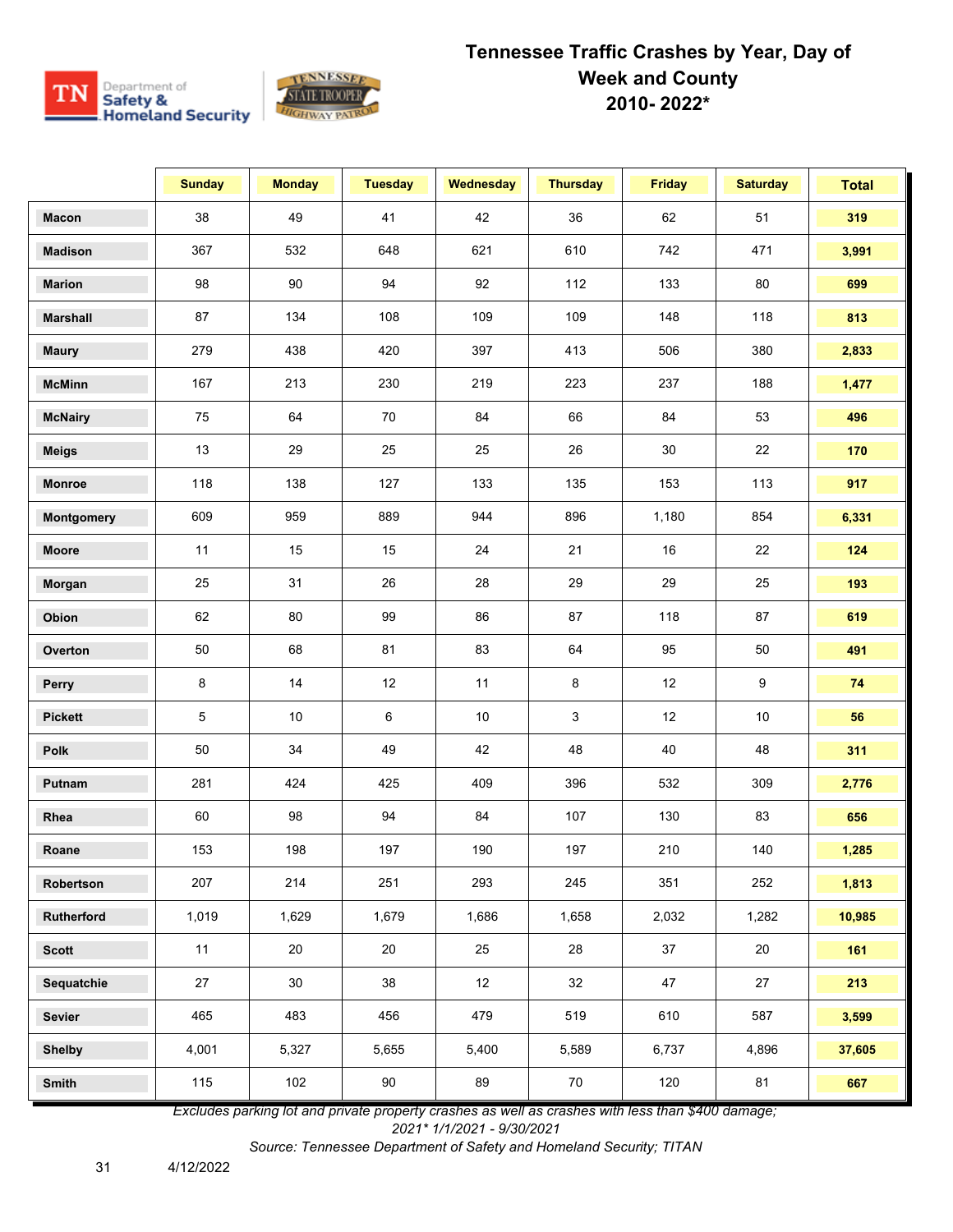

|                   | <b>Sunday</b> | <b>Monday</b> | <b>Tuesday</b> | Wednesday | <b>Thursday</b> | <b>Friday</b> | <b>Saturday</b> | <b>Total</b> |
|-------------------|---------------|---------------|----------------|-----------|-----------------|---------------|-----------------|--------------|
| <b>Stewart</b>    | 33            | 31            | 24             | 21        | 37              | 22            | 28              | 196          |
| Sullivan          | 376           | 650           | 644            | 665       | 655             | 697           | 517             | 4,204        |
| <b>Sumner</b>     | 379           | 527           | 590            | 601       | 610             | 633           | 456             | 3,796        |
| <b>Tipton</b>     | 116           | 156           | 164            | 143       | 176             | 208           | 153             | 1,116        |
| <b>Trousdale</b>  | 26            | 28            | 41             | 30        | 37              | 43            | 27              | 232          |
| <b>Unicoi</b>     | 54            | 46            | 48             | 50        | 47              | 68            | 45              | 358          |
| Union             | 31            | 29            | 33             | 22        | 23              | 37            | 36              | 211          |
| VanBuren          | 20            | 20            | 20             | 22        | 28              | 19            | 27              | 156          |
| Warren            | 119           | 141           | 123            | 143       | 131             | 193           | 131             | 981          |
| Washington        | 356           | 625           | 615            | 618       | 631             | 754           | 474             | 4,073        |
| Wayne             | 36            | 45            | 50             | 43        | 34              | 45            | 27              | 280          |
| Weakley           | 53            | 71            | 82             | 94        | 66              | 72            | 65              | 503          |
| White             | 58            | 86            | 77             | 84        | 78              | 79            | 69              | 531          |
| Williamson        | 500           | 876           | 932            | 835       | 884             | 1,030         | 594             | 5,651        |
| Wilson            | 365           | 476           | 551            | 539       | 534             | 731           | 414             | 3,610        |
| <b>Total 2017</b> | 21,102        | 30,261        | 31,898         | 30,880    | 31,475          | 37,163        | 25,482          | 208,261      |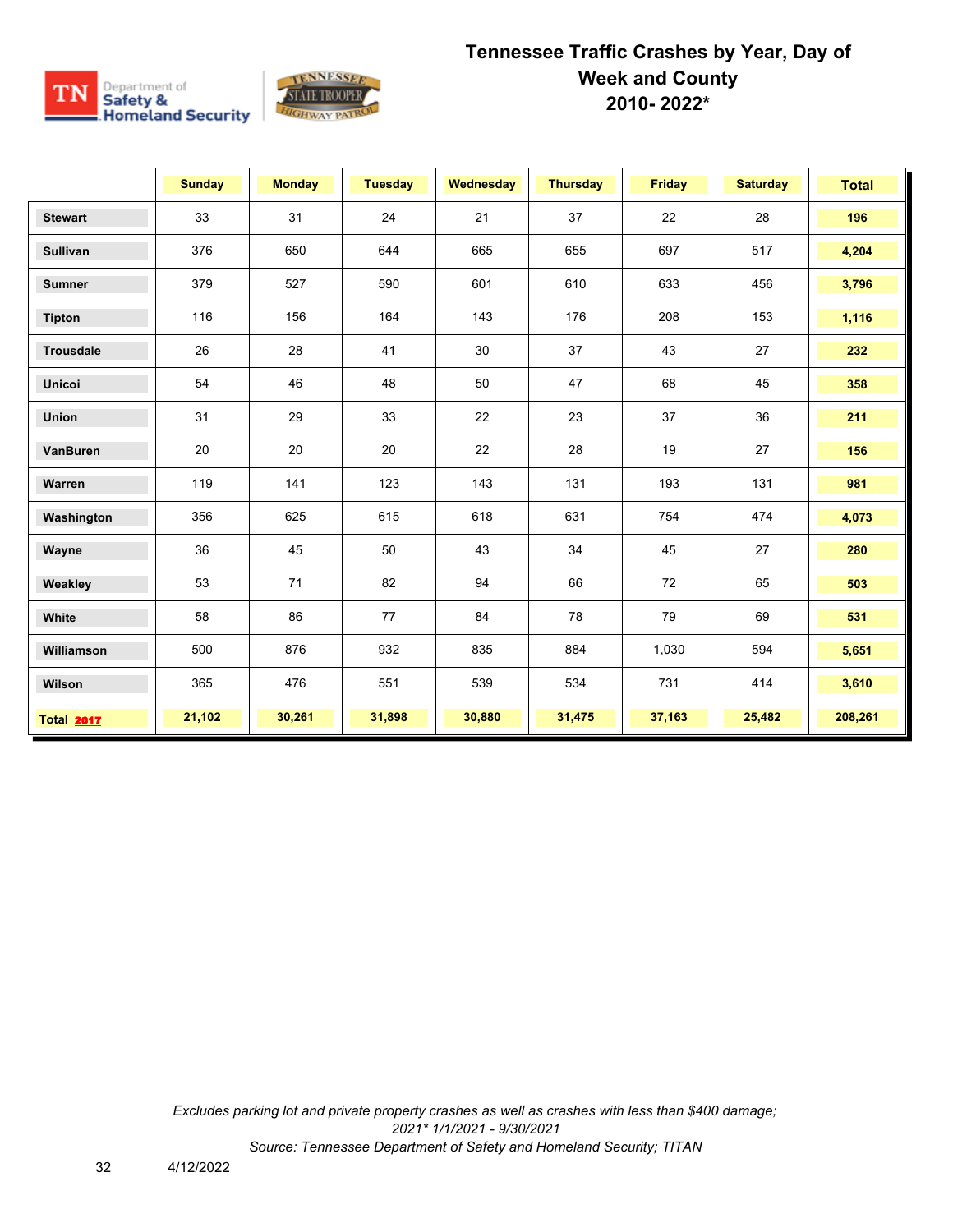

| 2018            | <b>Sunday</b> | <b>Monday</b> | <b>Tuesday</b> | Wednesday | <b>Thursday</b> | <b>Friday</b> | <b>Saturday</b> | <b>Total</b> |
|-----------------|---------------|---------------|----------------|-----------|-----------------|---------------|-----------------|--------------|
| Anderson        | 174           | 323           | 306            | 293       | 314             | 305           | 225             | 1,940        |
| <b>Bedford</b>  | 128           | 173           | 188            | 181       | 173             | 221           | 180             | 1,244        |
| <b>Benton</b>   | 46            | 59            | 58             | 55        | 59              | 73            | 58              | 408          |
| <b>Bledsoe</b>  | 9             | 11            | 21             | 12        | 12              | 22            | 14              | 101          |
| <b>Blount</b>   | 313           | 493           | 512            | 500       | 549             | 640           | 382             | 3,389        |
| <b>Bradley</b>  | 339           | 437           | 478            | 466       | 528             | 574           | 323             | 3,145        |
| Campbell        | 123           | 178           | 125            | 117       | 150             | 192           | 144             | 1,029        |
| Cannon          | 31            | 51            | 36             | 35        | 45              | 55            | 45              | 298          |
| Carroll         | 50            | 56            | 56             | 65        | 53              | 74            | 69              | 423          |
| Carter          | 141           | 206           | 181            | 207       | 167             | 209           | 160             | 1,271        |
| Cheatham        | 100           | 144           | 127            | 150       | 118             | 146           | 109             | 894          |
| Chester         | 48            | 32            | 38             | 48        | 61              | 52            | 45              | 324          |
| Claiborne       | 43            | 79            | 68             | 83        | 88              | 71            | 52              | 484          |
| Clay            | 6             | 9             | 10             | 17        | 8               | 15            | 9               | 74           |
| Cocke           | 142           | 161           | 156            | 148       | 184             | 188           | 138             | 1,117        |
| Coffee          | 157           | 231           | 198            | 226       | 263             | 337           | 198             | 1,610        |
| Crockett        | 30            | 27            | 34             | 36        | 50              | 39            | 39              | 255          |
| Cumberland      | 162           | 228           | 203            | 224       | 224             | 242           | 196             | 1,479        |
| <b>Davidson</b> | 3,209         | 4,814         | 5,127          | 5,013     | 5,381           | 5,894         | 3,982           | 33,420       |
| <b>Decatur</b>  | 24            | 29            | 35             | 31        | 47              | 51            | 41              | 258          |
| <b>DeKalb</b>   | 37            | 37            | 46             | 41        | 65              | 62            | 55              | 343          |
| <b>Dickson</b>  | 172           | 218           | 211            | 209       | 230             | 273           | 171             | 1,484        |
| <b>Dyer</b>     | 81            | 118           | 122            | 115       | 121             | 142           | 110             | 809          |
| Fayette         | 85            | 73            | 76             | 66        | 91              | 104           | 83              | 578          |
| <b>Fentress</b> | 29            | 41            | 41             | $26\,$    | 61              | 68            | 43              | 309          |
| Franklin        | 69            | 119           | 85             | 112       | 101             | 133           | 93              | 712          |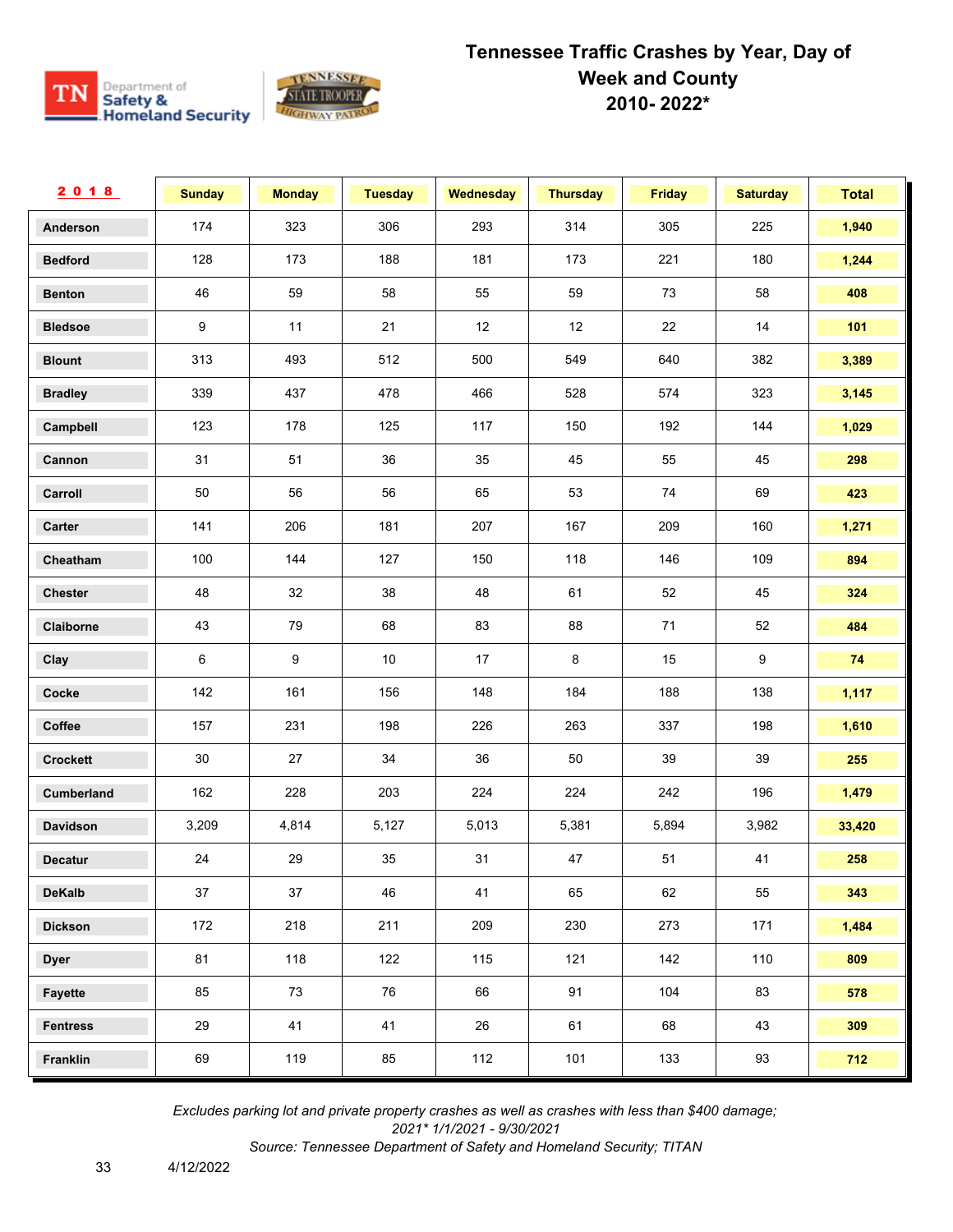

|                  | <b>Sunday</b> | <b>Monday</b> | <b>Tuesday</b>  | <b>Wednesday</b> | <b>Thursday</b> | <b>Friday</b>  | <b>Saturday</b>  | <b>Total</b> |
|------------------|---------------|---------------|-----------------|------------------|-----------------|----------------|------------------|--------------|
| Gibson           | 70            | 87            | 90              | 91               | 96              | 112            | 91               | 637          |
| <b>Giles</b>     | 97            | 101           | 122             | 108              | 149             | 141            | 109              | 827          |
| Grainger         | 27            | 54            | 40              | 42               | 53              | 54             | 35               | 305          |
| Greene           | 168           | 306           | 247             | 268              | 282             | 319            | 211              | 1,801        |
| Grundy           | 33            | 40            | 33              | 25               | 54              | 40             | 24               | 249          |
| Hamblen          | 146           | 253           | 230             | 251              | 254             | 330            | 179              | 1,643        |
| Hamilton         | 1,387         | 2,159         | 2,121           | 2,067            | 2,377           | 2,540          | 1,614            | 14,265       |
| Hancock          | 11            | 8             | 15              | 15               | 10              | 17             | 10               | 86           |
| Hardeman         | 73            | 74            | 62              | 64               | 78              | 76             | 76               | 503          |
| Hardin           | 74            | 110           | 93              | 112              | 101             | 131            | 80               | 701          |
| <b>Hawkins</b>   | 90            | 110           | 117             | 111              | 127             | 114            | 105              | 774          |
| Haywood          | 74            | 84            | $70\,$          | 75               | 72              | 90             | 81               | 546          |
| Henderson        | 122           | 108           | 110             | 126              | 134             | 182            | 116              | 898          |
| Henry            | 41            | 80            | 82              | 64               | 91              | 75             | 67               | 500          |
| Hickman          | 72            | 73            | 87              | 85               | 70              | 89             | 83               | 559          |
| Houston          | 17            | 27            | 13              | 14               | 17              | 23             | 31               | 142          |
| <b>Humphreys</b> | 45            | 53            | 56              | 50               | 51              | 57             | 53               | 365          |
| Jackson          | 21            | 17            | 13              | 19               | 10              | 24             | 16               | 120          |
| Jefferson        | 143           | 153           | 155             | 159              | 184             | 204            | 140              | 1,138        |
| Johnson          | 43            | 53            | 55              | 72               | 55              | 64             | 60               | 402          |
| Knox             | 1,243         | 2,151         | 2,209           | 2,135            | 2,467           | 2,714          | 1,650            | 14,569       |
| Lake             | 5             | $\,6\,$       | $5\phantom{.0}$ | 10               | 11              | $\overline{2}$ | $\boldsymbol{9}$ | 48           |
| Lauderdale       | 52            | 66            | 55              | 57               | 60              | 67             | 60               | 417          |
| Lawrence         | 81            | 112           | 103             | 124              | 128             | 151            | 110              | 809          |
| Lewis            | 21            | 20            | 18              | 30               | 32              | 41             | 38               | 200          |
| Lincoln          | 67            | 93            | 103             | 105              | 113             | 168            | 105              | 754          |
| Loudon           | 178           | 231           | 203             | 218              | 223             | 274            | 172              | 1,499        |

*Excludes parking lot and private property crashes as well as crashes with less than \$400 damage;* 

*2021\* 1/1/2021 - 9/30/2021*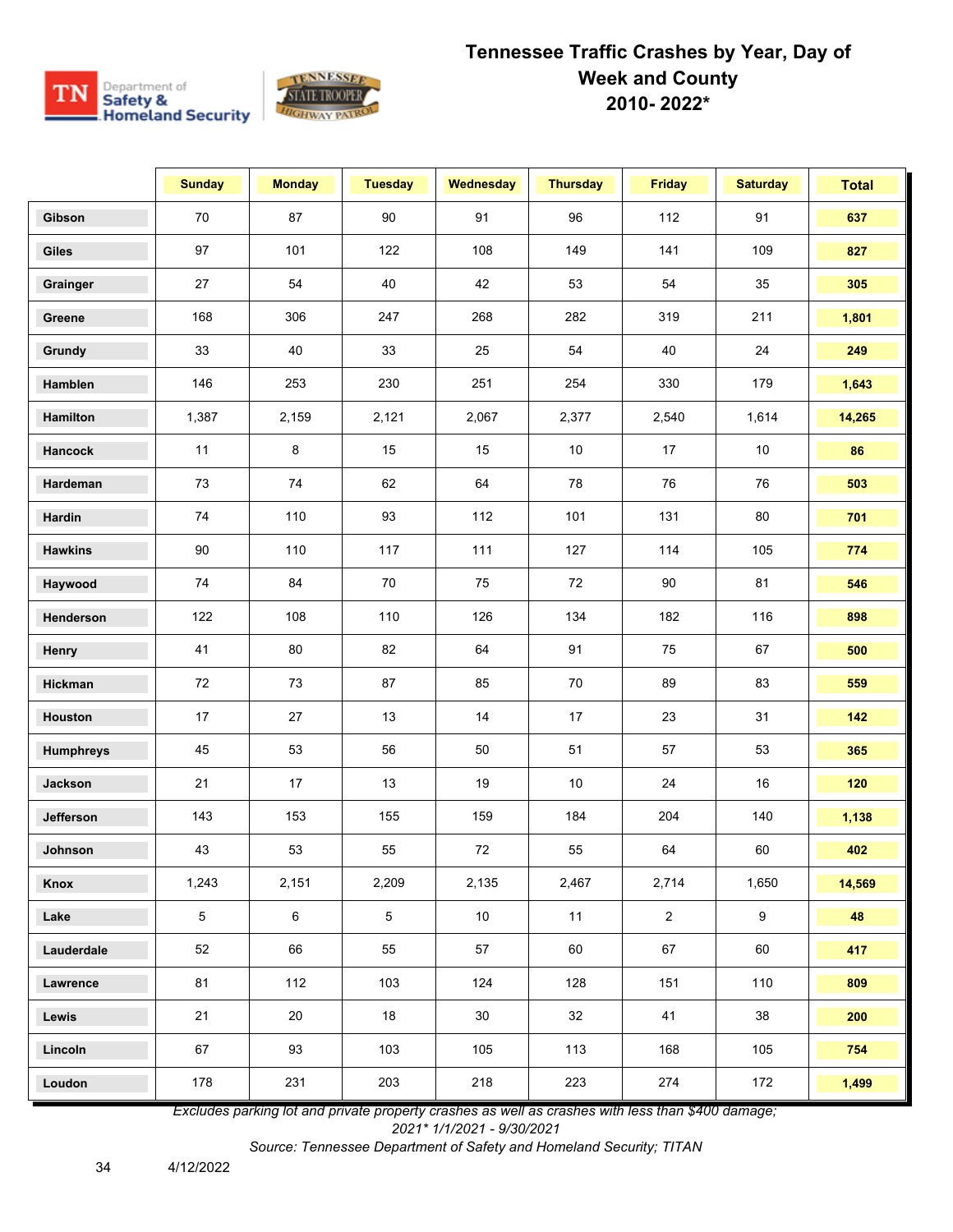

|                 | <b>Sunday</b> | <b>Monday</b> | <b>Tuesday</b> | <b>Wednesday</b> | <b>Thursday</b> | <b>Friday</b> | <b>Saturday</b> | <b>Total</b> |
|-----------------|---------------|---------------|----------------|------------------|-----------------|---------------|-----------------|--------------|
| <b>Macon</b>    | 27            | 52            | 43             | 51               | 46              | 48            | 25              | 292          |
| <b>Madison</b>  | 355           | 564           | 600            | 580              | 573             | 801           | 549             | 4,022        |
| <b>Marion</b>   | 103           | 110           | 73             | 111              | 89              | 126           | 97              | 709          |
| <b>Marshall</b> | 76            | 120           | 108            | 98               | 137             | 123           | 106             | 768          |
| <b>Maury</b>    | 284           | 391           | 397            | 406              | 406             | 458           | 358             | 2,700        |
| <b>McMinn</b>   | 183           | 211           | 225            | 221              | 231             | 269           | 166             | 1,506        |
| <b>McNairy</b>  | 66            | 85            | 68             | 77               | 80              | 94            | 77              | 547          |
| <b>Meigs</b>    | 16            | 14            | 22             | 21               | 32              | 28            | 18              | 151          |
| Monroe          | 89            | 130           | 112            | 151              | 118             | 158           | 107             | 865          |
| Montgomery      | 637           | 891           | 945            | 950              | 922             | 1,116         | 794             | 6,255        |
| Moore           | $10\,$        | 23            | 21             | 19               | 18              | 23            | 18              | 132          |
| Morgan          | 26            | 15            | 26             | 33               | 21              | 29            | 23              | 173          |
| Obion           | 64            | 82            | 83             | 117              | 93              | 108           | 83              | 630          |
| Overton         | 45            | 61            | 62             | 72               | 70              | 78            | 57              | 445          |
| Perry           | 10            | 13            | 16             | 15               | $\overline{7}$  | 13            | 8               | 82           |
| <b>Pickett</b>  | 9             | 11            | 11             | 11               | $\overline{7}$  | 14            | $10$            | 73           |
| Polk            | 47            | 39            | 41             | 36               | 34              | 50            | 45              | 292          |
| Putnam          | 275           | 391           | 401            | 397              | 428             | 501           | 329             | 2,722        |
| Rhea            | 75            | 111           | 101            | 83               | 117             | 106           | 89              | 682          |
| Roane           | 137           | 234           | 196            | 179              | 197             | 223           | 188             | 1,354        |
| Robertson       | 189           | 290           | 220            | 250              | 267             | 318           | 227             | 1,761        |
| Rutherford      | 1,025         | 1,601         | 1,650          | 1,533            | 1,712           | 1,904         | 1,305           | 10,730       |
| <b>Scott</b>    | $18\,$        | 30            | 18             | 21               | 23              | 35            | 23              | 168          |
| Sequatchie      | 36            | 45            | 41             | 27               | 34              | 42            | 29              | 254          |
| Sevier          | 411           | 492           | 442            | 466              | 510             | 644           | 605             | 3,570        |
| <b>Shelby</b>   | 3,837         | 5,601         | 5,674          | 5,909            | 6,155           | 6,769         | 5,346           | 39,291       |
| Smith           | 89            | 107           | 83             | 89               | 91              | 120           | 109             | 688          |

*Excludes parking lot and private property crashes as well as crashes with less than \$400 damage;* 

*2021\* 1/1/2021 - 9/30/2021*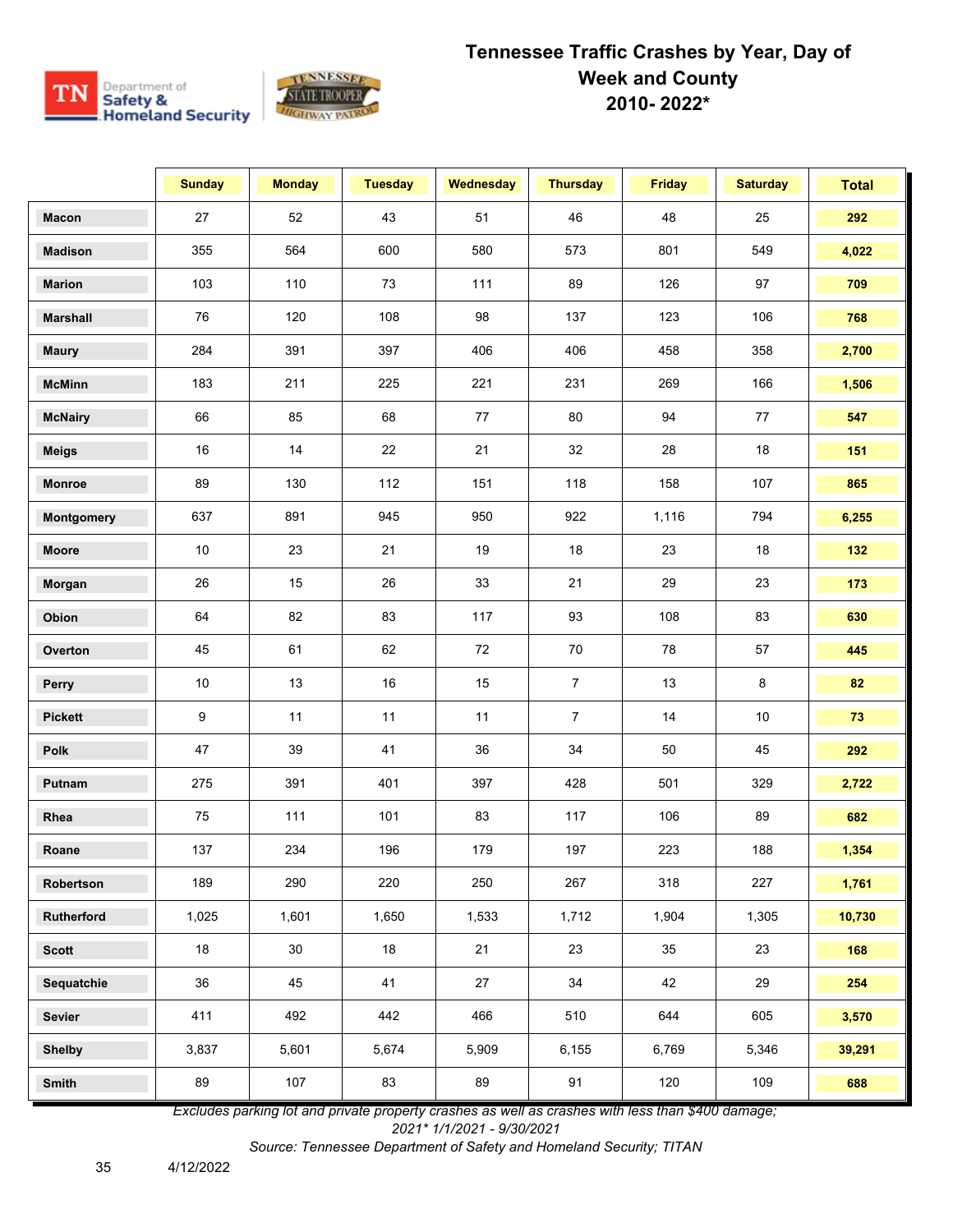

|                   | <b>Sunday</b> | <b>Monday</b> | <b>Tuesday</b> | Wednesday | <b>Thursday</b> | <b>Friday</b> | <b>Saturday</b> | <b>Total</b> |
|-------------------|---------------|---------------|----------------|-----------|-----------------|---------------|-----------------|--------------|
| <b>Stewart</b>    | 29            | 26            | 37             | 31        | 33              | 42            | 38              | 236          |
| Sullivan          | 408           | 619           | 630            | 645       | 659             | 735           | 473             | 4,169        |
| <b>Sumner</b>     | 375           | 560           | 619            | 595       | 593             | 641           | 431             | 3,814        |
| <b>Tipton</b>     | 127           | 167           | 138            | 149       | 151             | 168           | 158             | 1,058        |
| <b>Trousdale</b>  | 24            | 47            | 37             | 37        | 41              | 48            | 37              | 271          |
| <b>Unicoi</b>     | 45            | 39            | 53             | 58        | 57              | 58            | 45              | 355          |
| <b>Union</b>      | 25            | 39            | 23             | 37        | 23              | 32            | 31              | 210          |
| VanBuren          | 13            | 20            | 17             | 20        | 17              | 20            | 19              | 126          |
| Warren            | 90            | 150           | 124            | 121       | 133             | 161           | 122             | 901          |
| Washington        | 379           | 652           | 636            | 676       | 672             | 699           | 446             | 4,160        |
| Wayne             | 25            | 52            | 31             | 40        | 38              | 40            | 35              | 261          |
| Weakley           | 67            | 71            | 62             | 73        | 79              | 84            | 60              | 496          |
| White             | 45            | 81            | 67             | 62        | 76              | 78            | 53              | 462          |
| Williamson        | 485           | 791           | 906            | 877       | 927             | 1,046         | 610             | 5,642        |
| Wilson            | 363           | 489           | 488            | 539       | 520             | 644           | 408             | 3,451        |
| <b>Total 2018</b> | 20,788        | 30,493        | 30,592         | 30,856    | 32,879          | 36,975        | 26,046          | 208,629      |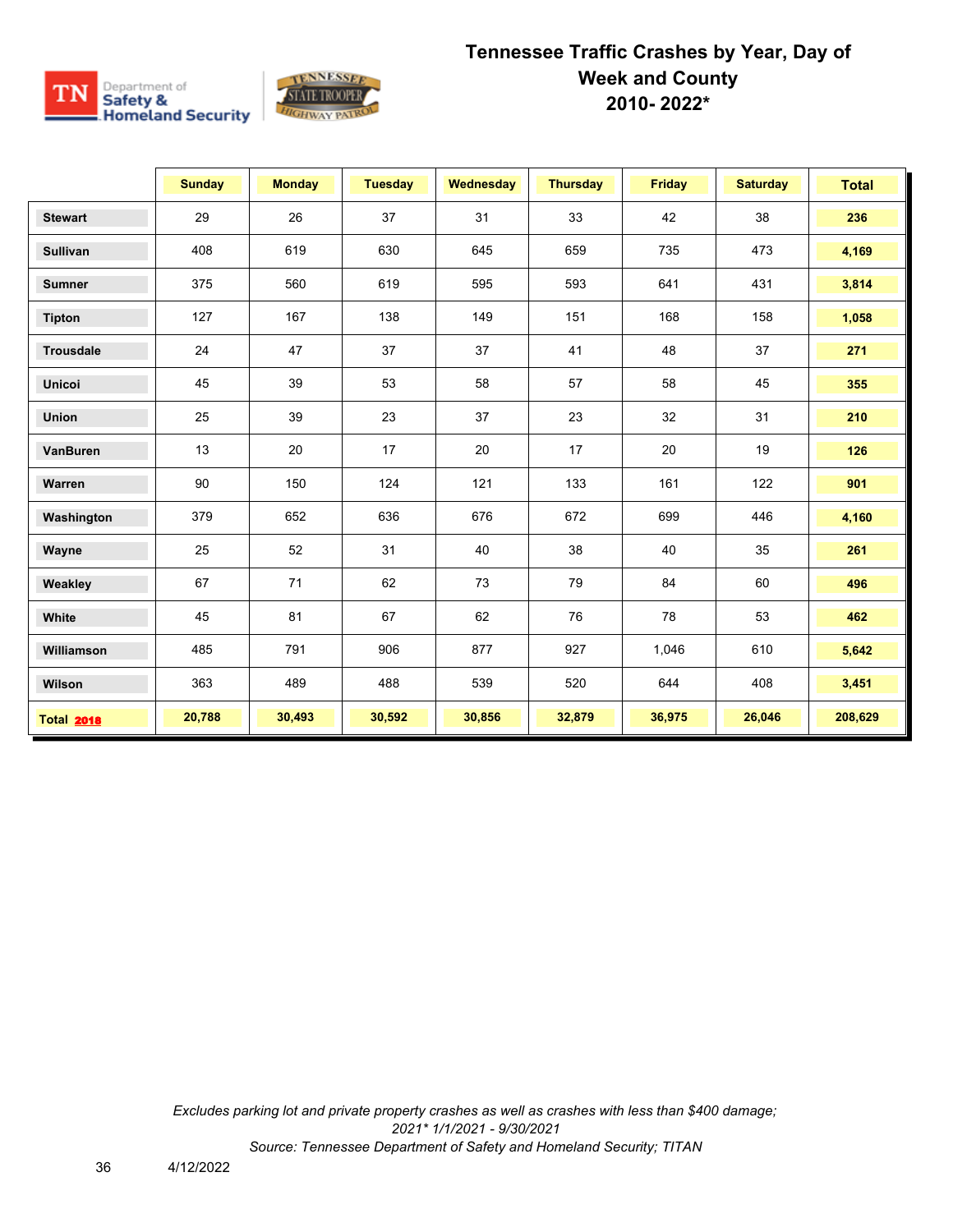

| 2019              | <b>Sunday</b>  | <b>Monday</b> | <b>Tuesday</b> | <b>Wednesday</b> | <b>Thursday</b> | <b>Friday</b> | <b>Saturday</b> | <b>Total</b> |
|-------------------|----------------|---------------|----------------|------------------|-----------------|---------------|-----------------|--------------|
| Anderson          | 193            | 268           | 294            | 283              | 352             | 311           | 210             | 1,911        |
| <b>Bedford</b>    | 138            | 180           | 183            | 182              | 162             | 216           | 185             | 1,246        |
| <b>Benton</b>     | 39             | 43            | 62             | 57               | 52              | 72            | 55              | 380          |
| <b>Bledsoe</b>    | 11             | 17            | 10             | 18               | 9               | 17            | $\overline{7}$  | 89           |
| <b>Blount</b>     | 296            | 449           | 469            | 535              | 503             | 594           | 404             | 3,250        |
| <b>Bradley</b>    | 312            | 469           | 464            | 450              | 530             | 527           | 358             | 3,110        |
| Campbell          | 110            | 144           | 139            | 145              | 155             | 175           | 133             | 1,001        |
| Cannon            | 34             | 48            | 38             | 30               | 34              | 48            | 42              | 274          |
| Carroll           | 53             | 56            | 61             | 58               | 54              | 74            | 53              | 409          |
| Carter            | 113            | 154           | 173            | 173              | 175             | 195           | 138             | 1,121        |
| Cheatham          | 109            | 126           | 128            | 134              | 137             | 164           | 103             | 901          |
| Chester           | 47             | 46            | 41             | 54               | 57              | 57            | 36              | 338          |
| Claiborne         | 55             | 78            | 66             | 74               | 81              | 105           | 63              | 522          |
| Clay              | $\overline{7}$ | 12            | 11             | 5                | $10$            | 17            | 14              | 76           |
| Cocke             | 117            | 135           | 126            | 130              | 138             | 183           | 142             | 971          |
| Coffee            | 181            | 214           | 211            | 214              | 246             | 257           | 206             | 1,529        |
| <b>Crockett</b>   | 28             | 29            | 26             | 32               | 29              | 36            | 27              | 207          |
| <b>Cumberland</b> | 156            | 209           | 179            | 181              | 211             | 241           | 203             | 1,380        |
| <b>Davidson</b>   | 3,234          | 4,819         | 4,972          | 5,214            | 5,088           | 5,577         | 4,094           | 32,998       |
| <b>Decatur</b>    | 25             | 31            | 41             | 25               | 36              | 37            | 35              | 230          |
| <b>DeKalb</b>     | 40             | 58            | 36             | 58               | 46              | 55            | 55              | 348          |
| <b>Dickson</b>    | 141            | 182           | 228            | 201              | 192             | 248           | 177             | 1,369        |
| <b>Dyer</b>       | 81             | 106           | 107            | 100              | 106             | 130           | 104             | 734          |
| <b>Fayette</b>    | 62             | 76            | 87             | 79               | 80              | 115           | 110             | 609          |
| <b>Fentress</b>   | 35             | 35            | 53             | 48               | 38              | 48            | 47              | 304          |
| Franklin          | 62             | 88            | ${\bf 76}$     | 97               | 100             | 100           | 80              | 603          |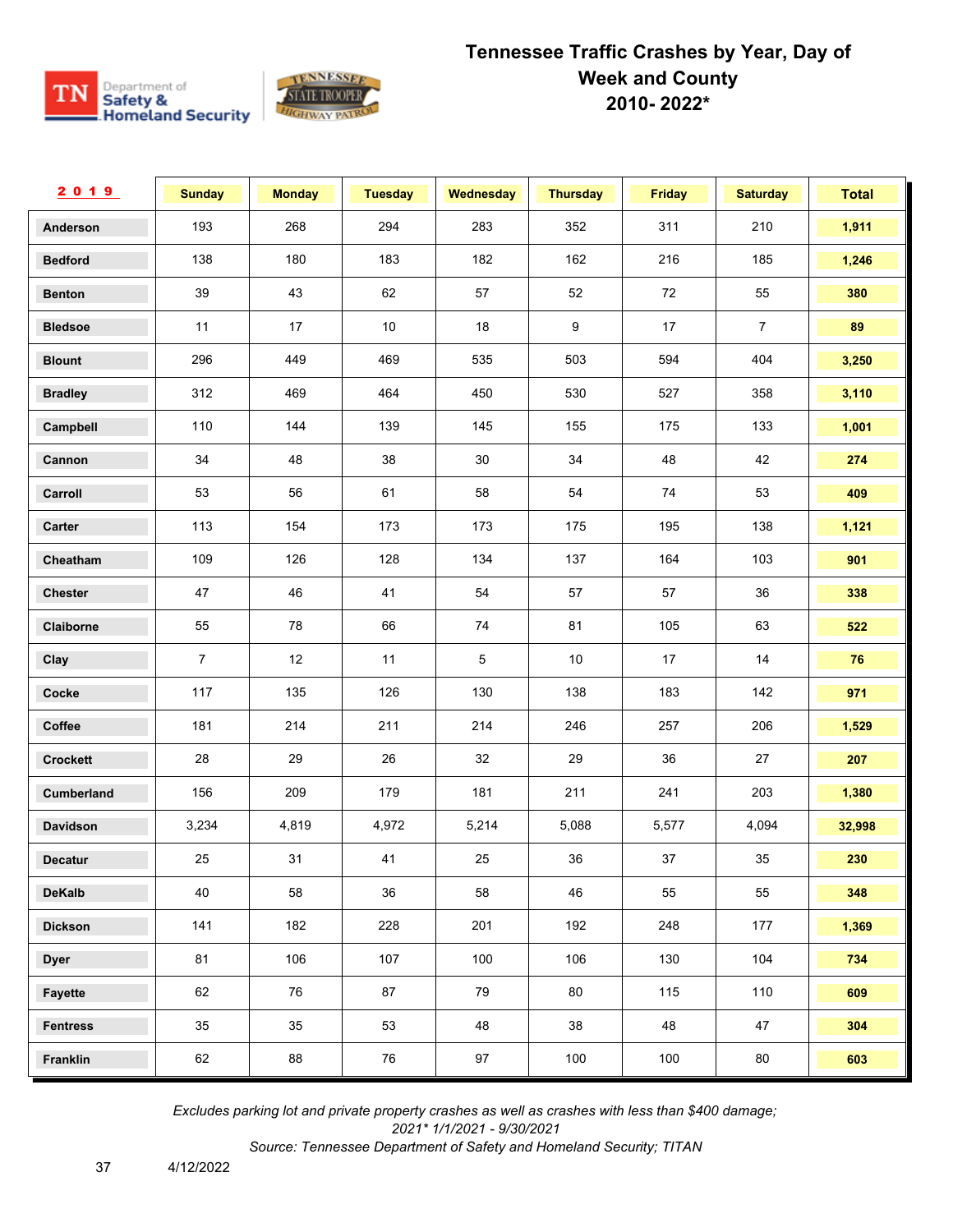

|                  | <b>Sunday</b> | <b>Monday</b> | <b>Tuesday</b> | <b>Wednesday</b> | <b>Thursday</b> | <b>Friday</b>    | <b>Saturday</b>  | <b>Total</b> |
|------------------|---------------|---------------|----------------|------------------|-----------------|------------------|------------------|--------------|
| Gibson           | 64            | 96            | 102            | 101              | 105             | 116              | 99               | 683          |
| <b>Giles</b>     | 97            | 121           | 116            | 123              | 138             | 149              | 140              | 884          |
| Grainger         | 37            | 37            | 26             | 43               | 42              | 39               | 37               | 261          |
| Greene           | 165           | 260           | 256            | 251              | 263             | 318              | 245              | 1,758        |
| Grundy           | 43            | 34            | 39             | 46               | 42              | 43               | 43               | 290          |
| Hamblen          | 161           | 247           | 250            | 239              | 259             | 329              | 184              | 1,669        |
| Hamilton         | 1,357         | 2,069         | 1,978          | 2,209            | 2,241           | 2,618            | 1,632            | 14,104       |
| Hancock          | 14            | 21            | 14             | 19               | 16              | 19               | $\boldsymbol{7}$ | 110          |
| Hardeman         | 65            | 58            | 59             | 59               | 76              | 78               | 69               | 464          |
| Hardin           | 71            | 89            | 84             | 114              | 96              | 117              | 112              | 683          |
| <b>Hawkins</b>   | 87            | 118           | 113            | 119              | 106             | 119              | 74               | 736          |
| Haywood          | 62            | 72            | 77             | 85               | 73              | 96               | 76               | 541          |
| Henderson        | 107           | 94            | 119            | 99               | 123             | 149              | 96               | 787          |
| Henry            | 46            | 50            | 77             | 69               | 70              | 83               | 84               | 479          |
| Hickman          | 62            | 66            | 79             | 66               | 76              | 79               | 80               | 508          |
| Houston          | 21            | 25            | 20             | 28               | 17              | 16               | 15               | 142          |
| <b>Humphreys</b> | 52            | 52            | 37             | 35               | 57              | 67               | 54               | 354          |
| Jackson          | 8             | 13            | 16             | 11               | 14              | 14               | 13               | 89           |
| Jefferson        | 127           | 177           | 162            | 166              | 163             | 172              | 160              | 1,127        |
| Johnson          | 44            | 44            | 47             | 54               | 47              | 50               | 46               | 332          |
| Knox             | 1,260         | 2,130         | 2,276          | 2,327            | 2,297           | 2,658            | 1,579            | 14,527       |
| Lake             | 16            | 12            | $\overline{7}$ | $\mathbf{3}$     | $\overline{2}$  | $\boldsymbol{9}$ | 11               | 60           |
| Lauderdale       | 66            | 46            | 73             | 65               | 72              | 77               | 52               | 451          |
| Lawrence         | 79            | 109           | 135            | 114              | 114             | 144              | 106              | 801          |
| Lewis            | 32            | 24            | 31             | 19               | 29              | 32               | 25               | 192          |
| Lincoln          | 83            | 125           | 105            | 105              | 114             | 147              | 101              | 780          |
| Loudon           | 130           | 198           | 188            | 188              | 209             | 259              | 175              | 1,347        |

*Excludes parking lot and private property crashes as well as crashes with less than \$400 damage;* 

*2021\* 1/1/2021 - 9/30/2021*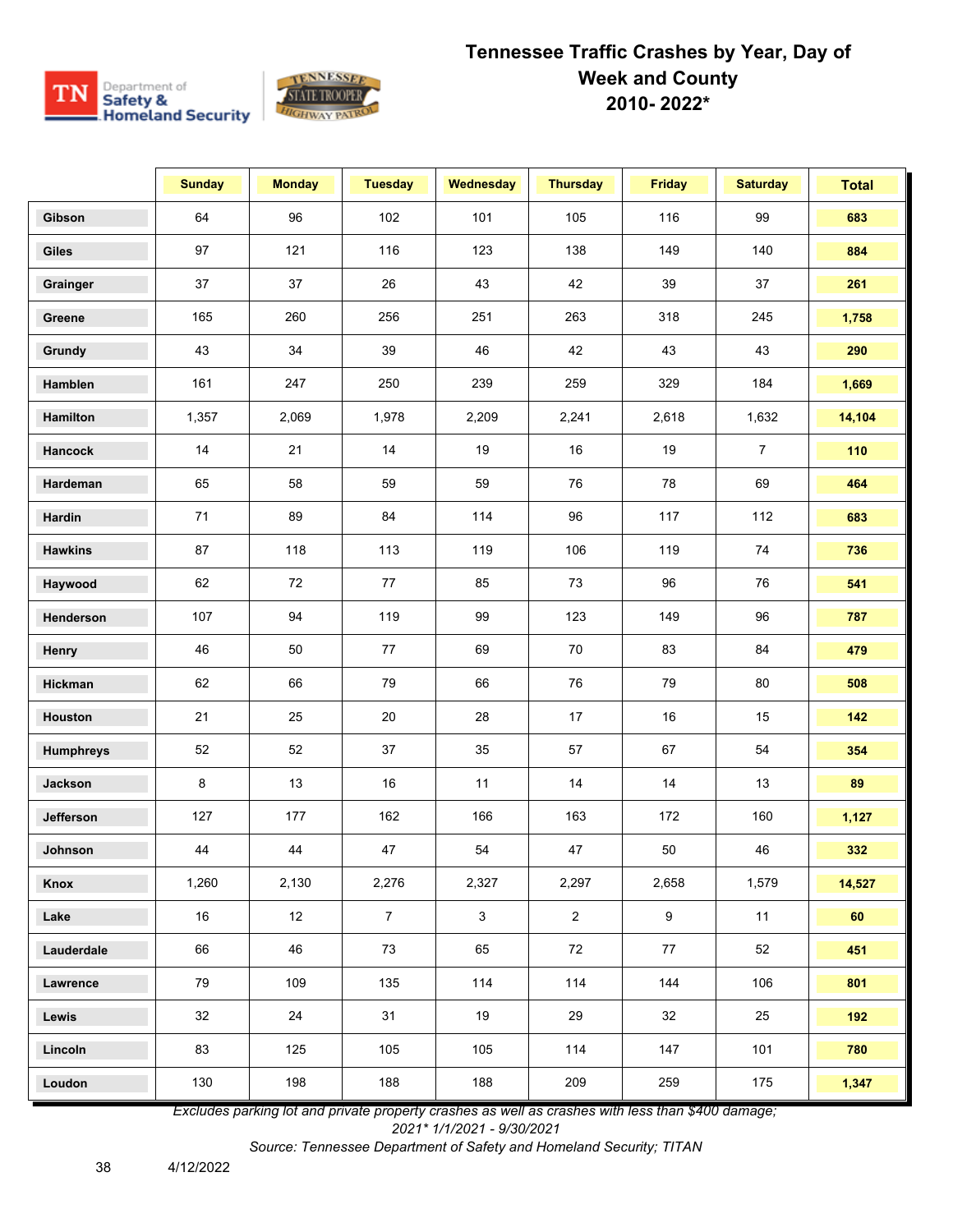

|                 | <b>Sunday</b>  | <b>Monday</b> | <b>Tuesday</b> | <b>Wednesday</b> | <b>Thursday</b> | <b>Friday</b> | <b>Saturday</b> | <b>Total</b> |
|-----------------|----------------|---------------|----------------|------------------|-----------------|---------------|-----------------|--------------|
| <b>Macon</b>    | 25             | 54            | 38             | 50               | 48              | 54            | 32              | 301          |
| <b>Madison</b>  | 333            | 597           | 559            | 602              | 587             | 707           | 466             | 3,851        |
| <b>Marion</b>   | 111            | 85            | 76             | 102              | 97              | 106           | 109             | 686          |
| <b>Marshall</b> | 81             | 127           | 112            | 98               | 106             | 124           | 99              | 747          |
| <b>Maury</b>    | 241            | 394           | 358            | 392              | 363             | 461           | 322             | 2,531        |
| <b>McMinn</b>   | 162            | 245           | 188            | 212              | 211             | 256           | 172             | 1,446        |
| <b>McNairy</b>  | 54             | 67            | 83             | 63               | 86              | 94            | 71              | 518          |
| <b>Meigs</b>    | 8              | 21            | 23             | 16               | 25              | 20            | 29              | 142          |
| <b>Monroe</b>   | 95             | 104           | 110            | 131              | 155             | 157           | 107             | 859          |
| Montgomery      | 641            | 875           | 950            | 930              | 951             | 1,149         | 840             | 6,336        |
| Moore           | $\overline{7}$ | 16            | 13             | 13               | 17              | $10$          | 14              | 90           |
| Morgan          | 17             | 16            | 27             | 22               | 27              | 31            | 39              | 179          |
| Obion           | 75             | 108           | 107            | 98               | 87              | 119           | 94              | 688          |
| Overton         | 47             | 61            | 64             | 68               | 62              | 64            | 57              | 423          |
| Perry           | 13             | 11            | 19             | 14               | 13              | 14            | 13              | 97           |
| <b>Pickett</b>  | 5              | 8             | $10$           | $\mathbf{3}$     | 5               | 13            | $\overline{7}$  | 51           |
| <b>Polk</b>     | 47             | 36            | 30             | 44               | 34              | 51            | 47              | 289          |
| Putnam          | 234            | 392           | 316            | 373              | 323             | 427           | 286             | 2,351        |
| Rhea            | 78             | 97            | 96             | 88               | 105             | 103           | 93              | 660          |
| Roane           | 153            | 188           | 185            | 195              | 192             | 217           | 161             | 1,291        |
| Robertson       | 227            | 290           | 287            | 259              | 304             | 310           | 253             | 1,930        |
| Rutherford      | 987            | 1,627         | 1,545          | 1,638            | 1,606           | 1,819         | 1,276           | 10,498       |
| <b>Scott</b>    | 14             | 24            | 19             | 19               | 25              | 30            | 19              | 150          |
| Sequatchie      | 20             | 43            | 43             | 49               | 38              | 30            | 35              | 258          |
| Sevier          | 431            | 497           | 439            | 448              | 484             | 608           | 597             | 3,504        |
| <b>Shelby</b>   | 4,088          | 5,556         | 5,767          | 5,877            | 6,087           | 6,800         | 5,261           | 39,436       |
| Smith           | 68             | 66            | 86             | 75               | 77              | 97            | 74              | 543          |

*Excludes parking lot and private property crashes as well as crashes with less than \$400 damage;* 

*2021\* 1/1/2021 - 9/30/2021*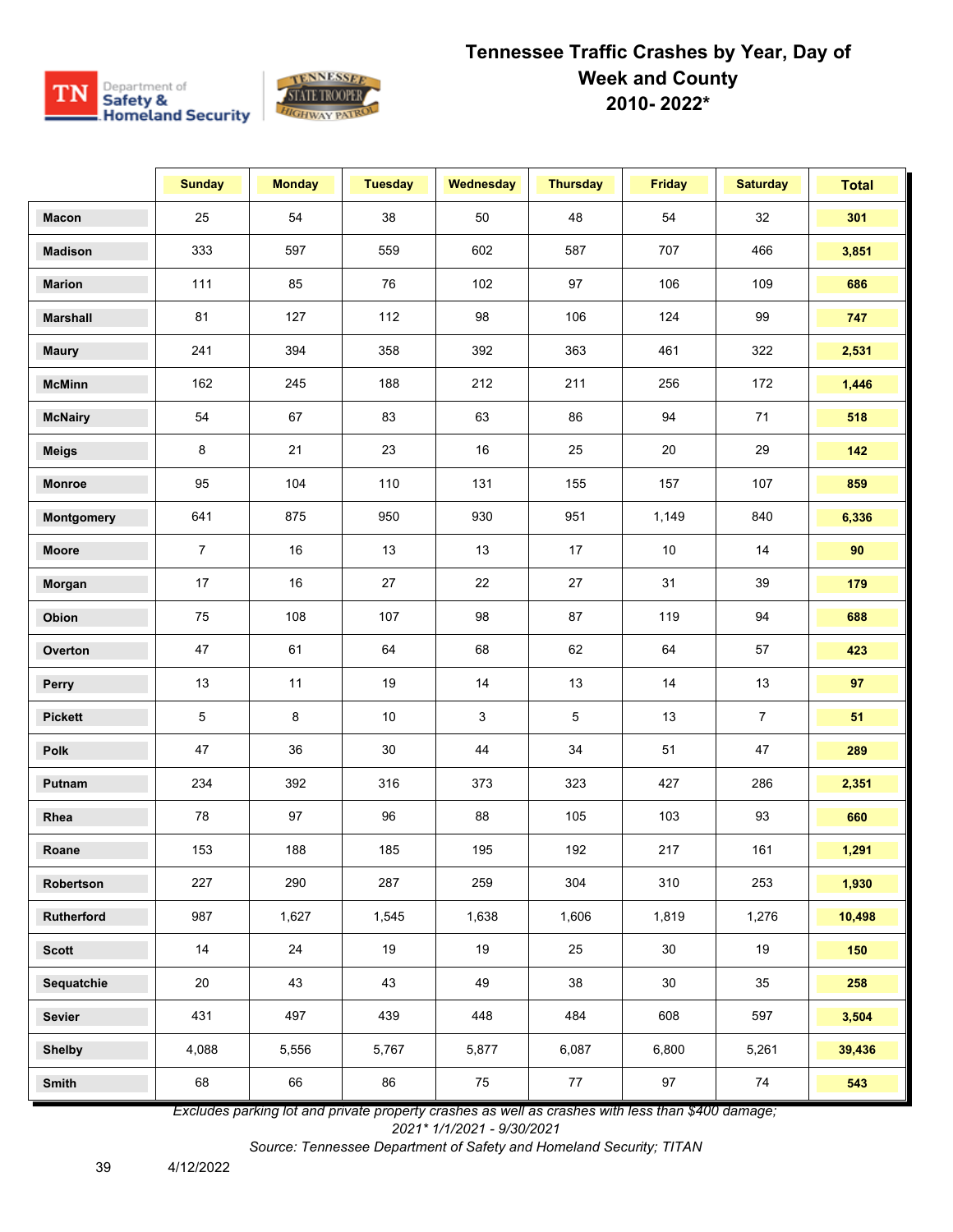

|                   | <b>Sunday</b> | <b>Monday</b> | <b>Tuesday</b> | Wednesday   | <b>Thursday</b> | <b>Friday</b> | <b>Saturday</b> | <b>Total</b>         |
|-------------------|---------------|---------------|----------------|-------------|-----------------|---------------|-----------------|----------------------|
| <b>Stewart</b>    | 33            | 32            | 33             | 39          | 32              | 54            | 38              | 261                  |
| <b>Sullivan</b>   | 429           | 602           | 574            | 661         | 605             | 677           | 485             | 4,033                |
| <b>Sumner</b>     | 352           | 509           | 573            | 553         | 584             | 539           | 448             | 3,558                |
| Tipton            | 100           | 133           | 128            | 155         | 164             | 183           | 139             | 1,002                |
| <b>Trousdale</b>  | 33            | 29            | 37             | 36          | 42              | 40            | 36              | 253                  |
| <b>Unicoi</b>     | 43            | 52            | 36             | 37          | 59              | 50            | 36              | 313                  |
| Union             | 24            | 16            | 27             | 26          | 28              | 38            | 35              | 194                  |
| <b>Unknown</b>    | $\mathbf{1}$  | $\mathbf 0$   | $\mathbf 0$    | $\mathbf 0$ | $\mathbf 0$     | $\mathbf 0$   | $\mathbf 0$     | $\blacktriangleleft$ |
| VanBuren          | 14            | 11            | 14             | 18          | 16              | 22            | 22              | 117                  |
| Warren            | 74            | 116           | 132            | 125         | 99              | 139           | 93              | 778                  |
| Washington        | 379           | 650           | 600            | 653         | 662             | 666           | 466             | 4,076                |
| Wayne             | 35            | 38            | 48             | 33          | 60              | 47            | 34              | 295                  |
| Weakley           | 54            | 58            | 80             | 59          | 78              | 86            | 68              | 483                  |
| White             | 56            | 60            | 63             | 69          | 70              | 81            | 80              | 479                  |
| Williamson        | 451           | 794           | 905            | 885         | 880             | 990           | 580             | 5,485                |
| Wilson            | 372           | 479           | 563            | 583         | 583             | 634           | 419             | 3,633                |
| <b>Total 2019</b> | 20,747        | 29,643        | 30,130         | 31,145      | 31,559          | 35,713        | 25,948          | 204,885              |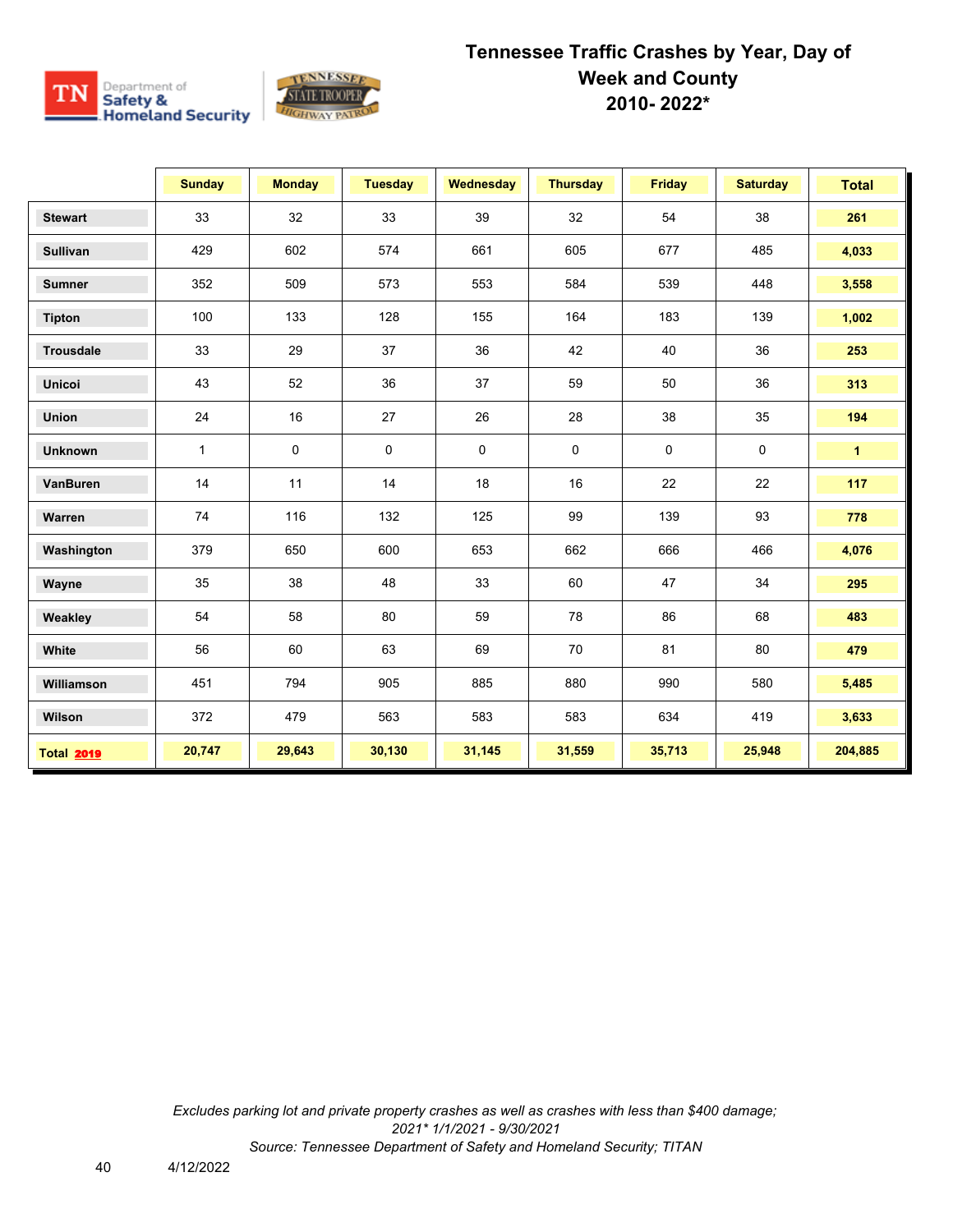

| 2020            | <b>Sunday</b> | <b>Monday</b> | <b>Tuesday</b> | <b>Wednesday</b> | <b>Thursday</b> | <b>Friday</b> | <b>Saturday</b> | <b>Total</b> |
|-----------------|---------------|---------------|----------------|------------------|-----------------|---------------|-----------------|--------------|
| Anderson        | 176           | 268           | 257            | 231              | 298             | 311           | 202             | 1,743        |
| <b>Bedford</b>  | 134           | 160           | 175            | 162              | 161             | 195           | 134             | 1,121        |
| <b>Benton</b>   | 39            | 54            | 36             | 48               | 55              | 61            | 52              | 345          |
| <b>Bledsoe</b>  | 6             | 11            | 12             | 12               | 15              | 16            | 15              | 87           |
| <b>Blount</b>   | 286           | 389           | 392            | 439              | 476             | 495           | 343             | 2,820        |
| <b>Bradley</b>  | 279           | 413           | 443            | 433              | 477             | 504           | 362             | 2,911        |
| Campbell        | 108           | 121           | 129            | 136              | 149             | 176           | 131             | 950          |
| Cannon          | 20            | 32            | 29             | 33               | 49              | 46            | 29              | 238          |
| Carroll         | 52            | 59            | 62             | 77               | 60              | 67            | 57              | 434          |
| Carter          | 131           | 172           | 174            | 160              | 179             | 194           | 131             | 1,141        |
| Cheatham        | 103           | 117           | 138            | 108              | 120             | 123           | 109             | 818          |
| <b>Chester</b>  | 38            | 44            | 37             | 46               | 44              | 58            | 53              | 320          |
| Claiborne       | 42            | 75            | 71             | 73               | 73              | 90            | 58              | 482          |
| Clay            | 8             | 11            | 10             | 11               | 11              | 9             | 12              | 72           |
| Cocke           | 119           | 154           | 139            | 141              | 148             | 175           | 158             | 1,034        |
| Coffee          | 178           | 212           | 229            | 241              | 225             | 262           | 192             | 1,539        |
| <b>Crockett</b> | 30            | 31            | 26             | 30               | 31              | 31            | 26              | 205          |
| Cumberland      | 135           | 178           | 188            | 193              | 177             | 225           | 169             | 1,265        |
| Davidson        | 2,635         | 3,302         | 3,472          | 3,605            | 3,754           | 3,986         | 3,083           | 23,837       |
| <b>Decatur</b>  | 35            | 22            | 26             | 21               | 36              | 33            | 27              | 200          |
| <b>DeKalb</b>   | 36            | 43            | 51             | 42               | 38              | 55            | 40              | 305          |
| <b>Dickson</b>  | 130           | 153           | 196            | 189              | 219             | 219           | 161             | 1,267        |
| <b>Dyer</b>     | 87            | 107           | 87             | 98               | 100             | 99            | 103             | 681          |
| Fayette         | 76            | 83            | 88             | 96               | 97              | 112           | 94              | 646          |
| <b>Fentress</b> | 36            | 47            | 45             | 35               | 50              | 43            | 44              | 300          |
| Franklin        | 58            | 76            | 79             | 87               | 87              | 76            | 74              | 537          |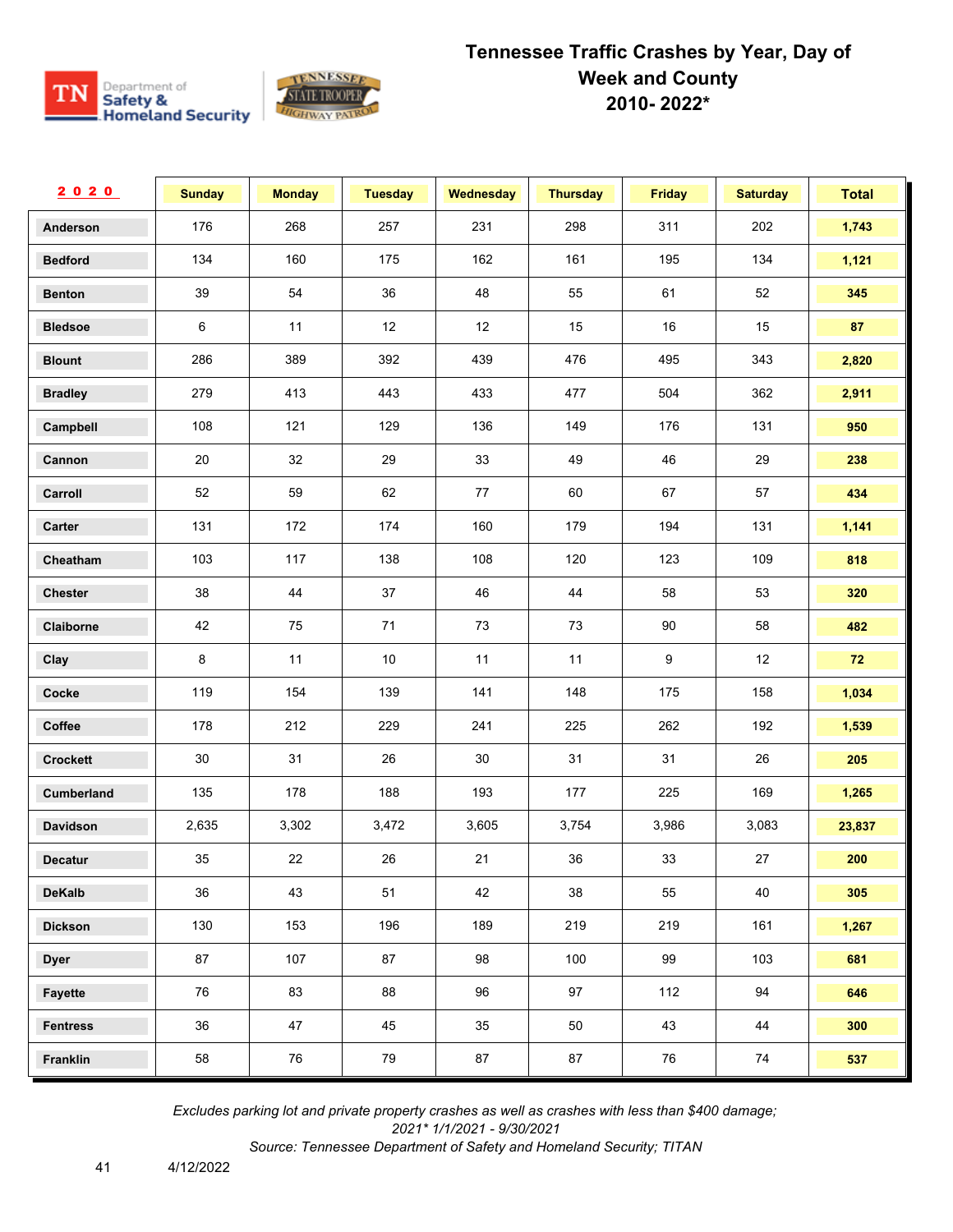

|                  | <b>Sunday</b>  | <b>Monday</b> | <b>Tuesday</b> | <b>Wednesday</b> | <b>Thursday</b> | <b>Friday</b> | <b>Saturday</b> | <b>Total</b> |
|------------------|----------------|---------------|----------------|------------------|-----------------|---------------|-----------------|--------------|
| Gibson           | $71$           | 88            | 97             | 109              | 94              | 111           | 86              | 656          |
| <b>Giles</b>     | 109            | 103           | 128            | 126              | 95              | 123           | 109             | 793          |
| Grainger         | 39             | 48            | 44             | 51               | 47              | 45            | 52              | 326          |
| Greene           | 152            | 249           | 248            | 194              | 250             | 264           | 165             | 1,522        |
| Grundy           | 40             | 35            | 28             | 36               | $30\,$          | 35            | 33              | 237          |
| Hamblen          | 147            | 220           | 227            | 233              | 226             | 271           | 181             | 1,505        |
| Hamilton         | 1,203          | 1,738         | 1,816          | 1,919            | 1,945           | 2,048         | 1,478           | 12,147       |
| Hancock          | 11             | 14            | 6              | 15               | 11              | 12            | 16              | 85           |
| Hardeman         | 57             | 52            | 56             | 64               | 55              | 76            | 63              | 423          |
| Hardin           | 93             | 62            | 96             | 90               | 95              | 109           | 95              | 640          |
| <b>Hawkins</b>   | 99             | 118           | 113            | 129              | 138             | 144           | $90\,$          | 831          |
| Haywood          | 74             | 65            | 80             | 72               | 80              | 73            | 85              | 529          |
| Henderson        | 79             | 118           | 113            | 138              | 134             | 144           | 102             | 828          |
| Henry            | 33             | 62            | 69             | 65               | 63              | 69            | 45              | 406          |
| Hickman          | 78             | 70            | 69             | 70               | 66              | 92            | 77              | 522          |
| Houston          | $10\,$         | 25            | 16             | $10$             | 15              | 21            | 19              | 116          |
| <b>Humphreys</b> | 43             | 58            | 54             | 54               | 53              | 57            | 52              | 371          |
| Jackson          | 8              | 6             | 12             | 12               | 10              | 11            | 13              | 72           |
| Jefferson        | 113            | 170           | 176            | 177              | 166             | 184           | 134             | 1,120        |
| Johnson          | 39             | 36            | 37             | 42               | 53              | 55            | 54              | 316          |
| Knox             | 1,055          | 1,702         | 1,793          | 1,731            | 1,865           | 2,006         | 1,349           | 11,501       |
| Lake             | $\overline{4}$ | $\bf 8$       | $\bf{8}$       | $\sqrt{5}$       | $\overline{5}$  | 11            | 4               | 45           |
| Lauderdale       | 68             | 57            | 60             | 66               | 64              | 77            | 66              | 458          |
| Lawrence         | 67             | 124           | 104            | 103              | 109             | 110           | 81              | 698          |
| Lewis            | 11             | 19            | 20             | 26               | 26              | 42            | 35              | 179          |
| Lincoln          | 81             | 103           | 103            | 98               | 110             | 121           | 128             | 744          |
| Loudon           | 94             | 190           | 197            | 164              | 200             | 215           | 147             | 1,207        |

*Excludes parking lot and private property crashes as well as crashes with less than \$400 damage;* 

*2021\* 1/1/2021 - 9/30/2021*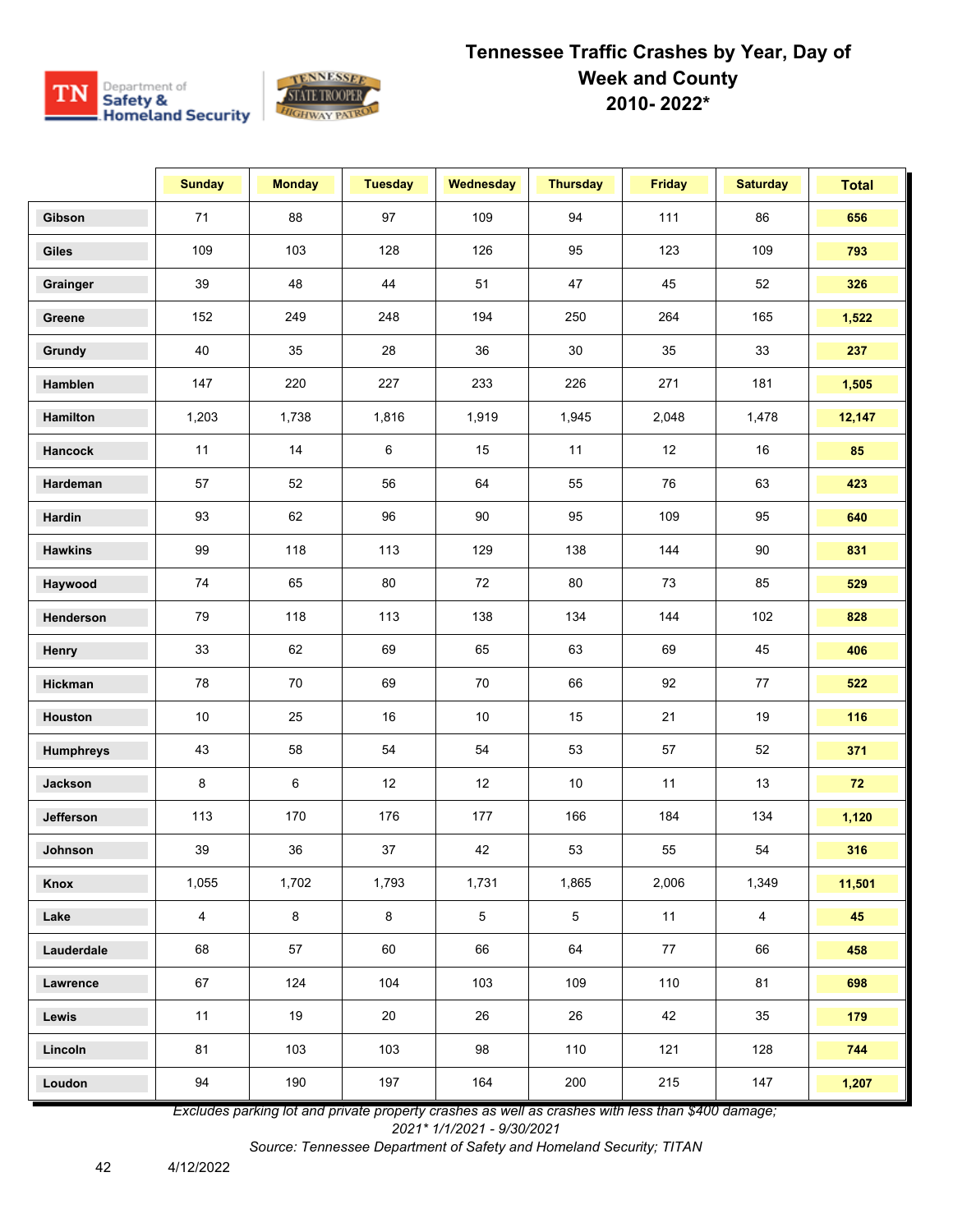

|                 | <b>Sunday</b>  | <b>Monday</b> | <b>Tuesday</b> | <b>Wednesday</b> | <b>Thursday</b> | <b>Friday</b> | <b>Saturday</b> | <b>Total</b> |
|-----------------|----------------|---------------|----------------|------------------|-----------------|---------------|-----------------|--------------|
| <b>Macon</b>    | 28             | 29            | 30             | 35               | 41              | 59            | 41              | 263          |
| <b>Madison</b>  | 312            | 467           | 490            | 516              | 546             | 587           | 459             | 3,377        |
| <b>Marion</b>   | 88             | 85            | 82             | 103              | 83              | 106           | 86              | 633          |
| <b>Marshall</b> | 74             | 100           | 98             | 87               | 94              | 112           | 93              | 658          |
| <b>Maury</b>    | 248            | 297           | 354            | 328              | 358             | 403           | 325             | 2,313        |
| <b>McMinn</b>   | 143            | 166           | 183            | 224              | 188             | 220           | 169             | 1,293        |
| <b>McNairy</b>  | 49             | 67            | 69             | 67               | 83              | 74            | 65              | 474          |
| <b>Meigs</b>    | 18             | 26            | 20             | 22               | 25              | 33            | 22              | 166          |
| <b>Monroe</b>   | 66             | 121           | 96             | 123              | 113             | 153           | 106             | 778          |
| Montgomery      | 515            | 795           | 777            | 824              | 853             | 1,013         | 765             | 5,542        |
| Moore           | $\overline{7}$ | 18            | 15             | 15               | 19              | 18            | 13              | 105          |
| Morgan          | 17             | 24            | 28             | 24               | 27              | 28            | 20              | 168          |
| Obion           | 65             | 85            | 92             | 85               | 108             | 90            | 75              | 600          |
| Overton         | 47             | 42            | 42             | 50               | 47              | 51            | 50              | 329          |
| Perry           | 10             | 14            | 11             | $10$             | 14              | $10$          | 9               | 78           |
| <b>Pickett</b>  | 5              | 8             | 11             | 5                | 9               | $10$          | $\overline{a}$  | 50           |
| <b>Polk</b>     | 50             | 41            | 37             | 48               | 50              | 52            | 51              | 329          |
| Putnam          | 222            | 336           | 278            | 337              | 324             | 379           | 261             | 2,137        |
| Rhea            | 63             | 76            | 110            | 76               | 97              | 104           | 92              | 618          |
| Roane           | 115            | 185           | 164            | 198              | 180             | 193           | 167             | 1,202        |
| Robertson       | 226            | 228           | 238            | 260              | 245             | 289           | 237             | 1,723        |
| Rutherford      | 809            | 1,241         | 1,306          | 1,429            | 1,369           | 1,631         | 1,118           | 8,903        |
| <b>Scott</b>    | 12             | 12            | $\bf 8$        | 17               | 16              | 17            | 13              | 95           |
| Sequatchie      | 28             | 42            | 38             | 25               | 33              | 55            | 30              | 251          |
| Sevier          | 371            | 419           | 437            | 406              | 386             | 495           | 492             | 3,006        |
| <b>Shelby</b>   | 4,119          | 4,636         | 4,983          | 5,302            | 5,166           | 5,664         | 5,161           | 35,031       |
| Smith           | 77             | 75            | 72             | 51               | 55              | 74            | 91              | 495          |

*Excludes parking lot and private property crashes as well as crashes with less than \$400 damage;* 

*2021\* 1/1/2021 - 9/30/2021*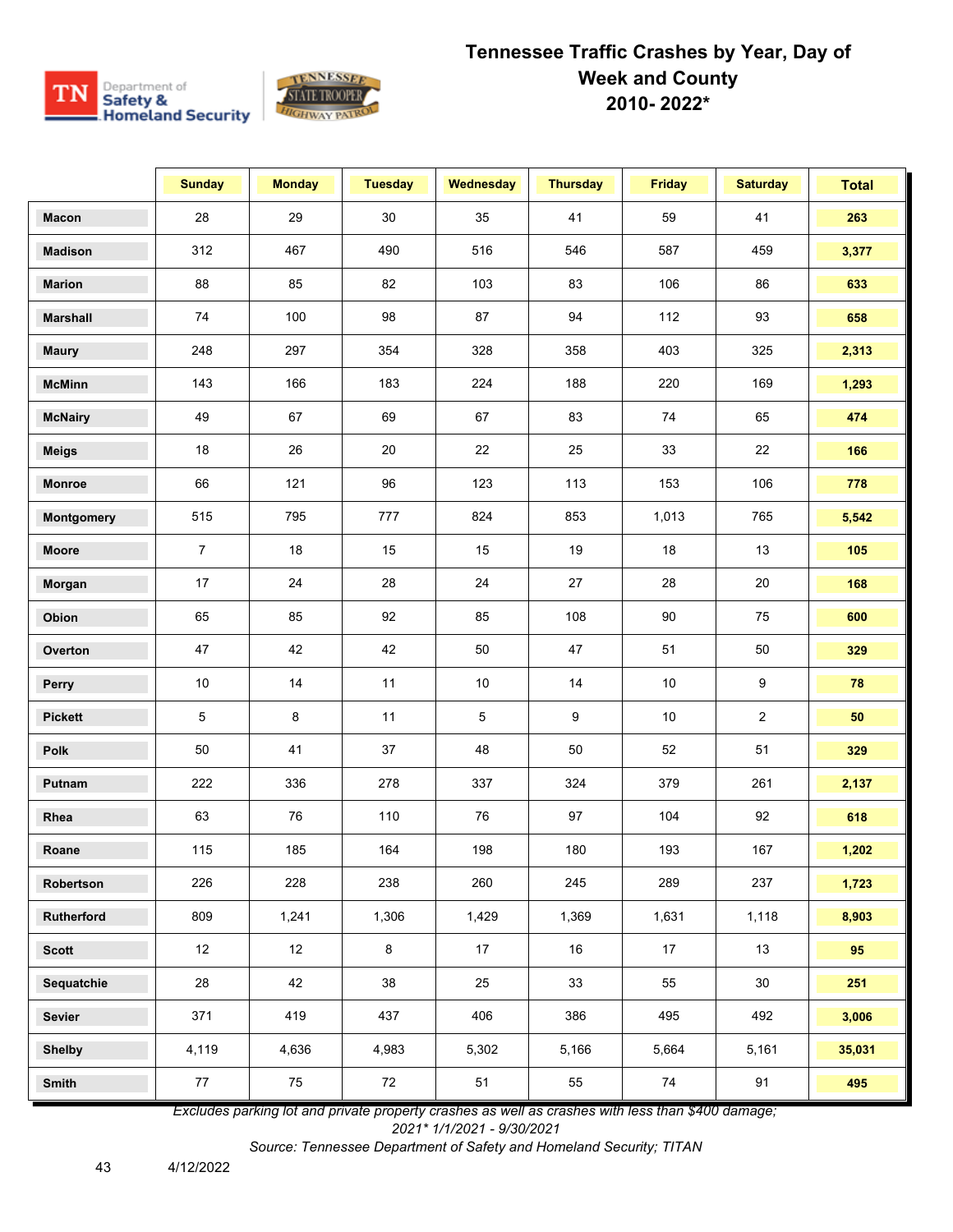

|                   | <b>Sunday</b> | <b>Monday</b> | <b>Tuesday</b> | <b>Wednesday</b> | <b>Thursday</b> | <b>Friday</b> | <b>Saturday</b> | <b>Total</b> |
|-------------------|---------------|---------------|----------------|------------------|-----------------|---------------|-----------------|--------------|
| <b>Stewart</b>    | 21            | 25            | 23             | 33               | 32              | 32            | 30              | 196          |
| <b>Sullivan</b>   | 354           | 512           | 574            | 562              | 596             | 616           | 476             | 3,690        |
| <b>Sumner</b>     | 293           | 432           | 409            | 504              | 423             | 473           | 398             | 2,932        |
| <b>Tipton</b>     | 103           | 136           | 122            | 145              | 128             | 170           | 152             | 956          |
| <b>Trousdale</b>  | 25            | 26            | 37             | 31               | 39              | 40            | 43              | 241          |
| <b>Unicoi</b>     | 34            | 37            | 33             | 45               | 48              | 44            | 49              | 290          |
| Union             | 14            | 23            | 35             | 20               | 36              | 31            | 28              | 187          |
| VanBuren          | 15            | 18            | 10             | 15               | 11              | 14            | 14              | 97           |
| Warren            | 90            | 116           | 109            | 119              | 100             | 121           | 102             | 757          |
| Washington        | 289           | 460           | 584            | 528              | 585             | 620           | 442             | 3,508        |
| Wayne             | 37            | 32            | 39             | 31               | 38              | 37            | 36              | 250          |
| Weakley           | 48            | 55            | 69             | 72               | 73              | 69            | 54              | 440          |
| White             | 53            | 59            | 59             | 77               | 57              | 62            | 60              | 427          |
| Williamson        | 362           | 544           | 584            | 608              | 571             | 665           | 519             | 3,853        |
| Wilson            | 331           | 470           | 484            | 507              | 505             | 558           | 395             | 3,250        |
| <b>Total 2020</b> | 18,708        | 24,454        | 25,601         | 26,510           | 26,905          | 29,659        | 23,429          | 175,266      |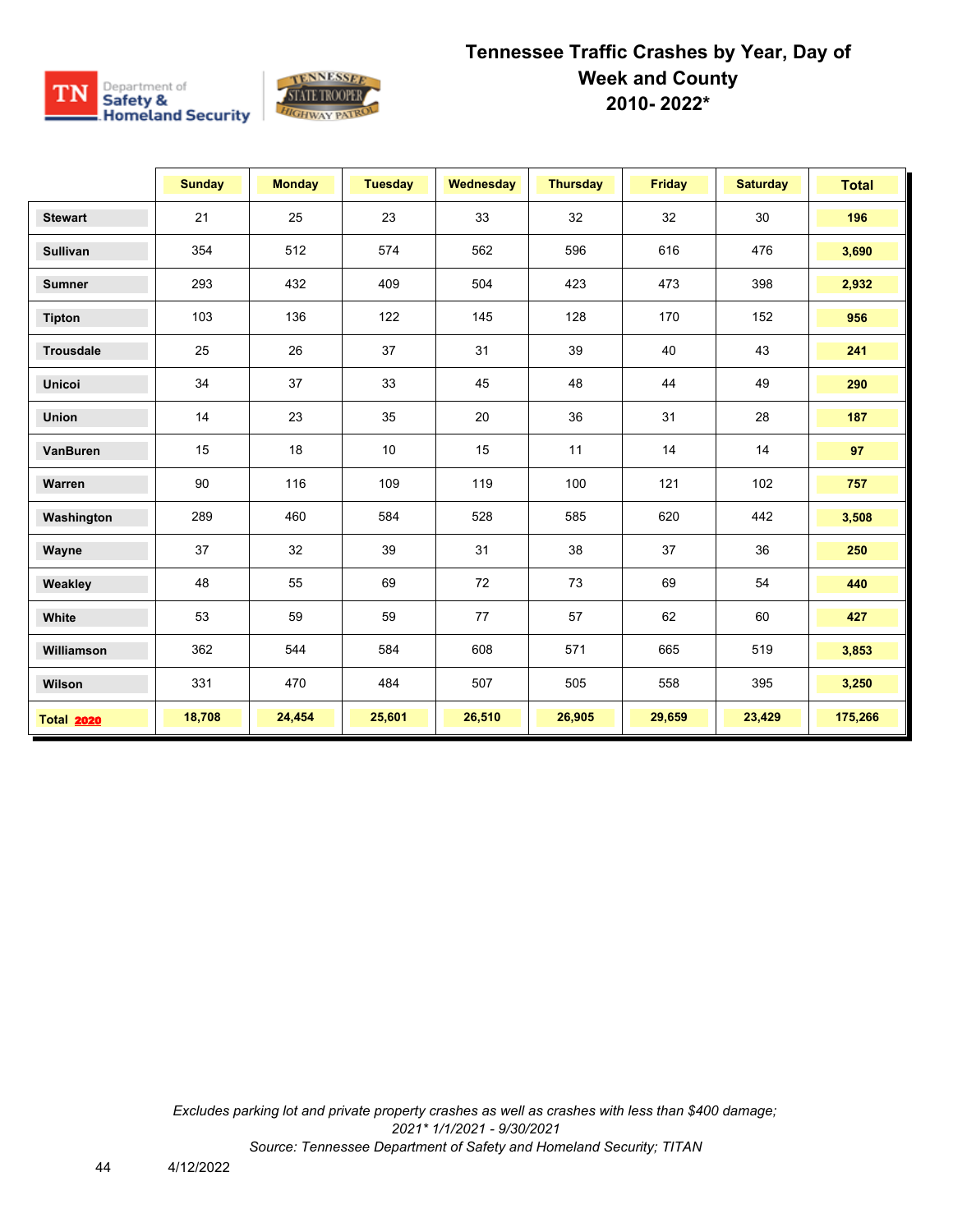

| 2021            | <b>Sunday</b> | <b>Monday</b> | <b>Tuesday</b> | Wednesday      | <b>Thursday</b> | <b>Friday</b> | <b>Saturday</b> | <b>Total</b> |
|-----------------|---------------|---------------|----------------|----------------|-----------------|---------------|-----------------|--------------|
| Anderson        | 180           | 313           | 280            | 286            | 311             | 329           | 225             | 1,924        |
| <b>Bedford</b>  | 136           | 182           | 175            | 180            | 209             | 195           | 152             | 1,229        |
| <b>Benton</b>   | 31            | 56            | 61             | 43             | 60              | 63            | 44              | 358          |
| <b>Bledsoe</b>  | 4             | 13            | 9              | 22             | 17              | 17            | $\overline{7}$  | 89           |
| <b>Blount</b>   | 307           | 512           | 472            | 502            | 494             | 537           | 395             | 3,219        |
| <b>Bradley</b>  | 316           | 477           | 489            | 485            | 522             | 580           | 378             | 3,247        |
| Campbell        | 155           | 131           | 121            | 164            | 162             | 178           | 130             | 1,041        |
| Cannon          | 38            | 29            | 37             | 40             | 39              | 42            | 37              | 262          |
| Carroll         | 41            | 66            | 58             | 53             | 63              | 82            | 59              | 422          |
| Carter          | 123           | 155           | 175            | 185            | 178             | 186           | 163             | 1,165        |
| Cheatham        | 111           | 123           | 131            | 133            | 139             | 113           | 119             | 869          |
| Chester         | 44            | 45            | 57             | 45             | 51              | 55            | 46              | 343          |
| Claiborne       | 35            | 64            | 65             | 86             | 78              | 68            | 59              | 455          |
| Clay            | $10$          | 5             | 6              | $\overline{7}$ | 19              | 8             | 8               | 63           |
| Cocke           | 113           | 138           | 143            | 130            | 138             | 179           | 127             | 968          |
| Coffee          | 194           | 214           | 213            | 259            | 254             | 279           | 190             | 1,603        |
| Crockett        | 34            | 26            | 36             | 28             | 36              | 41            | 27              | 228          |
| Cumberland      | 161           | 197           | 177            | 190            | 203             | 212           | 200             | 1,340        |
| <b>Davidson</b> | 3,052         | 3,413         | 3,386          | 3,621          | 3,884           | 4,126         | 3,391           | 24,873       |
| <b>Decatur</b>  | 18            | 32            | 34             | 28             | 34              | 57            | 34              | 237          |
| <b>DeKalb</b>   | 50            | 47            | 46             | 50             | 43              | 52            | 64              | 352          |
| <b>Dickson</b>  | 175           | 207           | 200            | 226            | 236             | 239           | 174             | 1,457        |
| <b>Dyer</b>     | 88            | 114           | 99             | 110            | 120             | 133           | 134             | 798          |
| Fayette         | 78            | 97            | 98             | 100            | 105             | 118           | 106             | 702          |
| <b>Fentress</b> | 45            | 54            | 53             | 52             | 49              | 51            | 49              | 353          |
| Franklin        | 75            | 104           | 80             | 93             | 96              | 109           | 99              | 656          |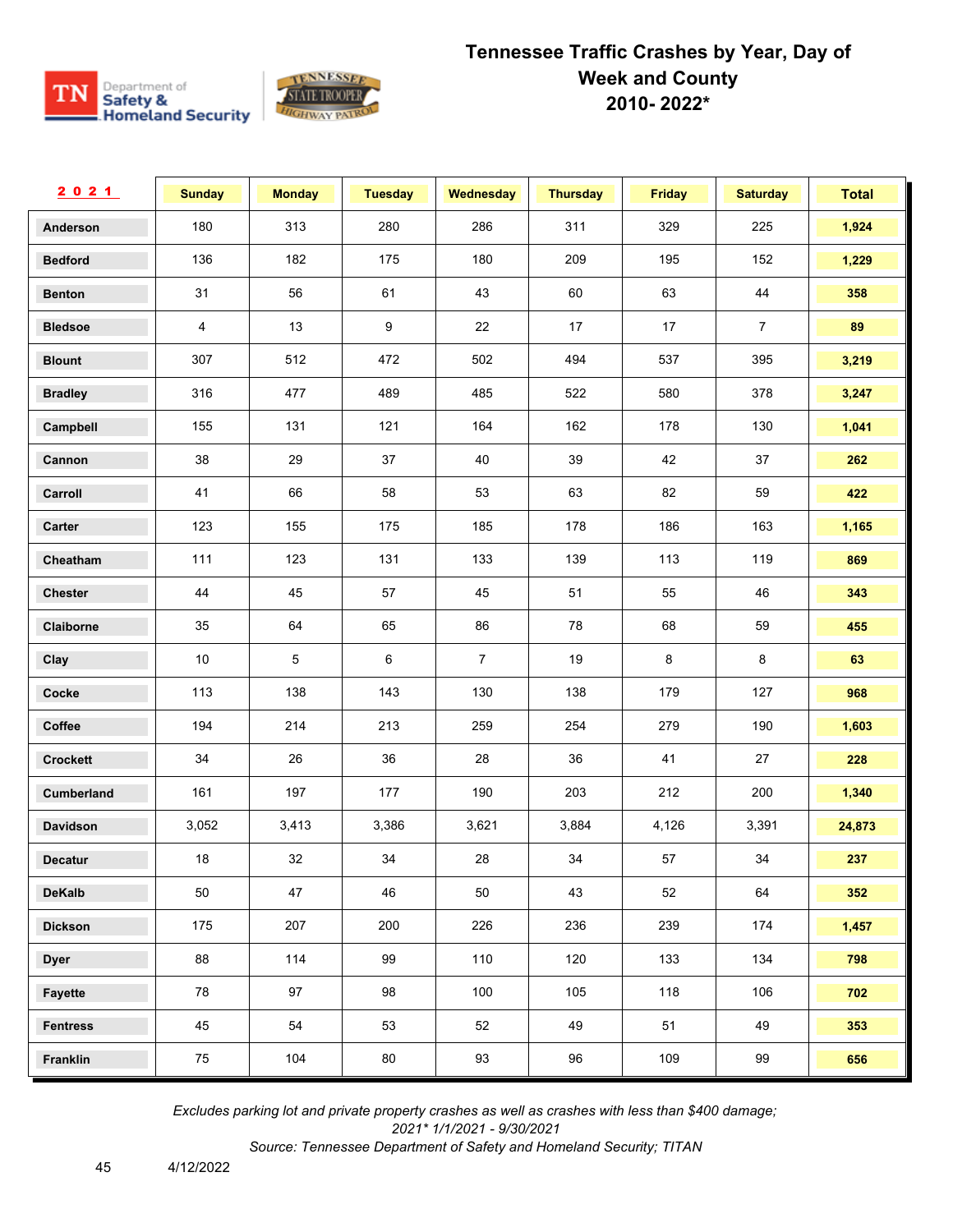

|                  | <b>Sunday</b> | <b>Monday</b>  | <b>Tuesday</b> | <b>Wednesday</b> | <b>Thursday</b> | <b>Friday</b> | <b>Saturday</b>  | <b>Total</b> |
|------------------|---------------|----------------|----------------|------------------|-----------------|---------------|------------------|--------------|
| Gibson           | 92            | 114            | 101            | 116              | 115             | 144           | 113              | 795          |
| <b>Giles</b>     | 112           | 120            | 112            | 114              | 127             | 149           | 109              | 843          |
| Grainger         | 37            | 53             | 53             | 41               | 53              | 57            | 52               | 346          |
| Greene           | 181           | 237            | 227            | 257              | 266             | 295           | 197              | 1,660        |
| Grundy           | 44            | 44             | 40             | 45               | 31              | 47            | 60               | 311          |
| Hamblen          | 167           | 239            | 230            | 253              | 256             | 280           | 199              | 1,624        |
| Hamilton         | 1,417         | 1,967          | 1,921          | 2,094            | 2,151           | 2,415         | 1,693            | 13,658       |
| Hancock          | 9             | 15             | 8              | 21               | 13              | 17            | $\boldsymbol{7}$ | 90           |
| Hardeman         | 56            | 60             | 60             | 72               | 57              | 68            | 56               | 429          |
| Hardin           | 92            | 93             | 82             | 93               | 95              | 106           | 77               | 638          |
| <b>Hawkins</b>   | 95            | 130            | 119            | 116              | 135             | 147           | 118              | 860          |
| Haywood          | 90            | 93             | 92             | 68               | 85              | 93            | 90               | 611          |
| Henderson        | 81            | 115            | 126            | 109              | 103             | 125           | 107              | 766          |
| Henry            | 54            | 70             | 76             | 73               | 84              | 86            | 59               | 502          |
| Hickman          | 64            | 85             | 60             | 80               | $70\,$          | 78            | 70               | 507          |
| Houston          | 22            | 19             | 16             | 17               | 13              | 29            | 13               | 129          |
| <b>Humphreys</b> | 37            | 47             | 51             | 36               | 71              | 60            | 65               | 367          |
| Jackson          | 16            | 15             | 12             | 15               | 15              | 15            | 18               | 106          |
| Jefferson        | 144           | 159            | 180            | 184              | 200             | 186           | 165              | 1,218        |
| Johnson          | 37            | 62             | 47             | 67               | 69              | 57            | 54               | 393          |
| Knox             | 1,278         | 1,872          | 1,907          | 2,013            | 2,070           | 2,311         | 1,553            | 13,004       |
| Lake             | 11            | $\overline{4}$ | 9              | 10               | $5\phantom{.0}$ | 10            | $\boldsymbol{9}$ | 58           |
| Lauderdale       | 74            | 75             | 54             | 60               | 66              | 71            | 65               | 465          |
| Lawrence         | 81            | 105            | 135            | 115              | 111             | 149           | 119              | 815          |
| Lewis            | 21            | 26             | 30             | 23               | 24              | 39            | 27               | 190          |
| Lincoln          | 90            | 121            | 103            | 109              | 136             | 120           | 124              | 803          |
| Loudon           | 152           | 200            | 210            | 205              | 214             | 298           | 171              | 1,450        |

*Excludes parking lot and private property crashes as well as crashes with less than \$400 damage;* 

*2021\* 1/1/2021 - 9/30/2021*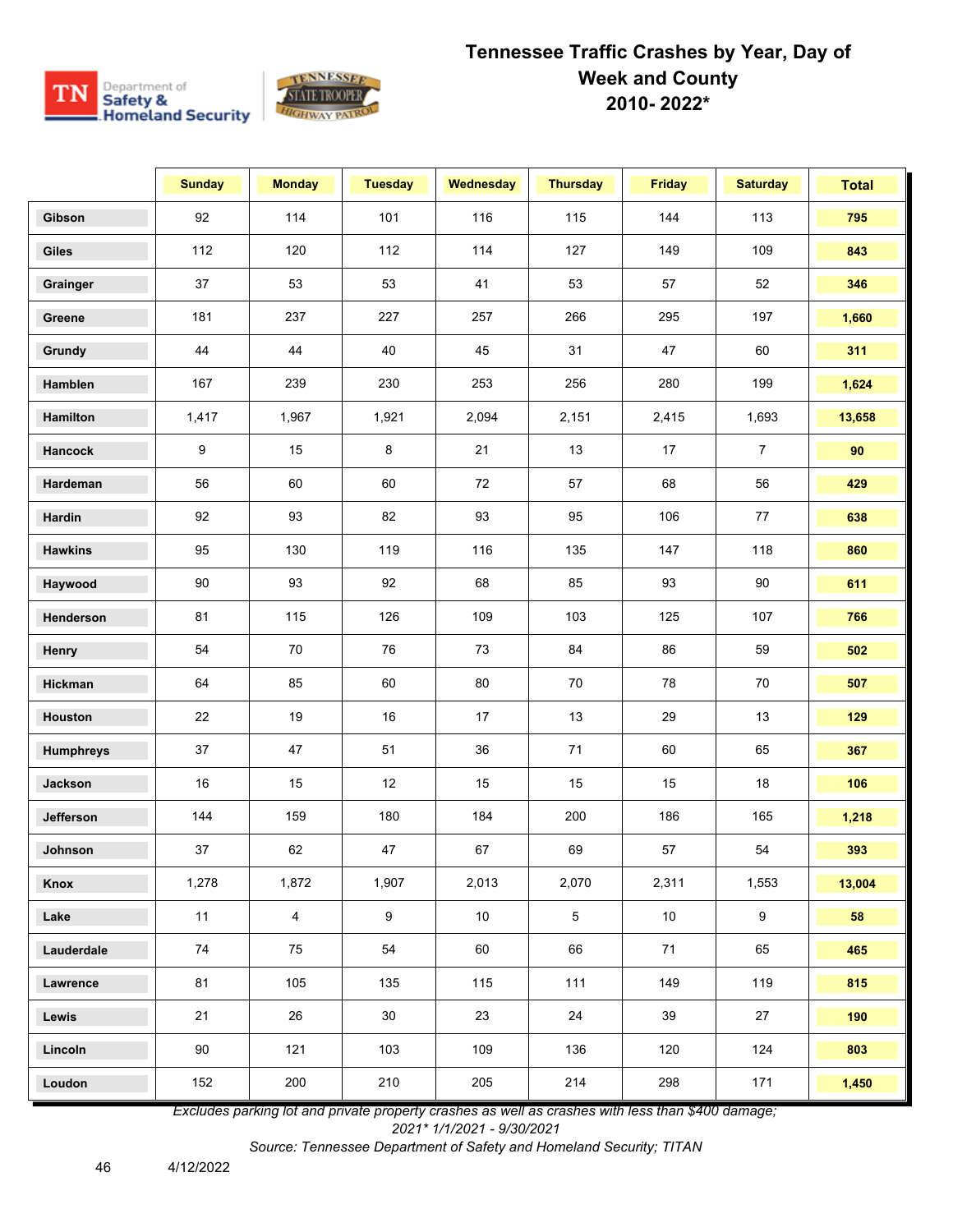

|                 | <b>Sunday</b> | <b>Monday</b> | <b>Tuesday</b> | <b>Wednesday</b> | <b>Thursday</b> | <b>Friday</b> | <b>Saturday</b> | <b>Total</b> |
|-----------------|---------------|---------------|----------------|------------------|-----------------|---------------|-----------------|--------------|
| <b>Macon</b>    | 45            | 50            | 44             | 45               | 53              | 68            | 40              | 345          |
| <b>Madison</b>  | 400           | 559           | 550            | 600              | 607             | 731           | 514             | 3,961        |
| <b>Marion</b>   | 98            | 87            | 90             | 95               | 81              | 119           | 96              | 666          |
| <b>Marshall</b> | 108           | 105           | 92             | 99               | 102             | 130           | 105             | 741          |
| <b>Maury</b>    | 267           | 386           | 388            | 365              | 346             | 446           | 331             | 2,529        |
| <b>McMinn</b>   | 166           | 214           | 212            | 223              | 213             | 235           | 173             | 1,436        |
| <b>McNairy</b>  | 66            | 61            | 63             | 58               | 71              | 88            | 62              | 469          |
| <b>Meigs</b>    | 15            | 34            | 19             | 24               | 24              | 26            | 20              | 162          |
| <b>Monroe</b>   | 89            | 122           | 112            | 137              | 116             | 159           | 106             | 841          |
| Montgomery      | 666           | 897           | 836            | 885              | 975             | 1,141         | 823             | 6,223        |
| Moore           | 17            | 17            | 16             | 14               | $\overline{7}$  | 14            | 14              | 99           |
| Morgan          | 27            | 17            | 26             | 25               | 24              | 20            | 25              | 164          |
| Obion           | 65            | 88            | 78             | 94               | 103             | 125           | 86              | 639          |
| Overton         | 39            | 60            | 58             | 54               | 53              | 61            | 45              | 370          |
| Perry           | 13            | 6             | 11             | 8                | 14              | 9             | $\overline{7}$  | 68           |
| <b>Pickett</b>  | 6             | 11            | 3              | $\overline{7}$   | 5               | 8             | 9               | 49           |
| Polk            | 49            | 49            | 48             | 39               | 47              | 49            | 44              | 325          |
| Putnam          | 277           | 346           | 326            | 364              | 356             | 452           | 329             | 2,450        |
| Rhea            | 62            | 104           | 92             | 106              | 116             | 99            | 87              | 666          |
| Roane           | 138           | 190           | 185            | 201              | 198             | 198           | 167             | 1,277        |
| Robertson       | 262           | 298           | 252            | 279              | 303             | 379           | 277             | 2,050        |
| Rutherford      | 1,078         | 1,466         | 1,395          | 1,504            | 1,548           | 1,745         | 1,220           | 9,956        |
| <b>Scott</b>    | 13            | 16            | 24             | 30               | 9               | 13            | 15              | 120          |
| Sequatchie      | 27            | 29            | 51             | 47               | 41              | 53            | 38              | 286          |
| Sevier          | 520           | 564           | 498            | 521              | 533             | 633           | 604             | 3,873        |
| <b>Shelby</b>   | 4,370         | 5,321         | 5,371          | 5,350            | 5,960           | 6,505         | 5,372           | 38,249       |
| Smith           | 74            | 104           | 67             | 82               | $80\,$          | 117           | 72              | 596          |

*Excludes parking lot and private property crashes as well as crashes with less than \$400 damage; 2021\* 1/1/2021 - 9/30/2021*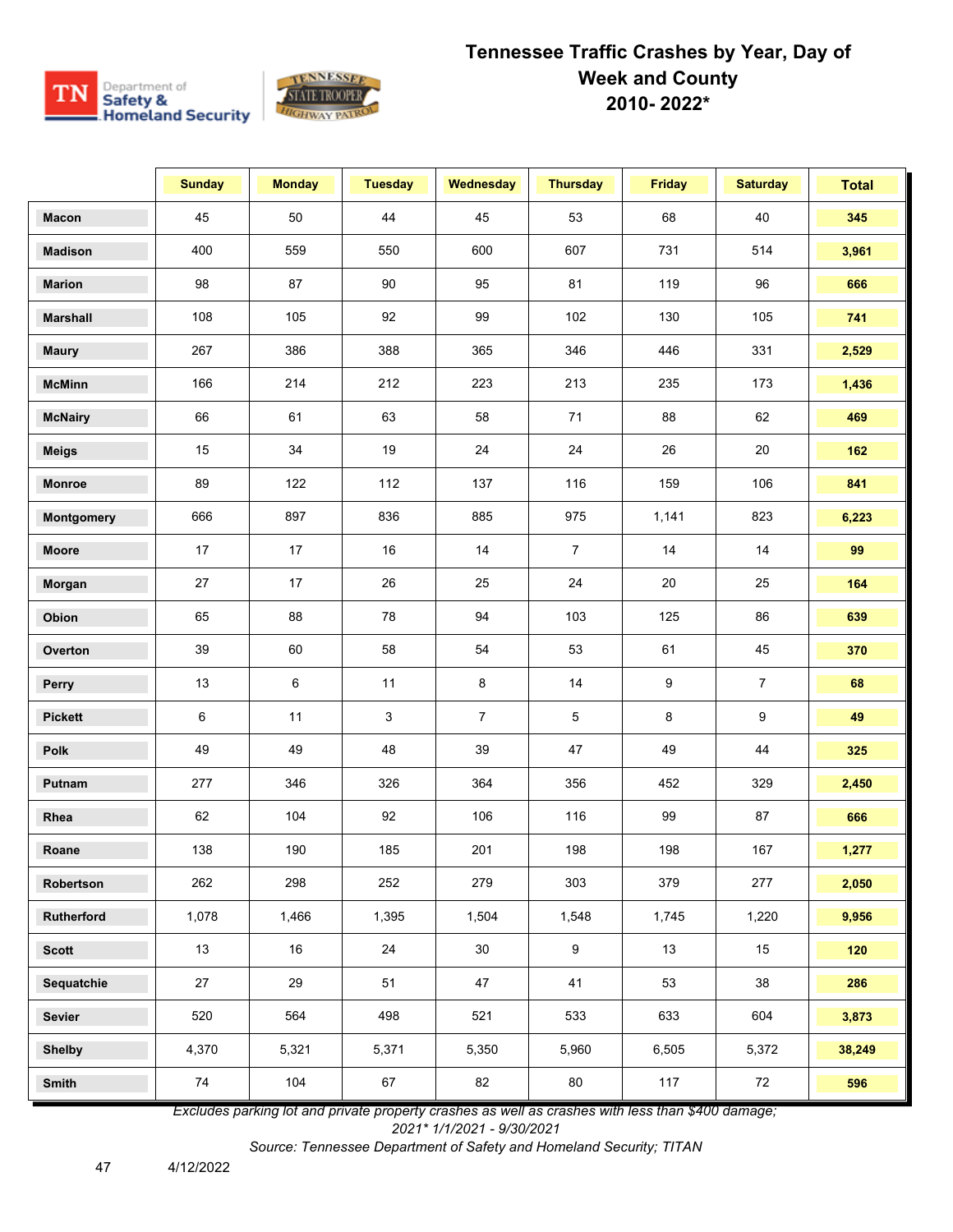

|                   | <b>Sunday</b> | <b>Monday</b> | <b>Tuesday</b> | Wednesday | <b>Thursday</b> | <b>Friday</b> | <b>Saturday</b> | <b>Total</b> |
|-------------------|---------------|---------------|----------------|-----------|-----------------|---------------|-----------------|--------------|
| <b>Stewart</b>    | 10            | 29            | 20             | 35        | 31              | 32            | 34              | 191          |
| Sullivan          | 378           | 580           | 565            | 598       | 631             | 669           | 463             | 3,884        |
| <b>Sumner</b>     | 381           | 458           | 497            | 519       | 496             | 550           | 405             | 3,306        |
| <b>Tipton</b>     | 121           | 126           | 138            | 125       | 147             | 165           | 126             | 948          |
| <b>Trousdale</b>  | 35            | 39            | 39             | 35        | 36              | 50            | 41              | 275          |
| <b>Unicoi</b>     | 37            | 34            | 55             | 43        | 36              | 58            | 40              | 303          |
| <b>Union</b>      | 20            | 25            | 27             | 18        | 34              | 27            | 23              | 174          |
| <b>VanBuren</b>   | 12            | 24            | 20             | 15        | 29              | 16            | 16              | 132          |
| Warren            | 85            | 105           | 103            | 98        | 118             | 149           | 115             | 773          |
| Washington        | 380           | 560           | 621            | 620       | 628             | 632           | 497             | 3,938        |
| Wayne             | 37            | 31            | 34             | 28        | 35              | 29            | 38              | 232          |
| Weakley           | 38            | 56            | 78             | 59        | 59              | 79            | 77              | 446          |
| White             | 62            | 64            | 63             | 80        | 68              | 93            | 69              | 499          |
| Williamson        | 474           | 595           | 613            | 713       | 673             | 794           | 608             | 4,470        |
| Wilson            | 449           | 539           | 570            | 621       | 599             | 702           | 407             | 3,887        |
| <b>Total 2021</b> | 21,644        | 27,420        | 27,112         | 28,387    | 29,780          | 33,169        | 25,447          | 192,959      |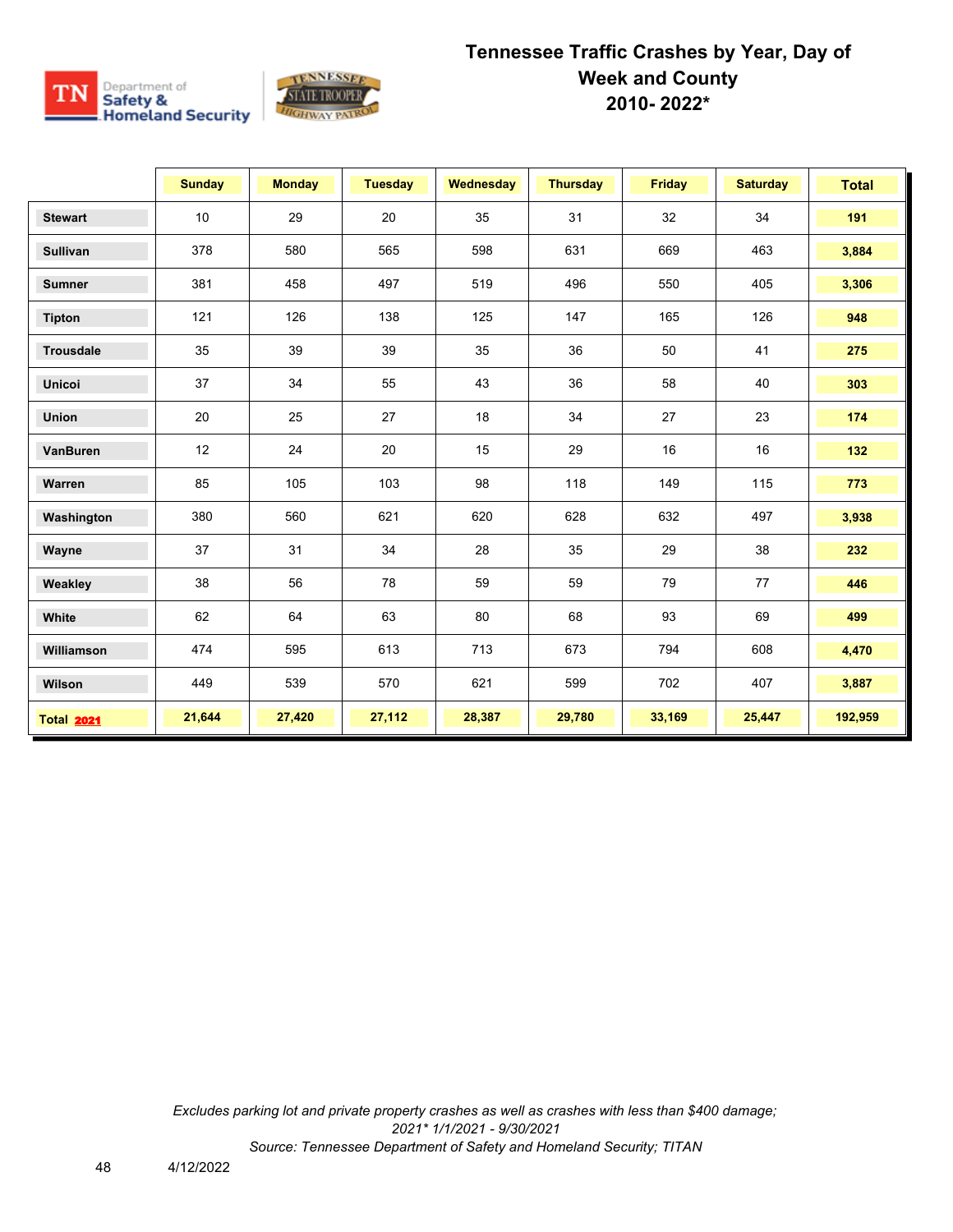

| 2022            | <b>Sunday</b>  | <b>Monday</b>  | <b>Tuesday</b> | <b>Wednesday</b> | <b>Thursday</b> | <b>Friday</b>           | <b>Saturday</b>         | <b>Total</b> |
|-----------------|----------------|----------------|----------------|------------------|-----------------|-------------------------|-------------------------|--------------|
| Anderson        | 43             | 58             | 74             | 62               | 48              | 66                      | 55                      | 406          |
| <b>Bedford</b>  | 38             | 43             | 45             | 32               | 35              | 24                      | 43                      | 260          |
| <b>Benton</b>   | 12             | 11             | 11             | 13               | 13              | 12                      | 8                       | 80           |
| <b>Bledsoe</b>  | 0              | 5              | 4              | $\mathbf{2}$     | 3               | $\mathbf{3}$            | $\mathbf{2}$            | 19           |
| <b>Blount</b>   | 68             | 110            | 112            | 139              | 110             | 94                      | 82                      | 715          |
| <b>Bradley</b>  | 73             | 91             | 100            | 111              | 91              | 109                     | 79                      | 654          |
| Campbell        | 28             | 40             | $30\,$         | 31               | 45              | $30\,$                  | 25                      | 229          |
| Cannon          | 14             | 13             | 12             | $\,6\,$          | 15              | 10                      | 4                       | 74           |
| Carroll         | 11             | 11             | $10$           | 15               | 23              | 12                      | 9                       | 91           |
| Carter          | 33             | 45             | 42             | 35               | 49              | 35                      | 45                      | 284          |
| Cheatham        | 19             | 32             | 40             | 31               | 46              | $30\,$                  | 36                      | 234          |
| <b>Chester</b>  | 14             | 12             | 10             | 16               | 12              | 9                       | 11                      | 84           |
| Claiborne       | $\overline{7}$ | 21             | 20             | 15               | 19              | 8                       | 9                       | 99           |
| Clay            | $\mathbf{1}$   | $\mathbf{3}$   | 3              | $\mathbf{2}$     | 5               | $\overline{\mathbf{c}}$ | $\overline{\mathbf{4}}$ | ${\bf 20}$   |
| Cocke           | 19             | 35             | 39             | 36               | 29              | 39                      | 16                      | 213          |
| Coffee          | 39             | 52             | 61             | $30\,$           | 53              | 60                      | 34                      | 329          |
| Crockett        | 9              | $\overline{7}$ | $\overline{7}$ | 5                | 3               | $\overline{7}$          | 5                       | 43           |
| Cumberland      | 54             | 36             | 46             | 35               | 42              | 49                      | 40                      | 302          |
| <b>Davidson</b> | 703            | 807            | 867            | 922              | 903             | 858                     | 806                     | 5,866        |
| <b>Decatur</b>  | 9              | $\overline{7}$ | 13             | 6                | 12              | 9                       | $10\,$                  | 66           |
| <b>DeKalb</b>   | $\overline{7}$ | 6              | 8              | $12$             | $13$            | 5                       | 14                      | 65           |
| <b>Dickson</b>  | 25             | 51             | 51             | 40               | 67              | 60                      | $33\,$                  | 327          |
| <b>Dyer</b>     | 19             | 23             | 33             | 37               | 39              | 34                      | 15                      | 200          |
| Fayette         | 24             | 14             | 19             | 23               | 17              | 15                      | 19                      | 131          |
| <b>Fentress</b> | 6              | $\overline{7}$ | 9              | 12               | $\overline{7}$  | $\boldsymbol{9}$        | $\overline{7}$          | 57           |
| Franklin        | $20\,$         | 19             | 24             | $16\,$           | 25              | 23                      | 19                      | 146          |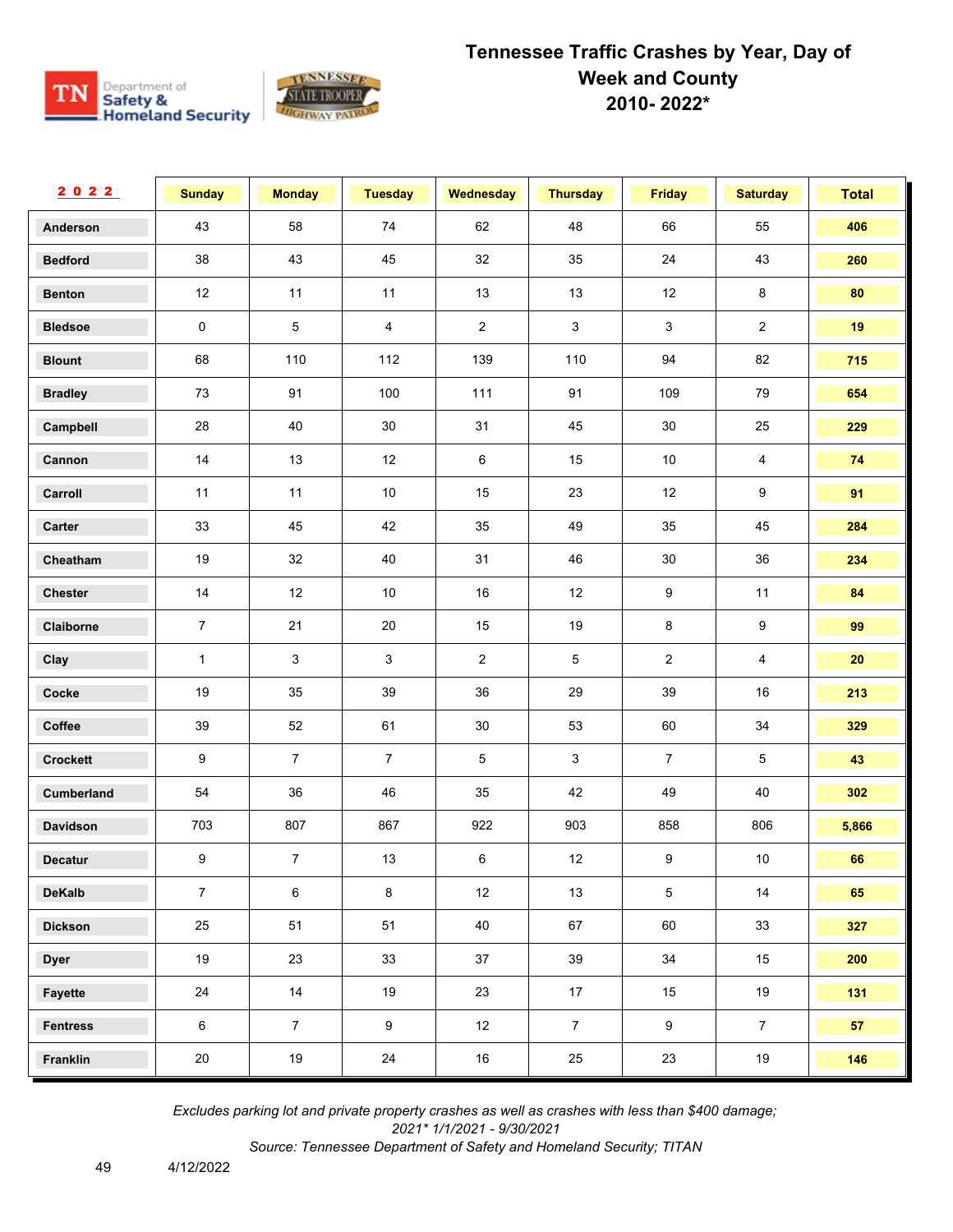

|                  | <b>Sunday</b> | <b>Monday</b>  | <b>Tuesday</b> | Wednesday      | <b>Thursday</b> | <b>Friday</b>  | <b>Saturday</b> | <b>Total</b>    |
|------------------|---------------|----------------|----------------|----------------|-----------------|----------------|-----------------|-----------------|
| Gibson           | 23            | 25             | 34             | 31             | 32              | 27             | 25              | 197             |
| <b>Giles</b>     | 17            | 32             | 26             | 27             | 35              | 26             | 29              | 192             |
| Grainger         | 8             | 15             | $\overline{7}$ | 9              | 11              | 15             | 6               | 71              |
| Greene           | 33            | 59             | 40             | 47             | 60              | 50             | 39              | 328             |
| Grundy           | 8             | 6              | $\overline{4}$ | $10$           | 6               | 8              | $10$            | 52              |
| Hamblen          | 44            | 53             | 55             | 57             | 53              | 48             | 53              | 363             |
| Hamilton         | 292           | 429            | 442            | 495            | 484             | 454            | 375             | 2,971           |
| Hancock          | 4             | 4              | $\overline{7}$ | $\sqrt{5}$     | 3               | $\mathbf{3}$   | 3               | 29              |
| Hardeman         | $10\,$        | 12             | 9              | $\overline{7}$ | 16              | $10$           | 12              | 76              |
| Hardin           | 18            | 22             | 21             | 18             | 23              | 28             | 13              | 143             |
| <b>Hawkins</b>   | 21            | 31             | 28             | 35             | 25              | 33             | 29              | 202             |
| Haywood          | 19            | 17             | 22             | 26             | 25              | 14             | 14              | 137             |
| Henderson        | 20            | 23             | 26             | 26             | 24              | 37             | 31              | 187             |
| Henry            | 16            | 14             | 21             | 14             | 26              | 14             | 12              | 117             |
| Hickman          | 10            | 23             | $13$           | 15             | 28              | 20             | 14              | 123             |
| Houston          | 4             | 3              | $\pmb{0}$      | $\overline{2}$ | $\pmb{0}$       | $\overline{2}$ | 5               | 16              |
| <b>Humphreys</b> | 11            | 13             | 9              | 16             | 8               | 19             | 12              | 88              |
| Jackson          | 3             | $\mathbf 3$    | $\overline{c}$ | $\overline{4}$ | 4               | $\,$ 5 $\,$    | $\mathbf 3$     | 24              |
| Jefferson        | 35            | 39             | 47             | 30             | 38              | 39             | 33              | 261             |
| Johnson          | 4             | $\overline{7}$ | 9              | 5              | 9               | $\overline{7}$ | 6               | 47              |
| Knox             | 334           | 482            | 506            | 564            | 569             | 432            | 357             | 3,244           |
| Lake             | $\pmb{0}$     | $\mathfrak{S}$ | $\mathbf{3}$   | $6\phantom{.}$ | $\overline{2}$  | $\mathbf{1}$   | $\overline{2}$  | 17 <sub>2</sub> |
| Lauderdale       | $10\,$        | 8              | 14             | $20\,$         | 15              | 10             | 9               | 86              |
| Lawrence         | 19            | 33             | 31             | 32             | 22              | $36\,$         | 23              | 196             |
| Lewis            | 3             | $\overline{4}$ | 11             | $\overline{4}$ | $\overline{7}$  | $\overline{7}$ | 3               | 39              |
| Lincoln          | 17            | 31             | 28             | 33             | 26              | 23             | 20              | 178             |
| Loudon           | 21            | 42             | 36             | 60             | 50              | 40             | 22              | 271             |

*Excludes parking lot and private property crashes as well as crashes with less than \$400 damage;* 

*2021\* 1/1/2021 - 9/30/2021*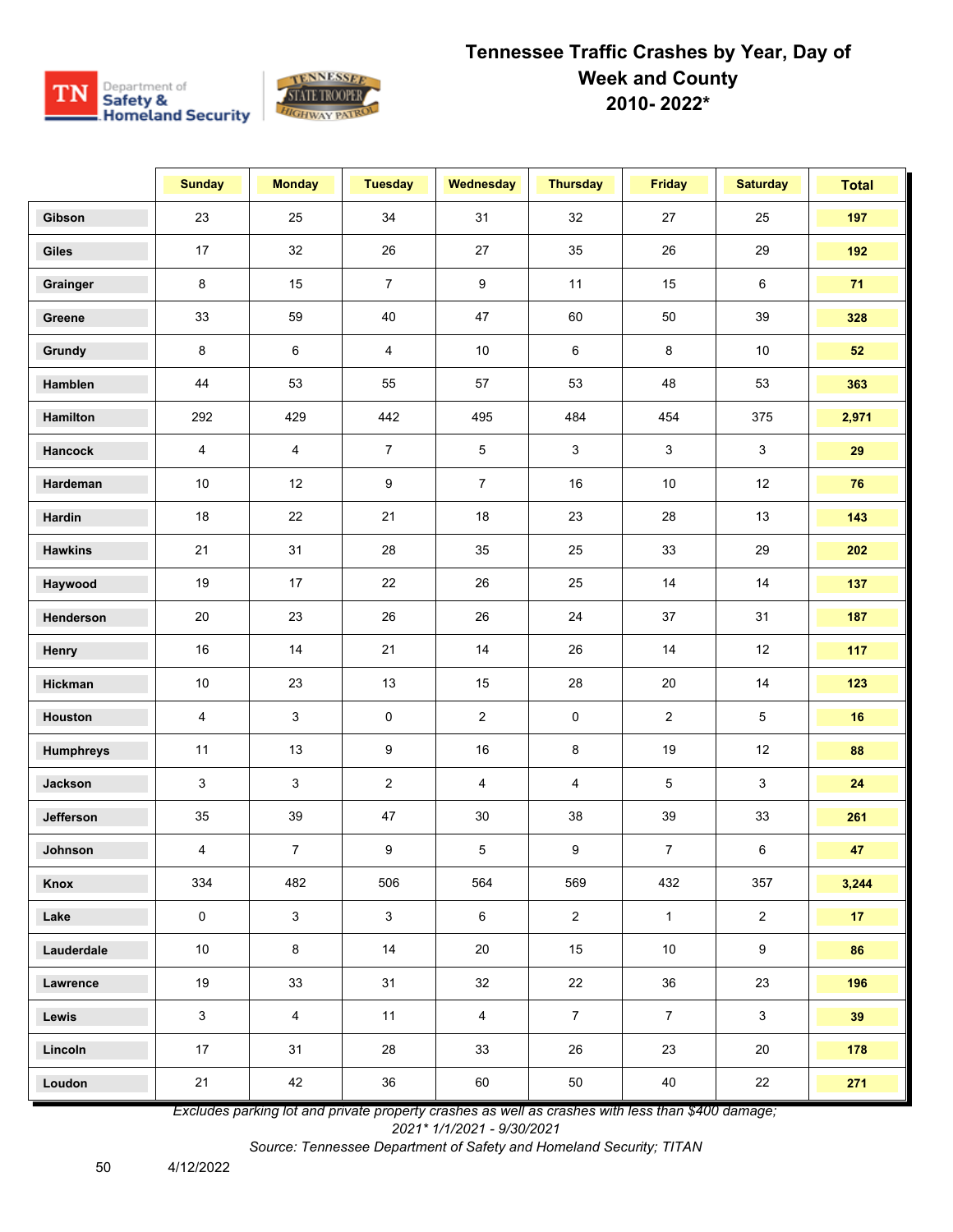

|                 | <b>Sunday</b>    | <b>Monday</b>  | <b>Tuesday</b> | Wednesday      | <b>Thursday</b> | <b>Friday</b>       | <b>Saturday</b> | <b>Total</b>    |
|-----------------|------------------|----------------|----------------|----------------|-----------------|---------------------|-----------------|-----------------|
| <b>Macon</b>    | 6                | 13             | 18             | 8              | 12              | $\overline{7}$      | 9               | 73              |
| <b>Madison</b>  | 88               | 132            | 135            | 142            | 154             | 158                 | 114             | 923             |
| <b>Marion</b>   | 19               | 23             | 16             | 18             | 17              | 19                  | 14              | 126             |
| <b>Marshall</b> | 26               | 23             | 23             | 24             | 24              | 20                  | 18              | 158             |
| <b>Maury</b>    | 64               | 108            | 107            | 99             | 96              | 107                 | 72              | 653             |
| <b>McMinn</b>   | 42               | 44             | 42             | 36             | 45              | 43                  | 41              | 293             |
| <b>McNairy</b>  | 19               | 11             | 18             | 18             | 24              | 16                  | 20              | 126             |
| <b>Meigs</b>    | $\mathbf{1}$     | $\overline{7}$ | 4              | $10$           | 4               | $\overline{4}$      | 4               | 34              |
| <b>Monroe</b>   | 13               | 24             | 21             | 41             | 42              | 32                  | 22              | 195             |
| Montgomery      | 148              | 194            | 203            | 209            | 268             | 246                 | 165             | 1,433           |
| Moore           | 3                | $\overline{c}$ | $\overline{4}$ | $\mathbf{3}$   | $\overline{4}$  | $\overline{2}$      | $\overline{c}$  | 20              |
| Morgan          | $\mathbf{1}$     | 3              | 4              | $\overline{4}$ | 0               | 8                   | $\overline{c}$  | 22              |
| Obion           | 8                | 19             | 21             | 25             | 27              | 21                  | 19              | 140             |
| Overton         | $\overline{7}$   | 8              | 19             | $12$           | 21              | 18                  | $10\,$          | 95              |
| Perry           | $\mathbf{1}$     | $\overline{4}$ | $\mathbf{1}$   | $\mathbf 0$    | 5               | $\mathsf{O}\xspace$ | $\mathbf{1}$    | 12              |
| <b>Pickett</b>  | $\overline{a}$   | 0              | 3              | $\mathbf{1}$   | $\overline{2}$  | 0                   | $\mathbf{1}$    | 9               |
| Polk            | $10\,$           | 9              | 14             | 6              | 8               | $\overline{7}$      | 5               | 59              |
| Putnam          | 39               | 85             | 77             | 80             | 80              | 82                  | $70\,$          | 513             |
| Rhea            | 12               | 27             | $18\,$         | 23             | 23              | 20                  | 13              | 136             |
| Roane           | 38               | 48             | 52             | 44             | 39              | 27                  | $30\,$          | 278             |
| Robertson       | 56               | 76             | $\bf 79$       | $\bf 79$       | 128             | 107                 | $77\,$          | 602             |
| Rutherford      | 198              | 356            | 354            | 368            | 406             | 338                 | 241             | 2,261           |
| <b>Scott</b>    | $\mathbf{1}$     | $\overline{2}$ | 6              | $\overline{2}$ | $\overline{2}$  | $\overline{4}$      | 0               | 17 <sub>2</sub> |
| Sequatchie      | $\boldsymbol{9}$ | $\overline{7}$ | 11             | $\overline{4}$ | 14              | 6                   | 8               | 59              |
| Sevier          | 67               | 104            | 93             | 110            | 114             | 109                 | 113             | 710             |
| <b>Shelby</b>   | 987              | 1,132          | 1,298          | 1,179          | 1,295           | 1,272               | 1,226           | 8,389           |
| Smith           | $15\,$           | $18\,$         | 16             | 25             | 28              | 25                  | 13              | $140$           |

*Excludes parking lot and private property crashes as well as crashes with less than \$400 damage; 2021\* 1/1/2021 - 9/30/2021*